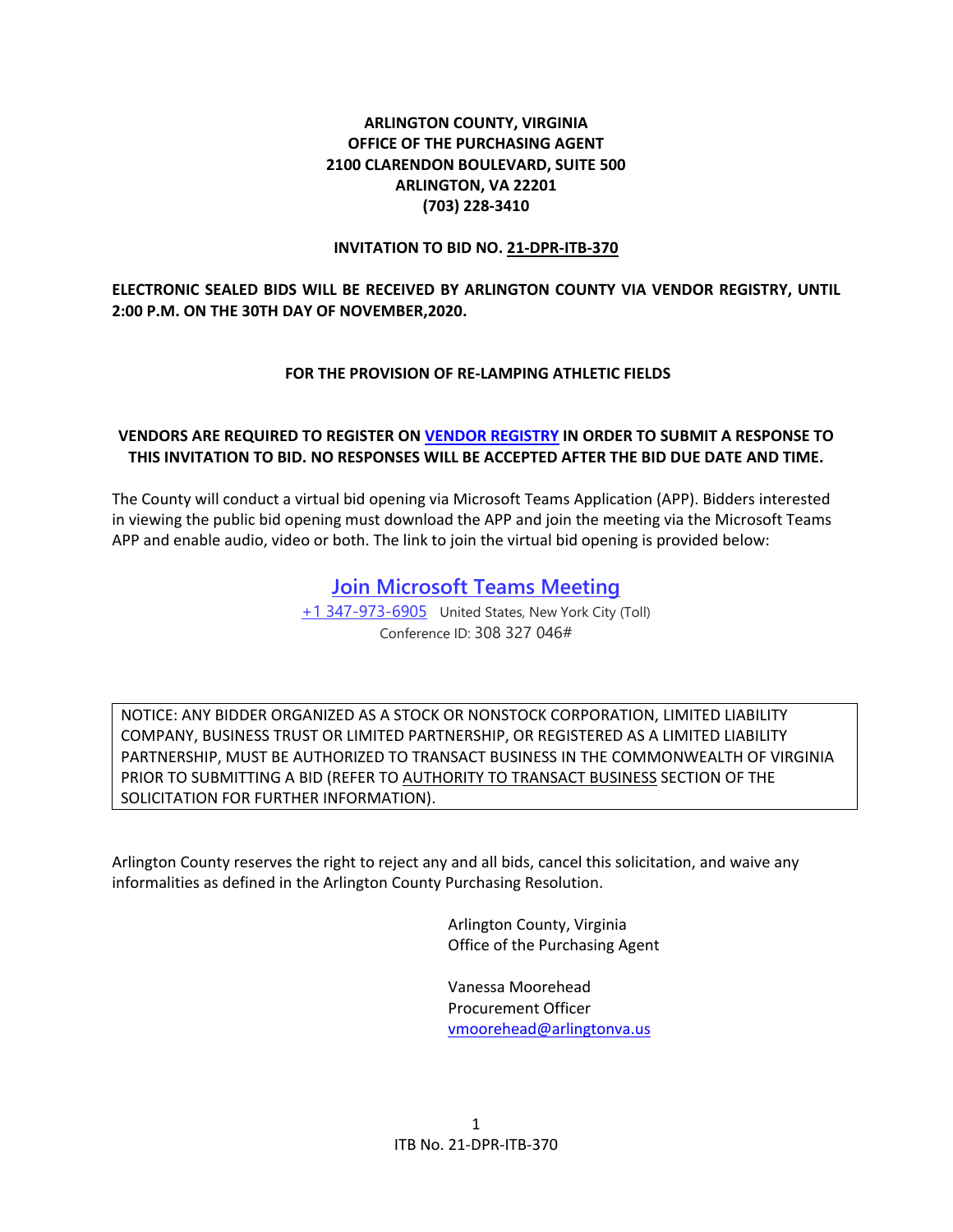# **TABLE OF CONTENTS**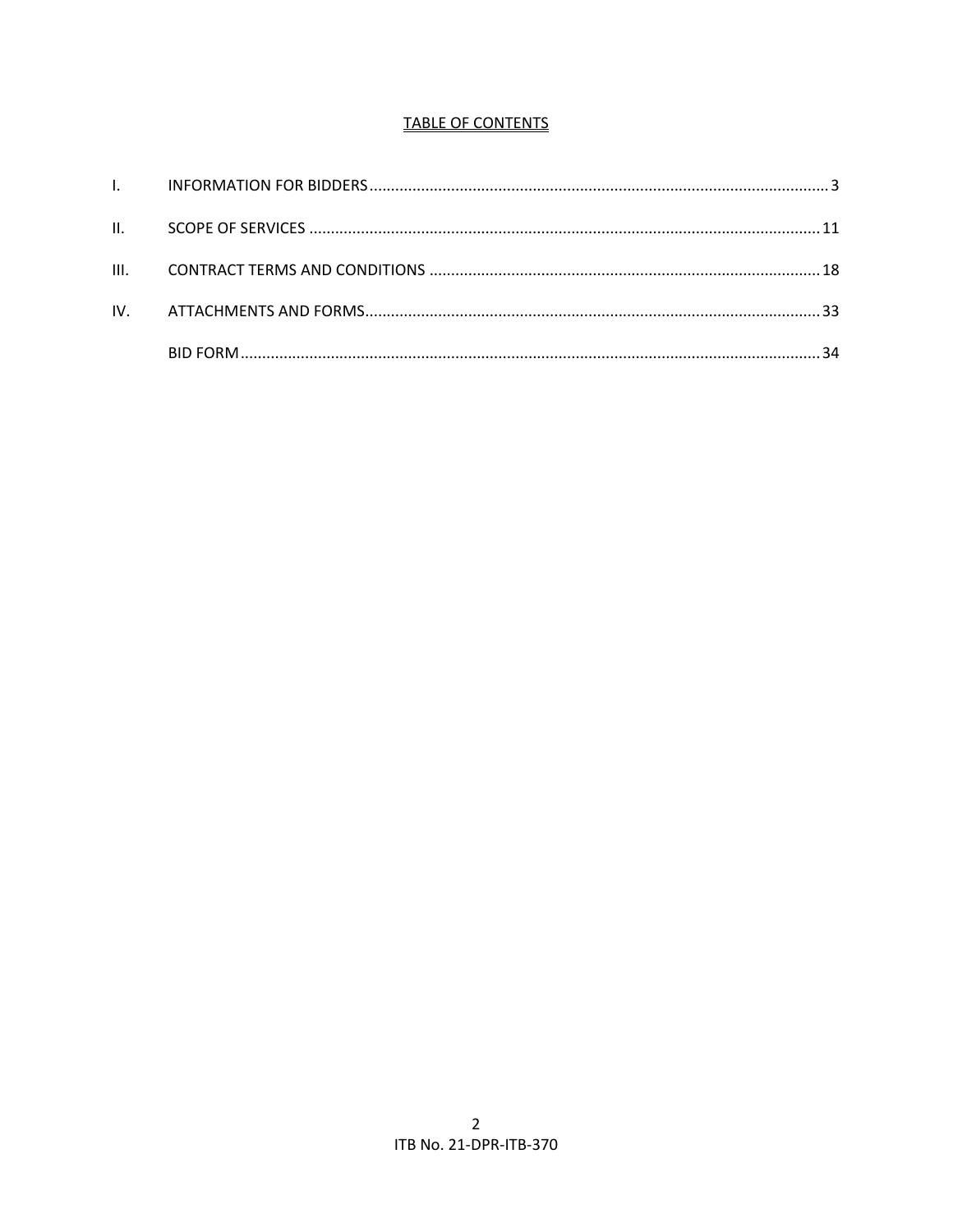## **I. INFORMATION FOR BIDDERS**

#### <span id="page-2-0"></span>**1. QUESTIONS AND ADDENDA**

## **BIDDERS MUST BE REGISTERED IN VENDOR REGISTRY TO SUBMIT A QUESTION FOR THIS INVITATION TO BID.**

All communications relating to this solicitation must be submitted online using Vendor Registry. For a question to be considered, the question must be entered in the Question Section of the **ITB No. 21-DPR-ITB-370**. Prior to the award of a contract resulting from this solicitation, Bidders are prohibited from contacting any County staff other than those assigned to the Office of the Purchasing Agent.

## **QUESTIONS REGARDING THE ORIGINAL SOLICITATION MUST BE SUBMITTED BY NOVEMBER 23, 2020, AT 5:00 PM EASTERN TIME TO BE CONSIDERED FOR AN ADDENDUM. ALL QUESTIONS RECEIVED BY THE QUESTION DEADLINE WILL BE RESPONDED TO WITHIN VENDOR REGISTRY AND POSTED FOR ALL BIDDERS. THE SYSTEM WILL NOT ACCEPT ANY QUESTIONS AFTER THIS DATE AND TIME.**

If any questions or responses require revisions to this solicitation, such revisions will be by formal Addendum only. Bidders are cautioned not to rely on any written, electronic, or oral representations made by any County representative or other person, including the County's technical contact, that appear to change any portion of the solicitation unless the change is ratified by a written Addendum to this solicitation issued by the Office of the Purchasing Agent.

## **2. INTEREST IN MORE THAN ONE BID AND COLLUSION**

Reasonable grounds for believing that a Bidder is interested in more than one bid for a solicitation, including both as a Bidder and as a subcontractor for another Bidder, or that collusion exists between two or more Bidders, will result in rejection of all affected bids. However, an individual or entity acting only as a subcontractor may be included as a subcontractor on bids of two or more different Bidders. Bidders rejected under the above provision will also be disqualified if they respond to a re-solicitation for the same work.

## **3. TRADE SECRETS OR PROPRIETARY INFORMATION**

Trade secrets or proprietary information that a bidder or contractor submits in connection with a procurement transaction may be exempted from public disclosure under the Virginia Freedom of Information Act ("VFOIA"). However, the bidder or contractor must invoke VFOIA protection clearly and in writing on the Bid Form for County review. The Bid Form must include at least the following: (1) the data or other materials sought to be protected and (2) specific reasons why the material is confidential or proprietary. It is the bidder's sole responsibility to defend such exemptions if challenged in a court of competent jurisdiction.

#### **4. DEBARMENT STATUS**

The Bidder must indicate on the Bid Form whether it or any of its principals is currently debarred from submitting bids to the County or to any other state or political subdivision and whether the Bidder is an agent of any person or entity that is currently debarred from submitting bids to the County or to any other state or political subdivision. An affirmative response may be considered grounds for rejection of the bid.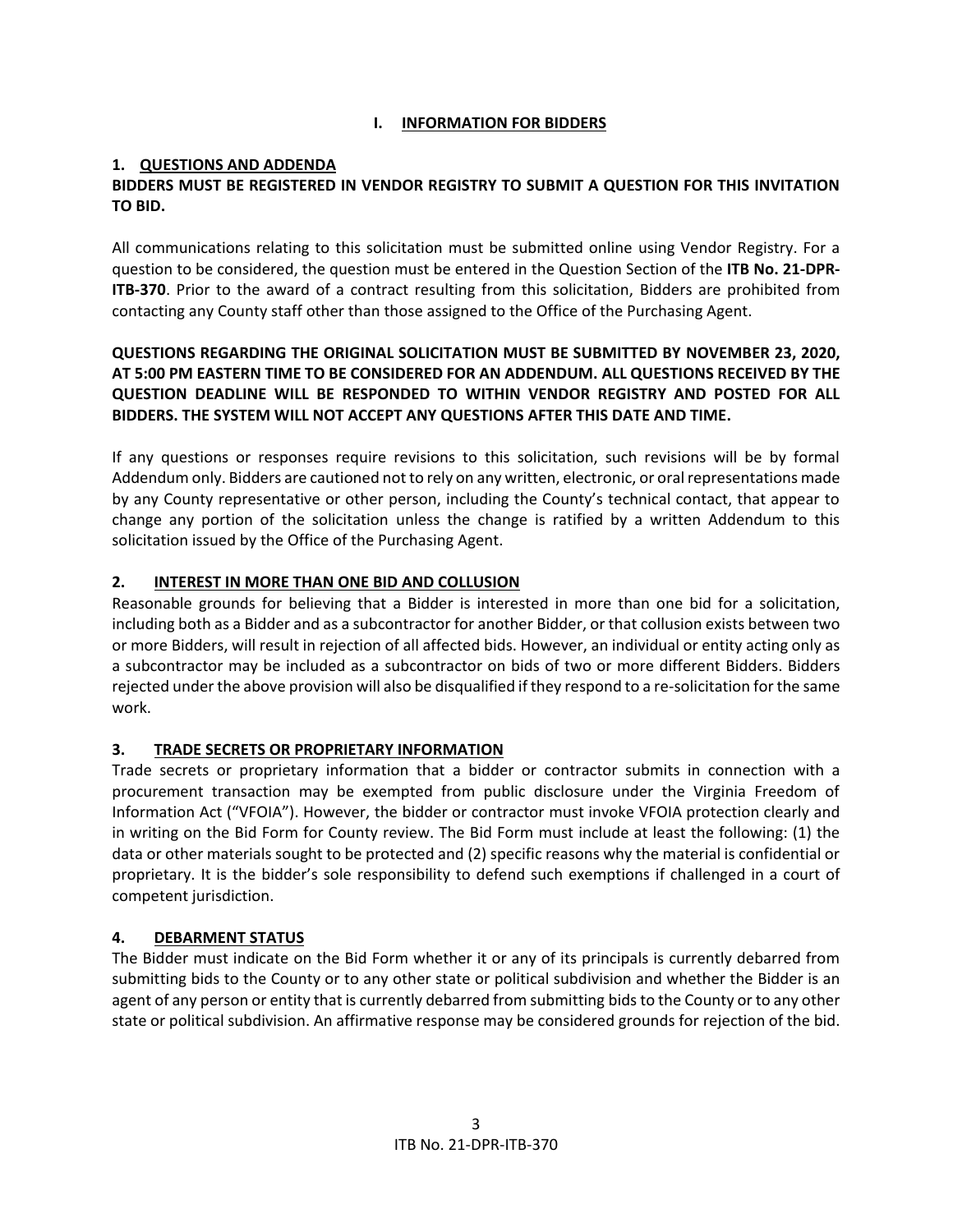#### **5. AUTHORITY TO TRANSACT BUSINESS**

Any Bidder organized as a stock or nonstock corporation, limited liability company, business trust, or limited partnership or registered as a registered limited liability partnership must be authorized to transact business in the Commonwealth of Virginia as a domestic or foreign business entity if so required by Title 13.1 or Title 50 of the Code of Virginia, or as otherwise required by law. The proper and full legal name of the entity and the identification number issued to the Bidder by the Virginia State Corporation Commission must be included on the Bid Form. Any Bidder that is not required to be authorized to transact business in the Commonwealth must include in its bid a statement describing why the Bidder is not required to be so authorized. The County may require a Bidder to provide documentation that 1) clearly identifies the complete name and legal form of the entity and 2) establishes that the entity is authorized by the State Corporation Commission to transact business in the Commonwealth of Virginia. Failure of a Bidder to provide such documentation will be a ground for rejection of the bid or cancellation of any award. For further information refer to the Commonwealth of Virginia State Corporation Commission website at: [www.scc.virginia.gov.](http://www.scc.virginia.gov/)

## **6. ARLINGTON COUNTY BUSINESS LICENSES**

The successful Bidder must comply with the provisions of Chapter 11 ("Licenses") of the Arlington County Code, if applicable. For information on the provisions of that Chapter and its applicability to this solicitation, contact the Arlington County Business License Division, Office of the Commissioner of the Revenue, at 2100 Clarendon Blvd., Suite 200, Arlington, Virginia, 22201, tel. (703) 228-3060, or e-mail mailto: [business@arlingtonva.us.](mailto:business@arlingtonva.us)

#### **7. VIRGINIA CONTRACTOR LICENSE**

For all work that is classified as being performed by "Contractors" as defined by the Virginia State Board for Contractors, a Class A, B, or C License is required.

If a contract for performing or managing construction, removal, repair or improvements is for \$120,000 or more, or if the total value of all such construction, removal, repair, or improvements undertaken by the bidder within any twelve month period is \$750,000 or more, the bidder is required under Title 54.1, Chapter 11, Code of Virginia, as amended, to be licensed as a "CLASS A CONTRACTOR."

If a contract for performing or managing construction, removal, repair or improvements is for \$10,000 or more, but less than \$120,000, or if the total value of all such construction, removal, repair, or improvements undertaken by the bidder within any twelve month period is \$150,000 or more, but less than \$750,000, the bidder is required under Title 54.1, Chapter 11, Code of Virginia, as amended, to be licensed as a "CLASS B CONTRACTOR."

If a contract for performing construction, removal, repair or improvements is for \$1,000 or more, but no more than \$10,000 or if the total value of all such construction, removal, repair, or improvements undertaken by the bidder within any twelve month period is less than \$150,000, the bidder is required under Title 54.1, Chapter 11, Code of Virginia, as amended, to be licensed as a "CLASS C CONTRACTOR." Class C contractors shall not include electrical, plumbing, and heating, ventilation and air conditioning contractors.

For further information, contact the State Board for Contractors, 2 South Ninth Street, Richmond, VA 23219, (804) 367-8511.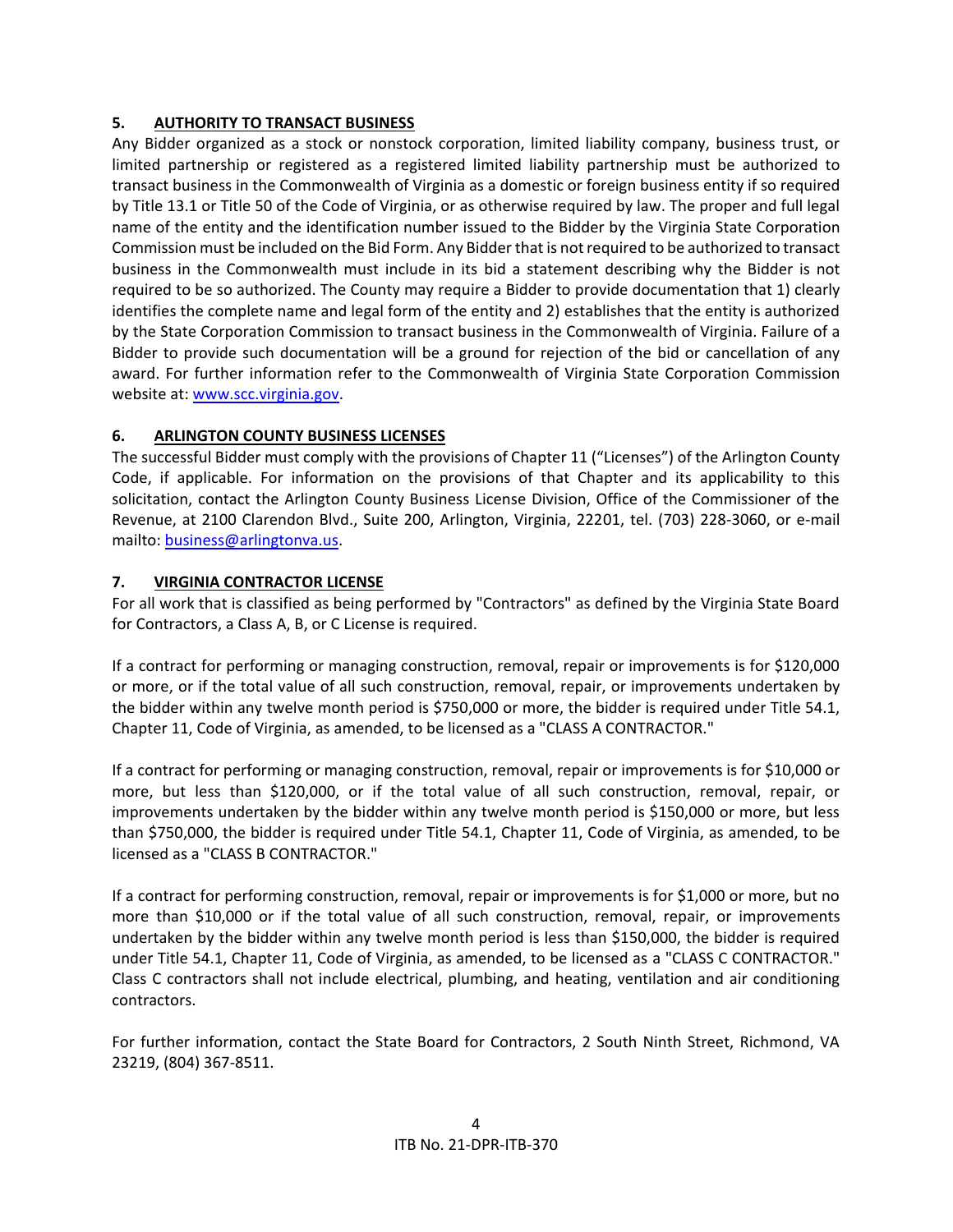# **8. ESTIMATED QUANTITIES/NON-EXCLUSIVITY OF CONTRACTOR**

The contract that will result from this solicitation will not obligate the County to purchase a specific quantity of items during the Contract Term. Any quantities that are included in the contract documents are the present expectations the County has for the period of the contract, and the County is under no obligation to the estimated quantity, or any, amount as a result of having provided this estimate or of having had any normal or otherwise measurable requirement in the past. The County may require more goods than the estimated annual amount, and any such additional quantities will not give rise to any claim for compensation over the unit prices and/or rates specified in the contract.

The items covered by this contract may be or become available under other County contract(s), and the County may determine that it is in its best interest to procure the items through such other contract(s). The County does not guarantee that the selected contractor will be the exclusive provider of the goods covered by the resulting contract.

## **9. BID FORM SUBMISSION**

The submitted Bid Form must be signed and fully executed. The Bid Form must be submitted electronically via Vendor Registry no later than the date and time specified in this solicitation. The Vendor Registry system will not accept bids after the close date and time. The County will not accept emailed or faxed bid

The Bidder name on the electronic bid submittal shall be the same as the Contractor/Vendor name as the registration in Vendor Registry for the upload to be considered a valid bid. ONLY ELECTRONIC SUBMISSION IS ALLOWED, NO BID SUBMITTED OTHER THAN A VENDOR REGISTRY ELECTRONIC UPLOAD WILL BE ACCEPTED. **Arlington County is not responsible for late submissions, missed Addendums, or questions not submitted before the end date and time.**

Timely submission is solely the responsibility of the Bidder. The Vendor Registry System will not accept applications after the publicly posted date and time. A bid may be rejected if the Bid Form is not signed in the designated space by a person authorized to legally bind the Bidder.

Modification of or additions to the Bid Form may be cause for rejection of the bid; however, Arlington County reserves the right to decide, in its sole discretion, whether to reject such a bid as nonresponsive. As a precondition to bid acceptance, Arlington County may request the bidder to withdraw or modify any such modifications or additions, if it does not affect quality, quantity, price, or delivery.

Bids and all documents uploaded/submitted to Arlington County by an Bidder become the property of the County upon receipt.

## **10. BIDDER CERTIFICATION**

Submission of a signed Bid Form is certification by the respective bidder that it is registered with the Virginia State Corporation Commission, if applicable, it is the legal entity authorized to enter into an agreement with the County, and that it will accept any award made to it as a result of the submission.

## **11. ERRORS IN EXTENSION**

If the unit price and the extension price differ, the unit price will prevail.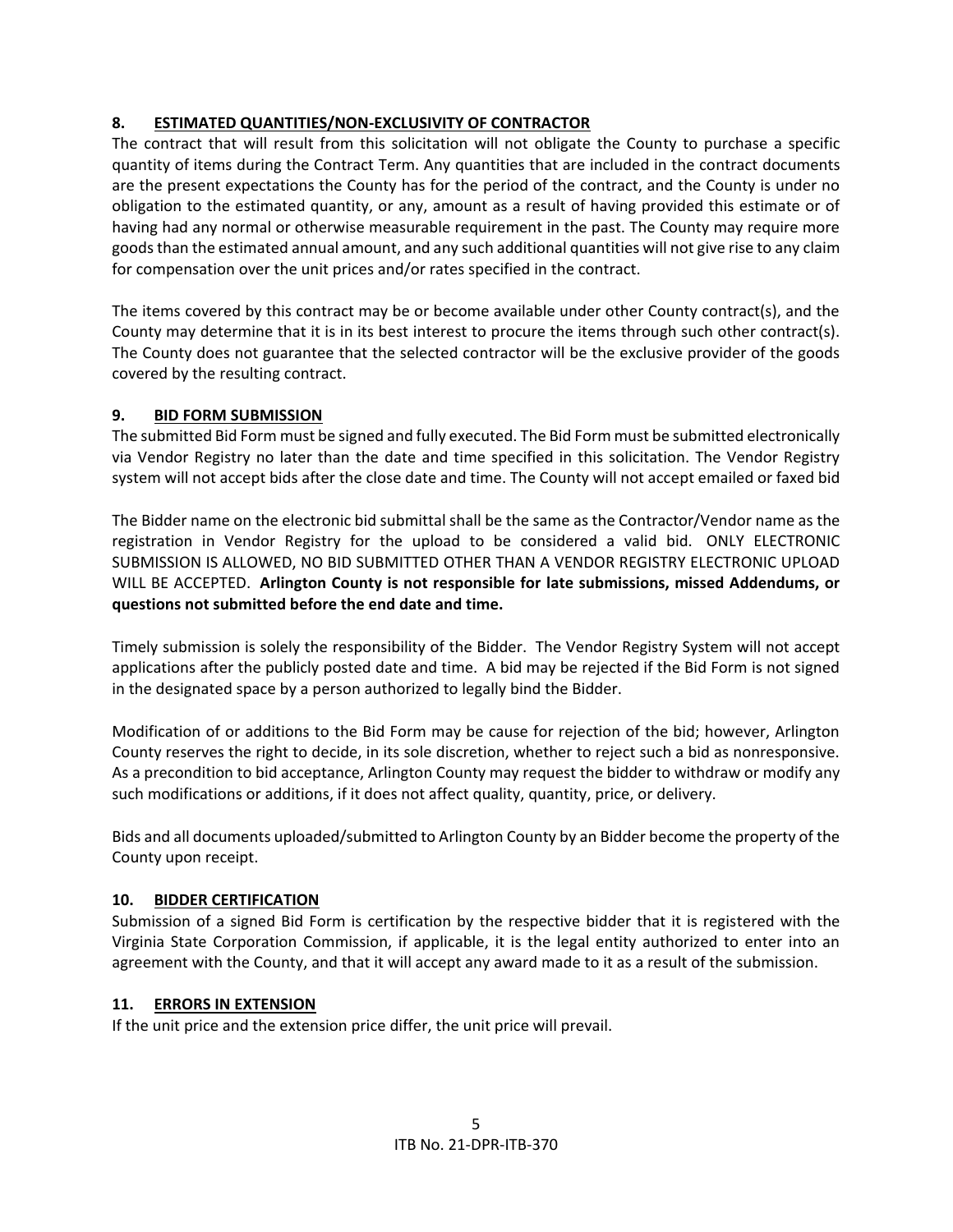# **12. USE OF BRAND NAMES/OR EQUIVALENT BIDS**

Unless identified as a "No Equivalent" item in the solicitation, the name of a certain brand, make or manufacturer does not restrict Bidders to that specific brand, make or manufacturer. The use of the brand, make or manufacturer's identification is intended to convey the general type, style, character, and quality of the article described. When a brand name is specified and followed by the phrase "or approved equal," the brand name product may be substituted if a suitable equivalent considering quality, workmanship, economy of operation, and suitability for the intended us, is accepted by the County Purchasing Agent.

The County may accept any equivalent item(s) that it considers suitable for the intended use.

For those items not identified as "No Equivalent", and followed by the phrase "or approved equal," the County has established the following procedure for determining the equivalency of a particular item:

Bidder Submission of Proposed Equivalent Item(s):

- 1) Bidder shall submit to the County its proposed item(s) for determination of their equivalency to the Brand Name(s) specified.
- 2) Each proposed item must be described on a separate page, indicating the appropriate specification section number, product or fabrication or installation method to be replaced, and specifics of the proposed item. Attach any technical information, photographs, brochures and the relevant data listed below that supports the proposed item and will permit the County to fairly determine acceptability of the item proposed:
	- a. Reasons why the specified product cannot be provided, if applicable.
	- b. Coordination information, including a list of changes or modifications needed to other parts of the Work that will be necessary to accommodate proposed substitution.
	- c. Detailed comparison of significant qualities of proposed substitution with those of the product specified.
	- d. Product Data, including drawings and descriptions of products and fabrication and installation procedures.
	- e. Material test reports from a qualified testing agency indicating and interpreting test results for compliance with requirements indicated.
	- f. Statement of impact. If specified product or method cannot be provided within the Contract Time, include letter from manufacturer, on manufacturer's letterhead, stating lack of availability or delays in delivery.
	- g. Cost information.
	- h. Contractor's certification that proposed substitution complies with requirements in the Contract Documents and is appropriate for applications indicated.
- 3) The County will consider factors such as relative costs, equivalency of features, serviceability, the design of the item proposed, and/or pertinent performance factors as provided in the project technical specifications.
- 4) All pages of the submission shall be marked with the name, address and contact information of the Bidder, and sent via email to the Office of the Purchasing Agent to **arrive prior to the question deadline established in Section I., Paragraph I. QUESTIONS AND ADDENDA**. E-mail transmittals will be accepted at  $vmoorehead@arlingtonva.us$ .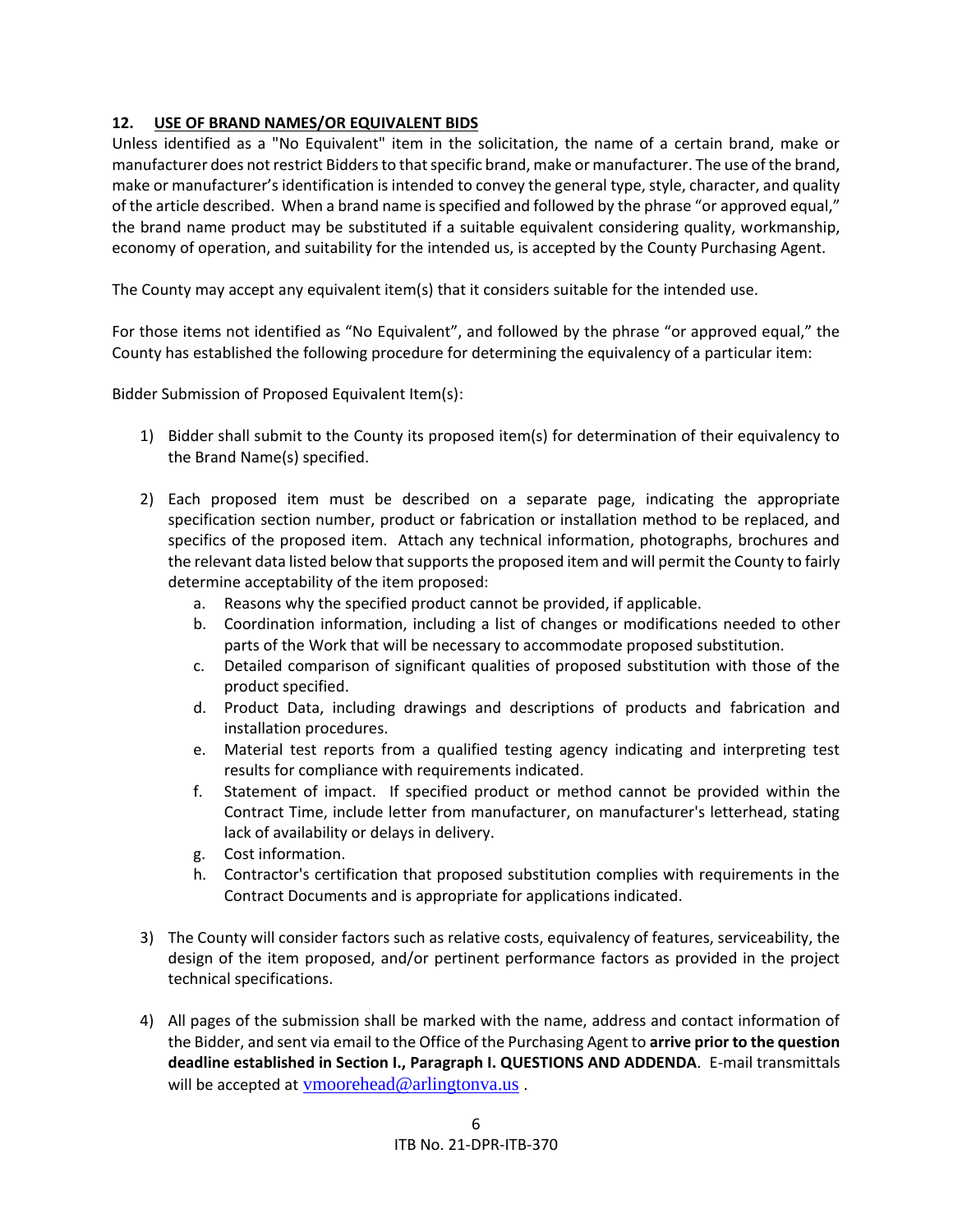5) Items not submitted for review as approved equals during the bidding period may be approved during contract period at the sole discretion of the County Project Officer. If the Project Officer rejects such submission, the Contractor shall provide items specified in the Contract Documents.

County Review of Proposed Equivalent Item(s):

- 1) Approved item(s) will be added to the solicitation, in the form of an Addendum to the solicitation, and forwarded to all bidders of record.
- 2) Bidders whose item(s) have not been approved will be so advised in writing simultaneously with the issuance of the Addendum.

## **13. EXCEPTIONS AND NONCONFORMING TERMS AND CONDITIONS**

If a bid contains exceptions to the solicitation or alternate terms and conditions that do not conform to the terms and conditions in this solicitation, the bid will be subject to rejection for non-responsiveness. The County reserves the right to permit a Bidder to withdraw such exceptions or nonconforming terms and conditions from its bid prior to the County's determination of non-responsiveness.

#### **14. DISCOUNTS**

Discounts for the County's on-time payment of invoices are allowed, but the County will not consider the discount when evaluating bid prices or awarding the contract.

#### **17. NEW MATERIAL**

Unless the solicitation specifically allows it, all offered goods, materials, supplies and components must be new, not used or reconditioned, and must be current production models. If the Bidder believes that used or reconditioned goods, materials, supplies or components will be in the County's best interest, the Bidder must notify the County in writing of the reason(s) at least ten business days before the bid deadline. If the Purchasing Agent authorizes the bidding of used or reconditioned goods, materials, supplies or components, such approval will be communicated to the Bidders in an Addendum to the solicitation.

#### **18. BIDDERS' RESPONSIBILITY TO INVESTIGATE**

Before submitting a bid, each bidder must make all investigations necessary to ascertain all conditions and requirements affecting the full performance of the contract and to verify any representations made by the County upon which the bidder will rely. No pleas of ignorance of such conditions and requirements will relieve the successful bidder from its obligation to comply in every detail with all provisions and requirements of the contract or will be accepted as a basis for any claim for any monetary consideration on the part of the successful bidder.

#### **19. BIDDER'S RESPONSIBILITY FOR ERRORS OR OMISSIONS IN DOCUMENTS**

Each Bidder is responsible for having determined the accuracy and/or completeness of the solicitation documents, including electronic documents, upon which it relied in making its bid, and has an affirmative obligation to notify the Arlington County Purchasing Agent immediately upon discovery of an apparent or suspected inaccuracy or error in the solicitation documents.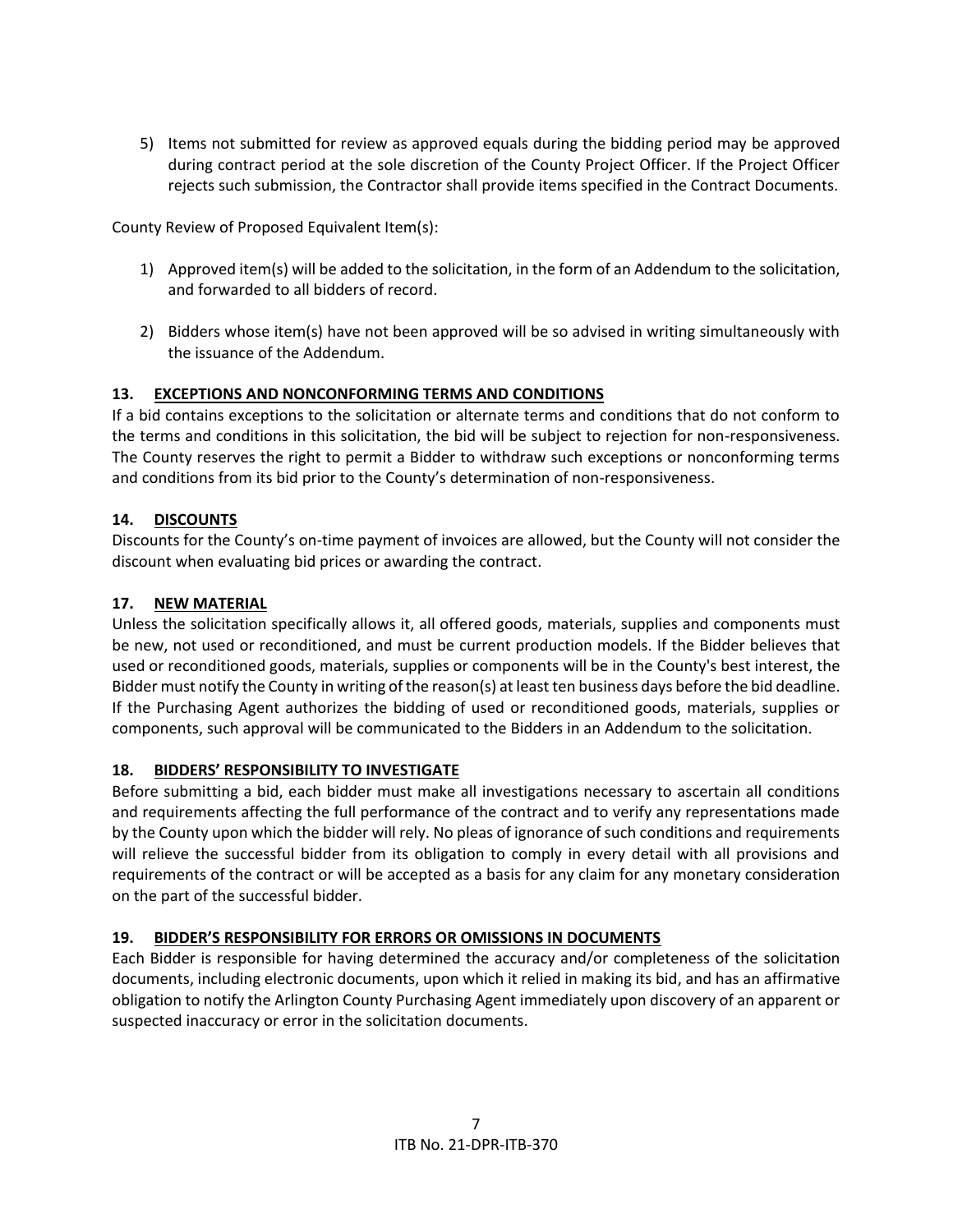# **20. QUALIFICATION OF BIDDERS**

The Purchasing Agent may require a Bidder to demonstrate that it has the necessary facilities, ability and financial resources to furnish the materials or goods specified herein. A Bidder may also be required to provide past history and references.

# **21. DETERMINATION OF RESPONSIBILITY**

In determining "a responsible Bidder", in addition to price, the Agent shall consider: History or good faith assurances of (i) completion by the Bidder and any potential subcontractors of specified safety training programs established by the U.S. Department of Labor, Occupational Safety and Health Administration; (ii) participation by the bidder and any potential subcontractors in apprenticeship training programs approved by state agencies or the U.S. Department of Labor; or (iii) maintenance by the Bidder and any potential subcontractors of records of compliance with applicable local, state, and federal laws, if Bidder is not prequalified by the Virginia Department of Transportation.

# **22. ALTERNATE BID**

Bidders who have other items they wish to offer in lieu of, or in addition to, what is required by this solicitation shall submit a separate bid clearly marked "ALTERNATE BID". Alternate bids will be automatically deemed nonresponsive.

# **23. BID WITHDRAWAL PRIOR TO BID OPENING**

The Bidder may withdraw a bid from Vendor Registry before the opening date and time. It is the sole responsibility of the Bidder to remove and/or resubmit a bid before the bid deadline.

# **24. WITHDRAWAL OF BID FROM CONSIDERATION AFTER BID OPENING**

After the opening of a bid, a bidder may withdraw its bid from consideration if the price of the bid is substantially lower than other bids due solely to a mistake therein, provided the bid is submitted in good faith, the mistake is a clerical mistake as opposed to a judgment mistake, and is actually due to an unintentional arithmetic error or an unintentional omission of a quantity of work, labor or material made directly in the compilation of the bid, which unintentional error or unintentional omission can be clearly shown by objective evidence drawn from inspection of original work papers, documents and materials used in the preparation of the bid sought to be withdrawn. No partial withdrawals of bids will be permitted after the time and date set for the bid opening. The bidder must give an electronic written notice to the Arlington County Purchasing Agent of a claim of right to withdraw a bid and provide all work papers, documents and other materials used in the preparation of the bid sought to be withdrawn, within two (2) business days after the date of bid opening. A bid may also be withdrawn if the County fails to award or issue a notice of intent to award the bid within ninety (90) days after the date fixed for opening bids.

## **25. METHOD OF AWARD**

The County will award the contract to the lowest responsive and responsible Bidder determined by Grand Total on the Pricing Sheet. Bidders must bid on all line items listed to be considered responsive.

# **26. INFORMALITIES**

The County reserves the right to waive minor defects or variations from the exact requirements of the solicitation in a bid insofar as those defects or variations do not affect the price, quality, quantity, or delivery schedule of the goods being procured. If insufficient information is submitted for Arlington County to properly evaluate a bid or a bidder; the County may request such additional information after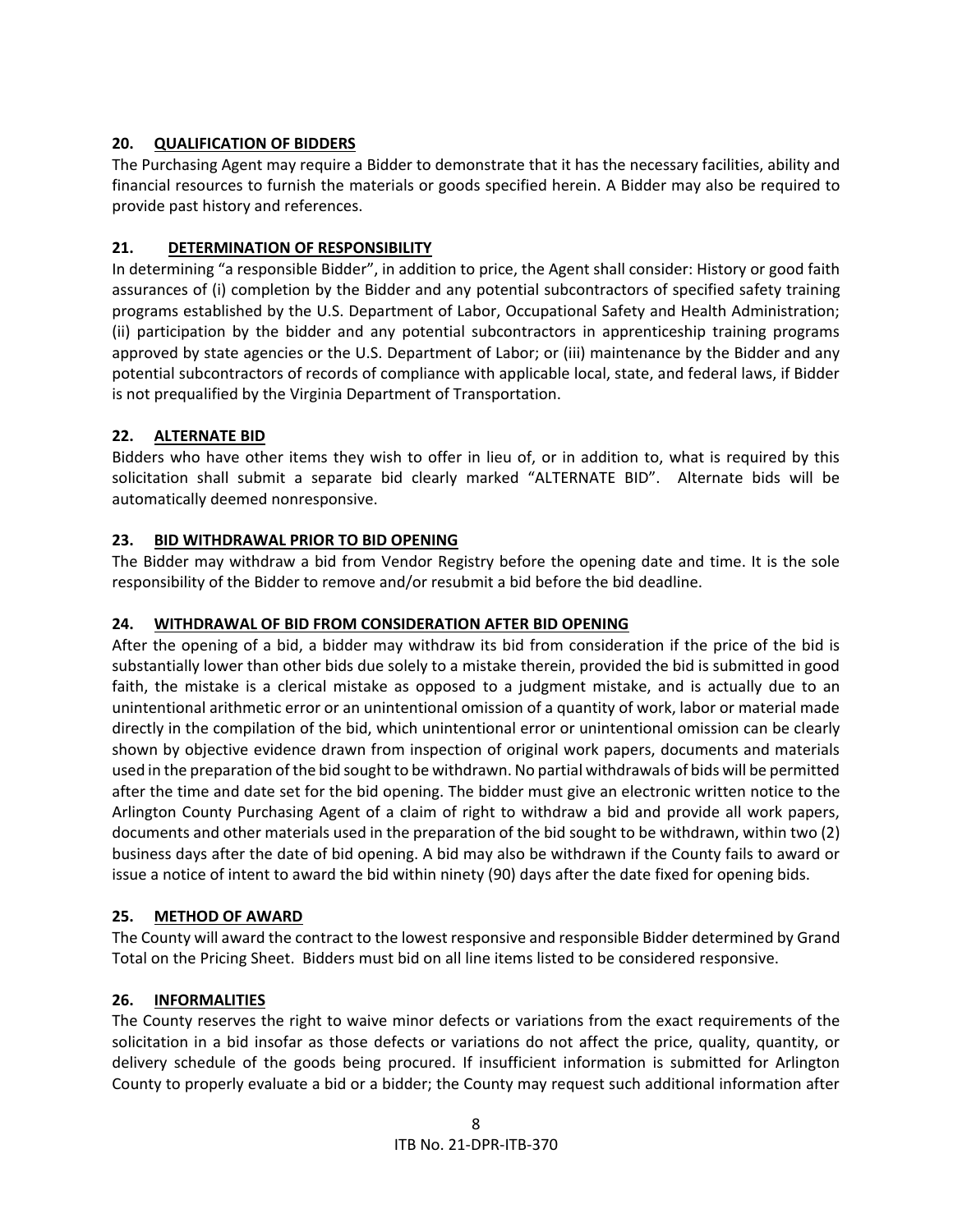bid opening, provided that the information requested does not change the price, quality, quantity, or delivery schedule for the goods being procured.

#### **27. INSURANCE REQUIREMENTS**

Each bidder must be able to demonstrate proof of the specific coverage requirements and limits applicable to this solicitation. If the bidder is not able to do so, it may propose alternate insurance coverage for consideration by the County. Written requests for consideration of alternate coverage must be received by the County Purchasing Agent at least 10 working days prior to bid due date. If the County permits alternate coverage, an amendment to the Insurance Checklist will be issued prior to the time and date set for receipt of bids.

#### **28. LIVING WAGE CONTRACT**

If this solicitation and the resulting contract are subject to the Service Contract Wage (also called "Living Wage") provisions covered under Article 4-103 of the Arlington County Purchasing Resolution, all employees of any contractor or subcontractor working on County-owned or County-occupied property must be paid an hourly wage no less than the Living Wage published on the County's website on the date of final execution of the Agreement. By submitting a bid, the Bidder certifies that it will comply with this provision and will ensure that its subcontractors, if any, do so as well. (Refer to draft Contract Terms and Conditions for further Living Wage details specific to this solicitation/contract.)

## **29. NOTICE OF DECISION TO AWARD**

When the County has made a decision to award a contract(s), the County will post a Notice of Award or Intent to Award to [Vendor Registry.](https://vrapp.vendorregistry.com/Bids/View/BidsList?BuyerId=a596c7c4-0123-4202-bf15-3583300ee088)

#### **30. EXPENSES INCURRED IN PREPARING BID**

The Bidder is responsible for all expenses related to its bid.

#### **31. RIDER CLAUSE**

## A. **Extension to Other Jurisdictions**

The County extends the resultant contract(s), including pricing, terms and conditions, to all public entities under the jurisdiction of the United States of America and its territories.

## B. **Inclusion of Governmental & Nonprofit Participants**

Eligible entities include but are not limited to private schools, parochial schools, non-public schools such as charter schools, special districts, intermediate units, non-profit agencies providing services on behalf of government, and/or state, community and/or private colleges/universities.

## C. **Notification and Reporting**

The contractor must notify the issuing jurisdiction of entities that use any contract resulting from this solicitation and to provide usage information as requested. The contractor will provide a copy of the solicitation and resultant contract documents to any requesting jurisdiction or entity.

#### D. **Contract Agreement**

The contractor may be required by a using jurisdiction to enter into a separate contract containing general terms and conditions unique to that jurisdiction.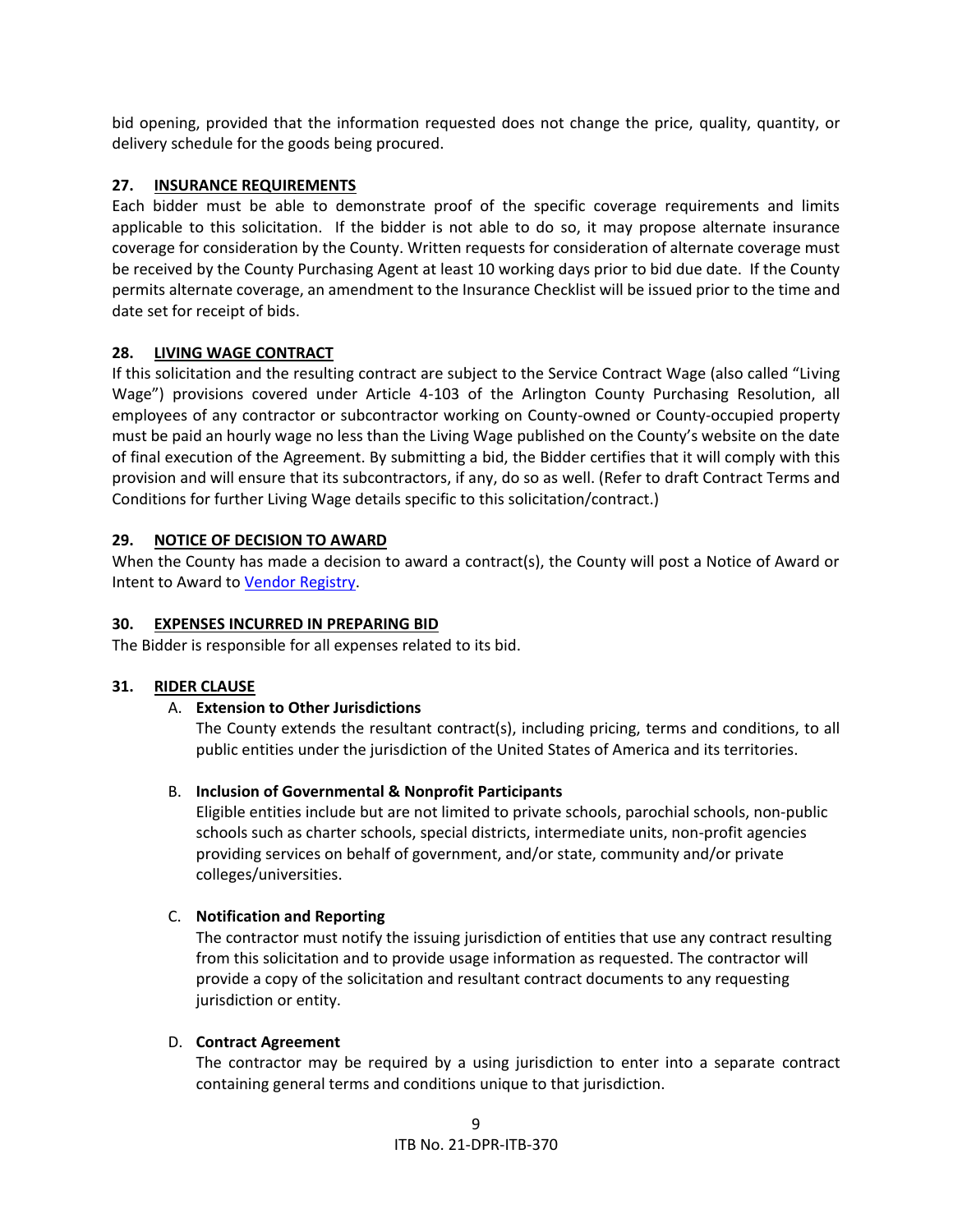## **32. NEGOTIATIONS WITH LOWEST RESPONSIVE AND RESPONSIBLE BIDDER**

If the bid by the lowest responsive and responsible bidder exceeds available funds, the County reserves the right to negotiate with the apparent low bidder to obtain an acceptable price. Negotiations with the apparent low bidder may involve discussions of reduction of quantity, quality, or other cost saving mechanisms. The final negotiated contract shall be subject to final approval of the County, in its sole discretion.

#### **33. ELECTRONIC SIGNATURE**

If awarded, the Bidder may be required to accept an agreement and sign electronically through the County's e-signature solution, DocuSign.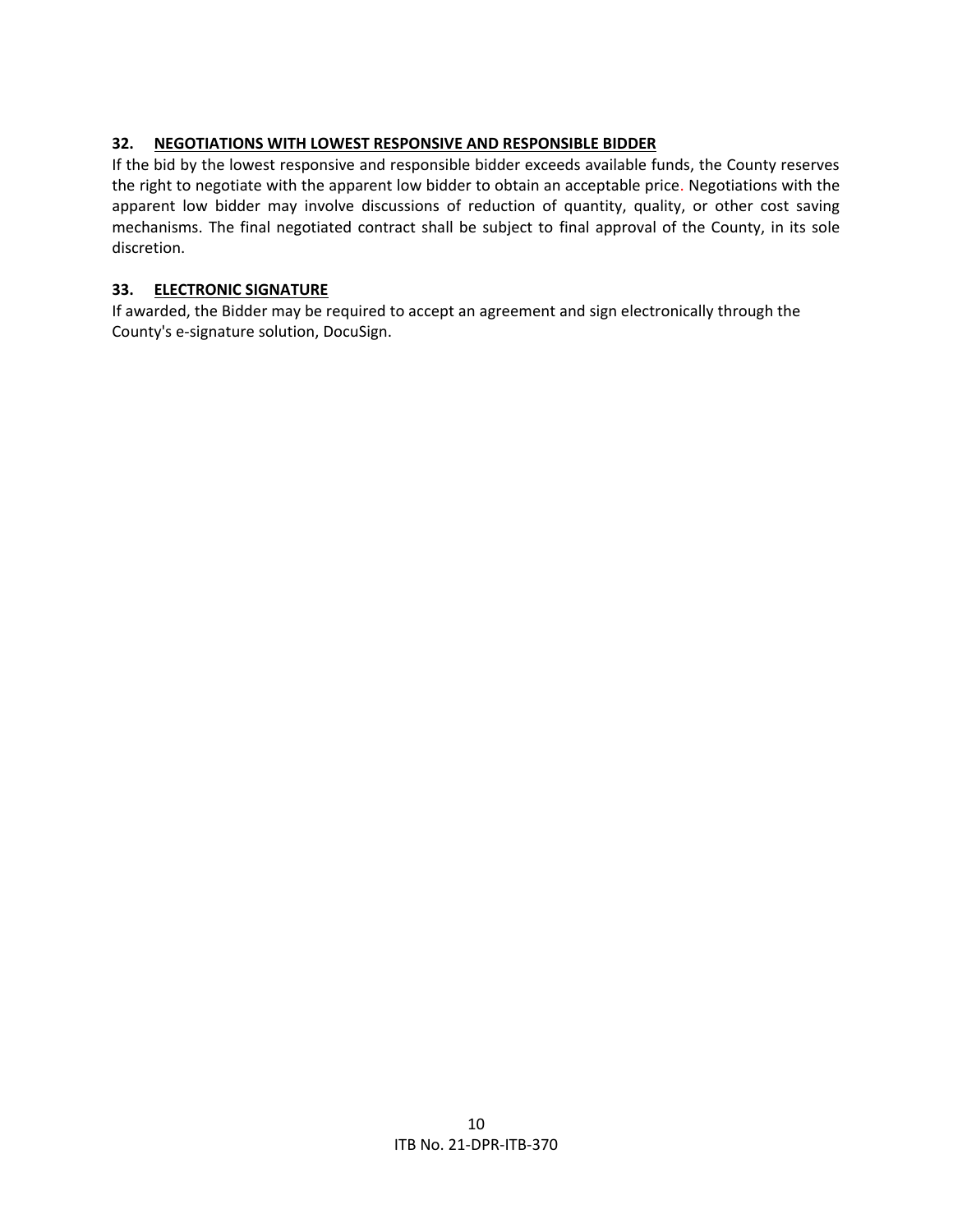#### **II. SCOPE OF SERVICES**

#### <span id="page-10-0"></span>**INTRODUCTION**

The objective of this solicitation is to establish a Contract with one (1) qualified firm to provide maintenance, repair, and replacement of sports field light fixtures, lamps, lenses, ballasts, lighting control systems, seasonal timing systems, and electrical service enclosures per the terms and conditions herein.

#### **BACKGROUND**

The County is responsible for the maintenance and repairs of all park lamp components and systems in various County-owned locations throughout Arlington County. The scope of services covers the contract requirements for a qualified Contractor to provide re-lamping maintenance, repair, and installation services throughout the County.

#### **A. SERVICE REQUIREMENTS**

The Contractor shall furnish all necessary labor, transportation, parking fees, tool-of-the-trade including specialized equipment, consumable supplies as required to provide comprehensive re-lamping services identified herein. The Contractor shall provide emergency on-call response, repairs, testing, replacement, and installation re-lamping services on a time and materials or project basis in accordance with the pricing listed in the Bid Form. All charges for materials, parts and equipment shall be at the Contractor's cost. However, the County may at is option and sole discretion, provide materials or fixtures to the Contractor for installation by the Contractor at the contract unit prices. No "portal to portal" charges, fuel surcharges or miscellaneous fees are permitted under the contract.

Tools of the trade and other trade consumables are not valid contract expenses. The cost of consumables (including, by way of illustration and not limitation, wire nuts, bolts and fasteners, solder, tape, fuses, GFI boxes, and other consumable items) are considered administrative expenses. These shall be included as part of the hourly rates bid.

No work is authorized unless specifically approved in advance by the County Project officer or designee and unless a valid County Purchase Order is issued. Once work is authorized, work shall be completed on a time and materials or project basis using the Contract labor rates submitted in the Bid Form in accordance with procedures outlined in this section. Contractor shall arrive onsite with all tools and equipment necessary to perform the repairs within twenty-four (24) hours once notified of routine service requests, and authorization has been given. Repair services shall be completed on a time and materials basis using contract unit prices. The Contractor shall provide the parts and materials at cost with no additional markup. Upon request by the County, the Contractor shall provide evidence of cost of the materials. The County will reimburse the Contractor for any subcontractor work at the labor rate and materials charged by the subcontractor at the Contractor's cost. The Contractor must be present on site to oversee subcontractor work during projects.

## **B. IMPROPER REAPIR AND/OR OPERATION**

In the event of an equipment and/or system failure due to the Contractor's improper repair, improper operation, negligence, misuse or accidents caused by the Contractor's employees including subcontractors, or as a result of actions of the Contractor's employees, including subcontractors, the Contractor shall arrive onsite with all tools and materials necessary to complete the repairs within one (1) business day of the County's notification. In an emergency circumstance, the contractor shall abide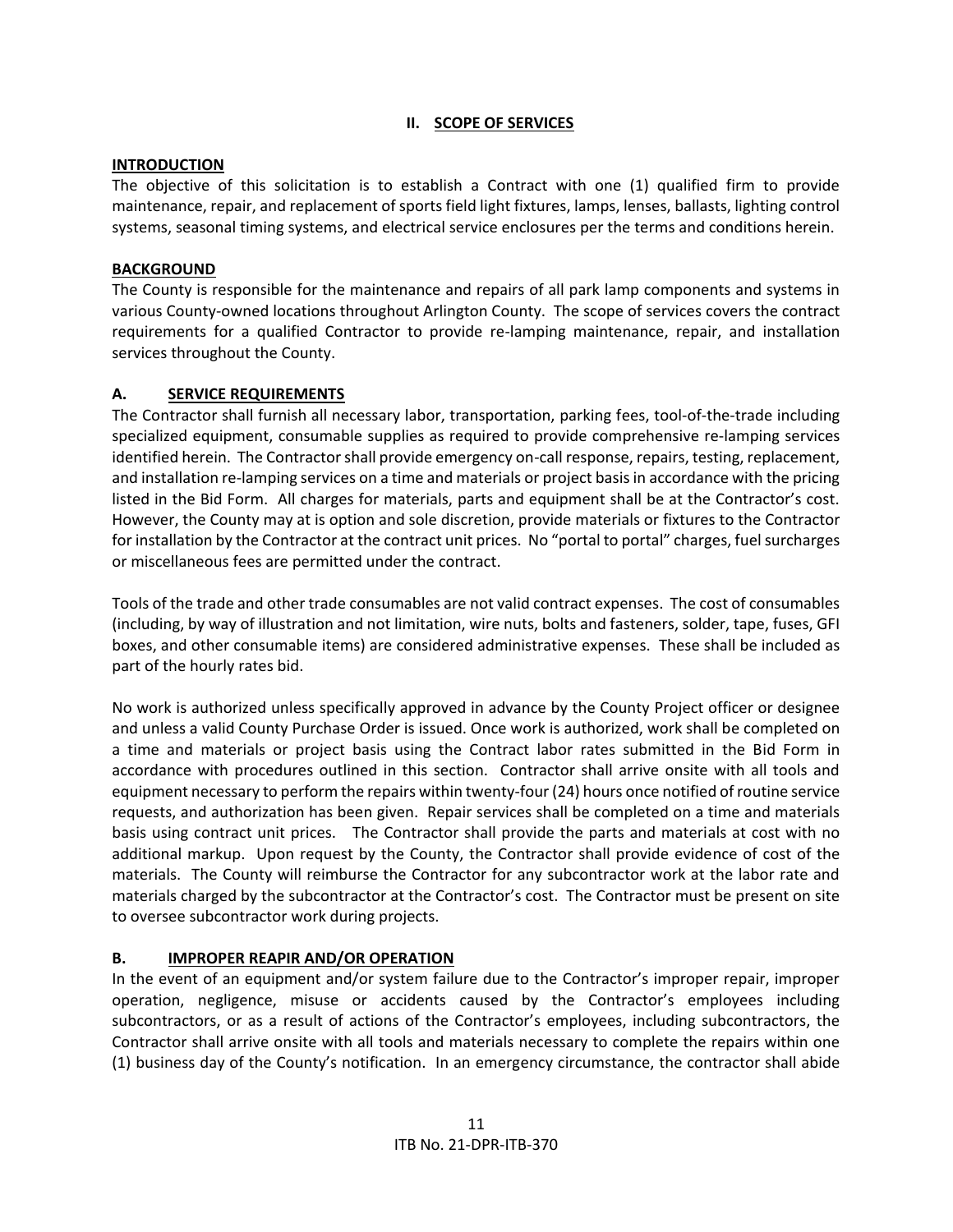by the statues of the "Emergency and On-Call Service" section below. All such repairs shall be performed at Contractor's cost with no additional charges to the County.

# **C. EMERGENCY SERVICE**

The Contractor shall be on-call and available to provide emergency services twenty-four (24) hours per day, seven (7) days per week. When notified, the Contractor shall arrive onsite with all tools and equipment necessary to perform the repairs within two (2) hours of a request identified as an emergency or critical. Scheduling of emergency work, including the interruption of a current assignment, requires the advance approval of the County Project Officer. Emergency work identified by the County Project officer or designee shall take precedence over current work.

# **D. REGULAR HOURS**

Routine maintenance or light installations shall be performed during regular working hours Monday through Friday from 7:00 AM to 4:00 PM (except for County-observed holidays). All work shall be performed during regular working hours unless indicated otherwise in this contract or expressly authorized in writing by the County Project Office or designee. It is the Contractor's responsibility to determine the hourly schedule and access availability for each area covered by this Contract. No overtime payments will be allowed for work done before 7:00 AM or after 4:00 PM when such scheduling is done at the Contractor's option.

# **E. OVERTIME WORK**

Overtime work applies when work to be performed on a time and materials basis outside of regular work hours is first authorized in advance and writing by the County Project officer or designee. Approved overtime work shall be paid at the overtime hourly labor rate(s) provided on the Bid Form. The Contractor shall not perform overtime work for any reason without the advance approval of the County Project Officer or designee. Work performed outside of regular work hours without the advance approval of the Project Officer or for the Contractor's convenience shall be paid for at straight-time hourly labor rate(s) only.

## **F. MAINTENANCE AND REPAIR**

The Contractor shall provide maintenance and repair to athletic field and court lighting systems including but not limited to - contactors, coils, breakers, time clocks, switches, buss bars, wiring, ground fault locating and repair, and related work pertaining to existing field lights and their electrical supply systems. These services shall be provided on a Time and Materials basis.

## **G. LAMP REPLACEMENT**

A list of locations and types of lamps involved is attached. The price for replacement of lamps shall include the provision of new lamps according to manufacturer specifications for replacement and all necessary pole climbing whether the poles have steps or not.

The County will not pay separately for lamps used for replacement. The cost of lamps used for replacement shall be included in the "cost per lamp replaced" section of the bid form.

The Contractor shall replace lamps with new lamps within forty-eight (48) hours work approval notification from the Project Officer. If the Contractor does not replace the lamps within 48 hours, the County may employ another firm to finish uncompleted work and charge the Contractor for any difference in cost resulting from the open market purchase. If the Contractor fails to comply with the replacement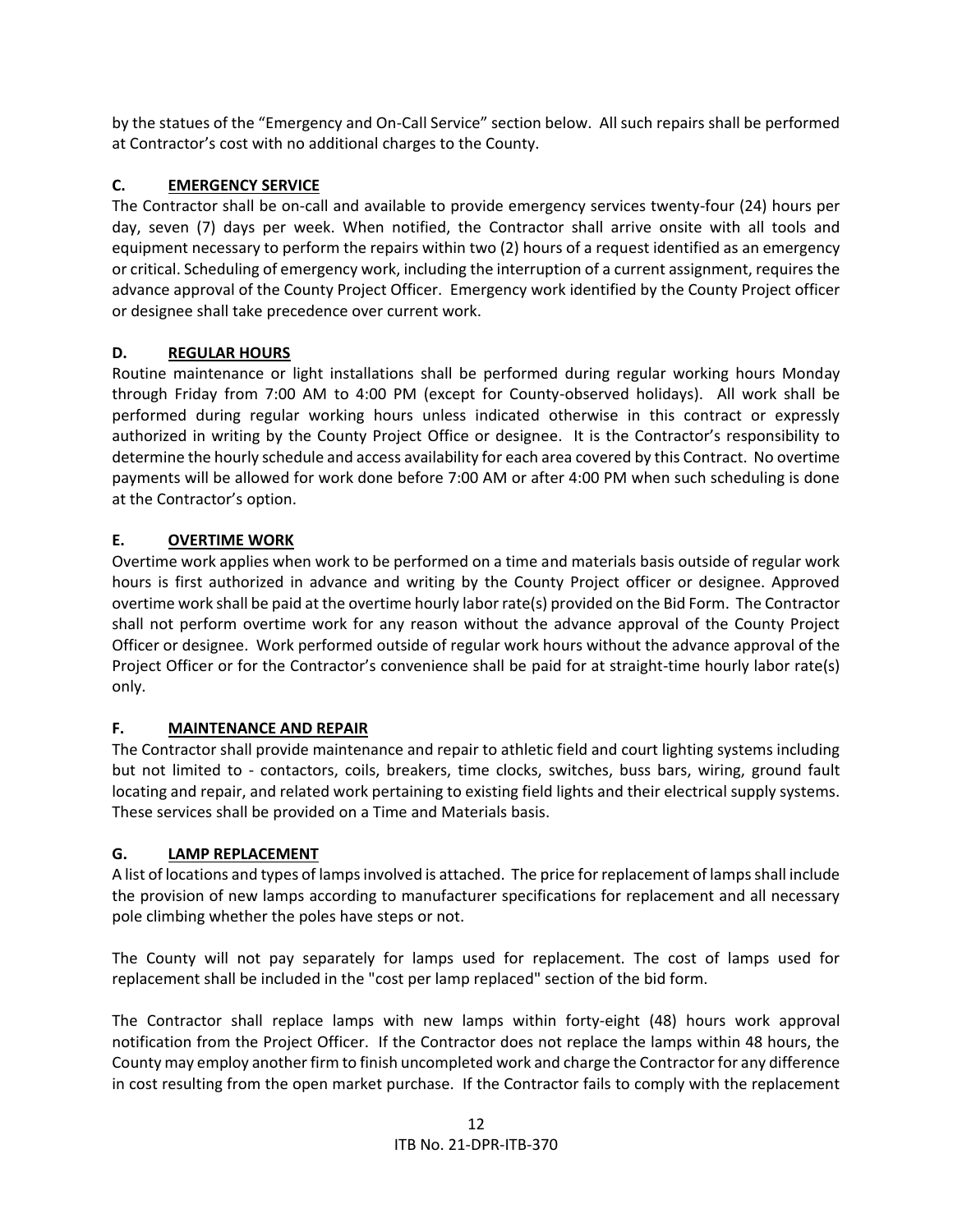time frame on more than three (3) occasions during the contract term, the contract may be terminated at the sole option of the County.

# **H. ELECTRICAL WORK**

Electricians must have a minimum of a Virginia issued journeyman's license. Electricians may enlist the assistance of a Helper at the Contractor's discretion.

The Contractor must have the equipment and qualifications to perform repairs or electrical work at heights greater than thirty-five (35) feet occasionally. Bidders shall provide on the Bid Form the hourly rates for this type of work for which the County will be charged on a Time and Materials basis.

# **I. RE-ALIGNMENT**

The Contractor shall realign field lights when notified by the County. The Project Officer will provide aiming charts upon request within 48 hours' notice. The cost of such service shall be per-pole regardless of the number of lights on the pole.

# **J. ESTIMATES**

The County at its discretion may require a written estimate for work on a Time and Materials basis prior to the contractor's starting an assignment.

# **K. GUARANTEE**

The Contractor shall guarantee all parts/materials and workmanship for a period of one (1) year or the manufacturer's warranty period, whichever is longer. Any repeated repairs/corrections for the same reason or problem within this time period shall be made at no cost to the County. The Contractor guarantee shall commence upon final County payment for that specific project, item, or task.

## **L. ADDITIONAL EQUIPMENT REQUIREMENTS**

Standard tools of the trade and trade consumables shall be available to the Contractor's personnel from their service vehicle(s). If the project assigned requires the use of equipment and/or services not covered by this contract or normally associated with the provision of re-lamping services, the estimated costs of the additional equipment and/or services shall be identified by the Contractor to the County in advance or scheduling the work. If the County accepts the use of additional equipment and/or service, the Contractor will be reimbursed only for the actual amount of the cost of such equipment and/or services. The County reserves the right to have others provide the additional equipment and/or services.

# **M. ADDITIONAL SERVICES**

From time to time, the County may require "additional services" other than "per unit" services listed on the Bid Form. These additional services may include, but are not limited to, ballast repairs, setting and/or resetting timers, tracing electrical lines, etc. For additional services, the Contractor will charge the hourly rates provided on the Bid Form plus the actual cost of materials. The County will reimburse the Contractor for additional services only upon satisfactory completion of the assigned work.

The Contractor will only be paid for material actually used for any additional services. No allowances will be made for other materials ordered by the Contractor. The Contractor shall provide invoices from supplier(s) of the Contractor, detailing the materials provided with itemized descriptions of components and number of units used for any additional service at the time the Contractor requests payment. These invoices shall be available for review at the County's request.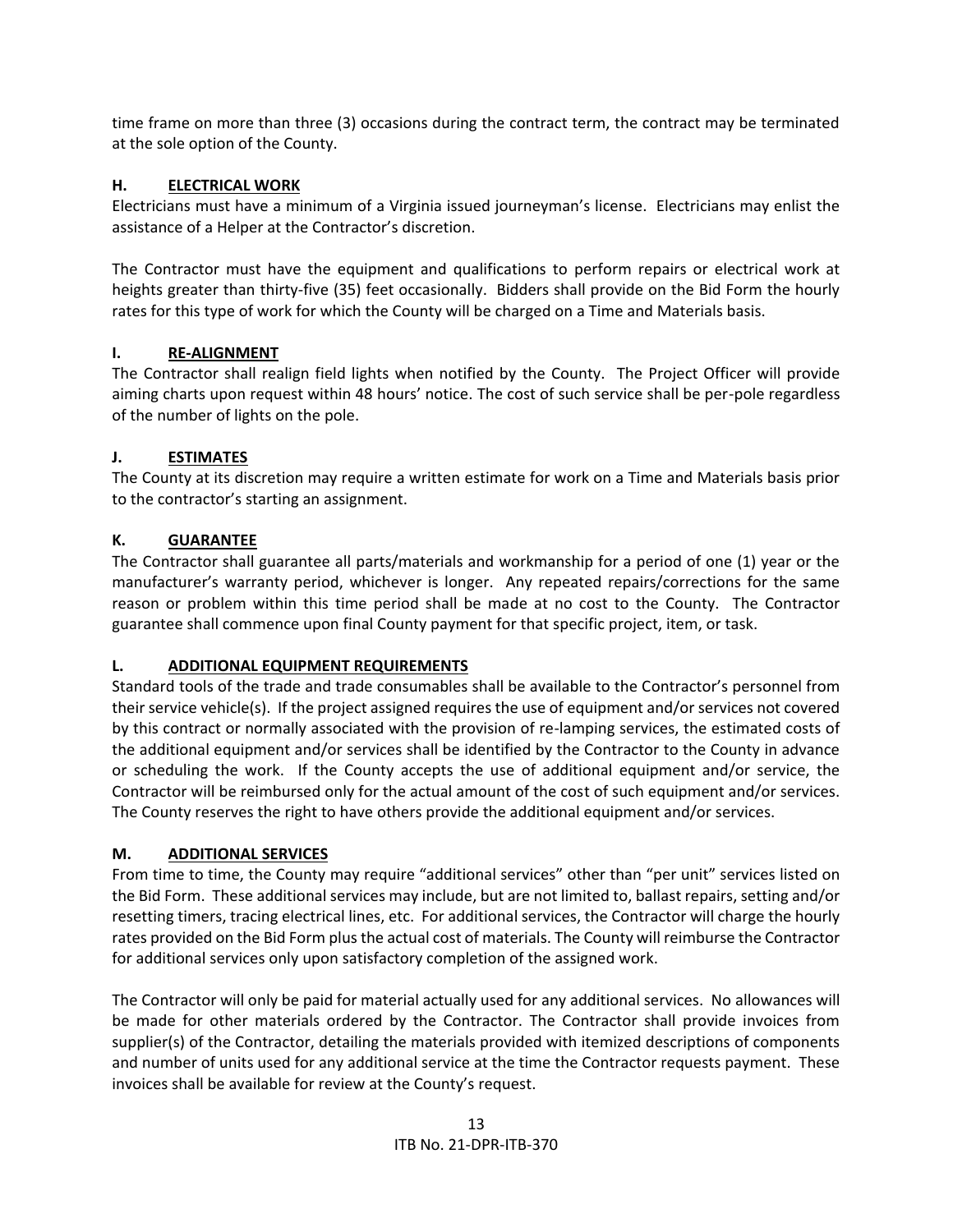In these instances, the Contractor is prohibited from submitting invoices containing charges for materials on a "cost-plus a percentage-of-cost" basis. No surcharge of any kind may be added to any supplier or sub-contractor's invoices or included in the Contractor's invoice submitted to the County. Upon completion the Project Officer will verify satisfactory completion of any work prior to the County's release of payment to the contractor.

# **N. LIAISON TO COUNTY**

The Contractor shall provide to the County the name and telephone number of a designated Contractor employee who shall be responsible for inquiries relating to job progress, scheduling, and purchases.

# **O. LIGHT SPILLAGE AND LIGHT POLLUTION**

Bidders shall be knowledgeable about light spillage and light pollution pertaining to ball field lights and work with County staff to minimize the occurrence of such incidents.

# **P. CONTRACTOR'S PERSONNEL**

**CONTRACT MANAGER** *-* The Contractor shall assign a qualified individual to serve as the Contract Manager. The Contractor shall identify to the County the Contract Manager within ten (10) calendar days of Contract award. The Contract Manager shall be experienced in project management; supervision of employees; knowledgeable in all aspects of re-lamping; have the ability to troubleshoot problems and issues quickly and be able to consult with the County Project Officer or designee about remedies. The Contracts Manager's main office of operation shall be located within seventy-five (75) miles of the Arlington County Courthouse.

The Contract Manager shall report to the County's Project Officer for communication, coordination and evaluation of inspection, testing, and maintenance services and for quality control. The Contract manager shall serve as the single point of contact with the County for work assignments and problem resolution. The Contract Manager shall meet with the County Project officer for progress meetings at the County Project Officer's request. The Contract Manager hours are not billable and shall be considered Contractor overhead.

**ELECTRICIANS** *-* The Contractor shall provide an as-needed basis Electricians who currently hold an active Journeyman or master Electrician tradesman certification through the Virginia Board for Contractors. Evidence of stated certification shall be made available to the County upon request at any time. Electrician shall have a State of Virginia Electrical Journeyman license with a minimum of 15 years of related ball field experience. Electricians must be capable of climbing wooden, metal and concrete poles. The Contractor shall employ at all times during the Contract term at least three (3) Journeyman Electricians and one (1) Master Electrician that are readily available to perform work under this Contract.

**ELECTRICIAN HELPER** *-* The Contractor shall provide an Electrician Helper to assist the Electrician on an asneeded basis. The Electrician Helper shall be capable of providing assistance to the journeyman or master Electrician; have a minimum of one (1) year's exposure to the electrical craft; be able to work with basic tools of the trade and be able to independently perform basic electrical tasks. The Contractor shall employ at all times during the Contract term at least four (4) Electrician Helpers that are readily available to perform work under this Contract.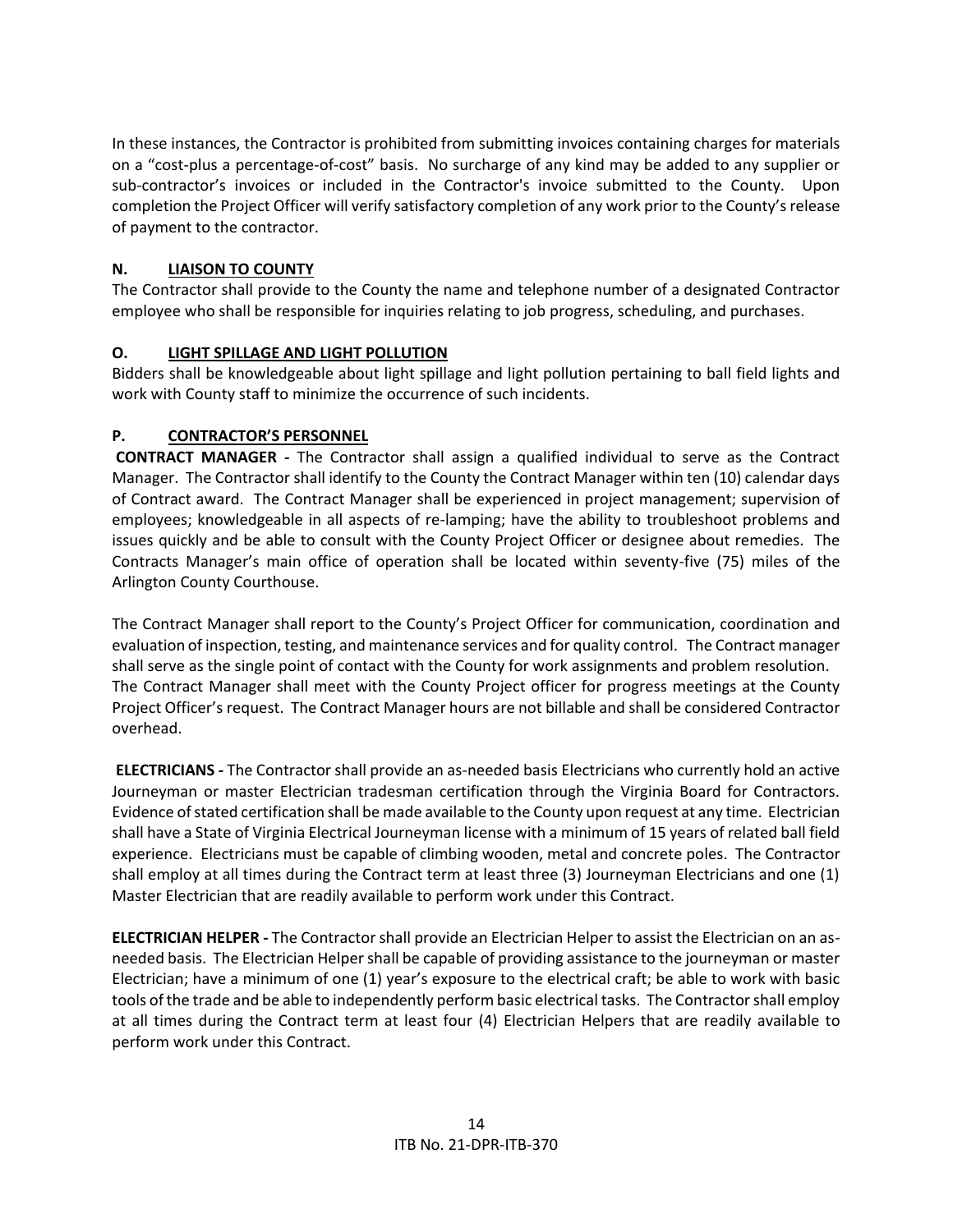# **Q. COUNTY'S RIGHT TO STOP WORK**

The County reserves the unilateral right to cancel any job assigned in progress if the Contract, in the opinion of the County Project Officer or designee, is not performing work at a satisfactory pace or fails to perform work in a professional manner commensurate with accepted trade and safety standards. If a job is canceled the County will reimburse the Contractor for all work performed and all reasonable quantities of materials delivered to the site prior to the time of cancellation. The County reserves the right to contract for completion of such work with another vendor.

# **R. SPECIAL TERMS AND CONDITIONS**

**TRAFFIC MANAGEMENT** *-* The Contractor shall be responsible for maintaining traffic flow, and for protection and safety of vehicles and pedestrians in the area affected by all Contract work. The Contractor must provide all signs, barricades, flashers, and flag-personnel required to maintain traffic flow and safety. Signs and other traffic control devices must be in accordance with the most current Virginia Department of Transportation (VDOT) standards. At least one Contractor employee at each site where traffic control is required shall be a VDOT certified flagger trained on Basic Work Zone Traffic Control.

**EQUIPMENT ACCESSIBILITY** *-* The Contractor shall provide the means and methods to access all electrical equipment included in this Contract. This includes, but is not limited to, ladders and scissors lifts (manlifts). Cost for access shall be considered Contractor overhead and shall not be charged separately.

**ROOF SAFETY** *-* The Contractor shall follow all applicable federal, state, and local safety requirements and regulations for roof safety.

**MATERIAL DISPOSAL** *-* The Contractor shall be responsible for proper disposal of all waste and shall remove all trash and waste produced by service. Disposal shall be in accordance with all applicable local, state, and federal regulations. The Contractor shall not dispose of any materials in County-owned or operated refuse devices and/or equipment (i.e. trash cans, dumpsters, etc.).

**SAFETY WORK PLAN** *-* The Contractor shall provide a safety work plan to the County Project Officer or designee for all work requested unless otherwise directed by the County Project Officer or designee. This plan shall be submitted for approval at the beginning of the contract with the initial schedule and separately at County's request for any project work prior to the start of work.

**CODES AND STANDARDS** *-* All work performed under this Contract shall be in strict accordance with all applicable codes, industry standards, and County Standards. Should permits for any work performed by the Contractor be required by Arlington County, the Contractor shall prepare, submit, and obtain approval and the permit from the County. The Contractor shall be responsible for all permit fees.

**QUALITY CONTROL PLAN** *-* The Contractor shall provide a quality control plan to the County Project Officer or designee for all work requested unless otherwise directed by the County Project Officer or designee. This plan shall be submitted for approval at the beginning of the contract with the initial schedule and separately at County's request for any project work prior to the start of work.

## **JUSTICE CENTER BACKGROUND CHECK AND SECURITY REQUIREMENTS**

All Contractor personnel anticipated to work in the Courthouse facility must obtain background check clearance from the Arlington County Sheriff's Office to access the Justice Center. Personnel who successfully pass the background check must attend a one-day Arlington County Sheriff's Office security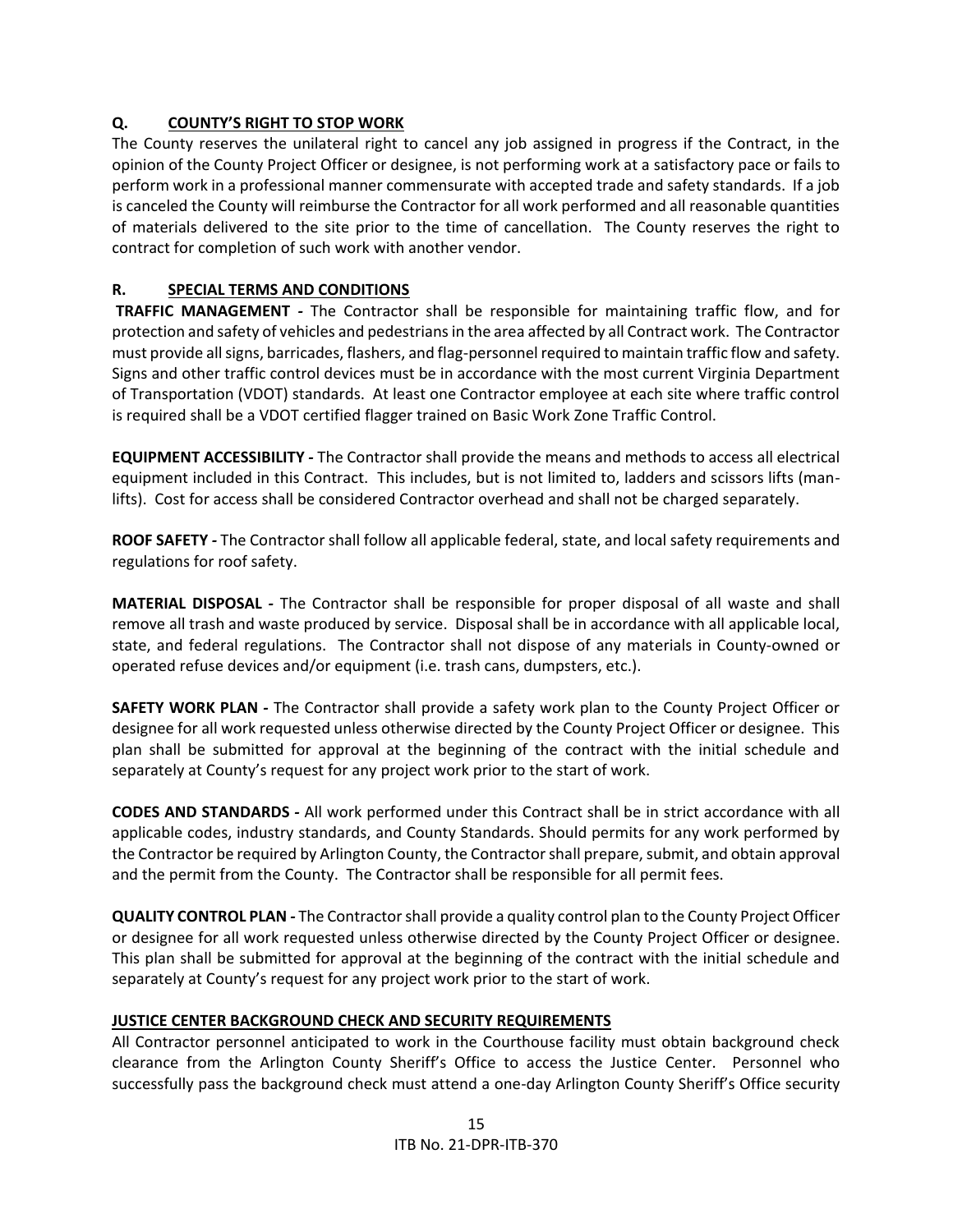class in order to be allowed to work in the Arlington County Detention Facility (ACDF) and Courthouse buildings. The one day training session provided by the Sheriff's Office will include, but will not be limited to, required onsite security protocols, responsibilities and compliance with the Prison Rape Elimination Act (PREA) as specified in 28 CFR Part 115 [\(https://bja.ojp.gov/program/prison-rape-elimination-act](https://bja.ojp.gov/program/prison-rape-elimination-act-prea/overview)[prea/overview\)](https://bja.ojp.gov/program/prison-rape-elimination-act-prea/overview) of the Federal Registry. All personnel shall also be required to attend an annual one day security/PREA refresher training. The Contractor shall not be reimbursed for time required for ACDF security trainings.

When entering or performing work at the ACDF, any and all Contractor's personnel carrying tools and replacement parts shall carry such tools and replacement parts in a locked tool bag or mobile tool cart with lockable drawers/doors. In addition, the Contractor shall ensure that each tool bag or mobile toll cart has a current (daily) inventory of the list of tools, replacement parts and any hazardous materials or products contained in the bag or mobile cart prior to entering and leaving the ACDF.

## **S. METHOD OF MEASURING PERFORMANCE**

The performance of the Contractor will be measured throughout the term of the Contract by consideration of the following performance criteria:

- o Failure to adhere to the contract requirements.
- $\circ$  Failure to provide appropriately certified and trained personnel as required in Section CONTRACTOR'S PERSONNEL.
- o Failure to Provide and adhere to the approved schedules for time-and-material and project work.
- o Number of call-backs to correct malfunctions/failures.
- $\circ$  Failure to respond to requests for work as provided for in the Scope of Work.
- o Failure to perform services within accepted industry standards and codes.
- $\circ$  Failure to adhere to contractual requirement for onsite response for emergency work and routine service calls.
- $\circ$  Failure to perform services within the time prescribed within accepted industry standards and codes. Excessive time to complete work on three (3) or more jobs within a three (3) month period, may result in termination of the Contract by the County for default.
- o Contract Manager's failure to evaluate performance and effectively communicate and/or report to the County's Project Officer as required in Section - CONTRACTOR'S PERSONNEL.

## **T. SERVICES FOR OTHER COUNTY AGENCIES**

This Contract is extended to other County Agencies. If other Agencies make use of this Contract, a separate Purchase Order ("PO") must be issued by that Agency. All project and Contractor management, invoices, scheduling, coordination, and payments shall be the responsibility of the Agency issuing the PO.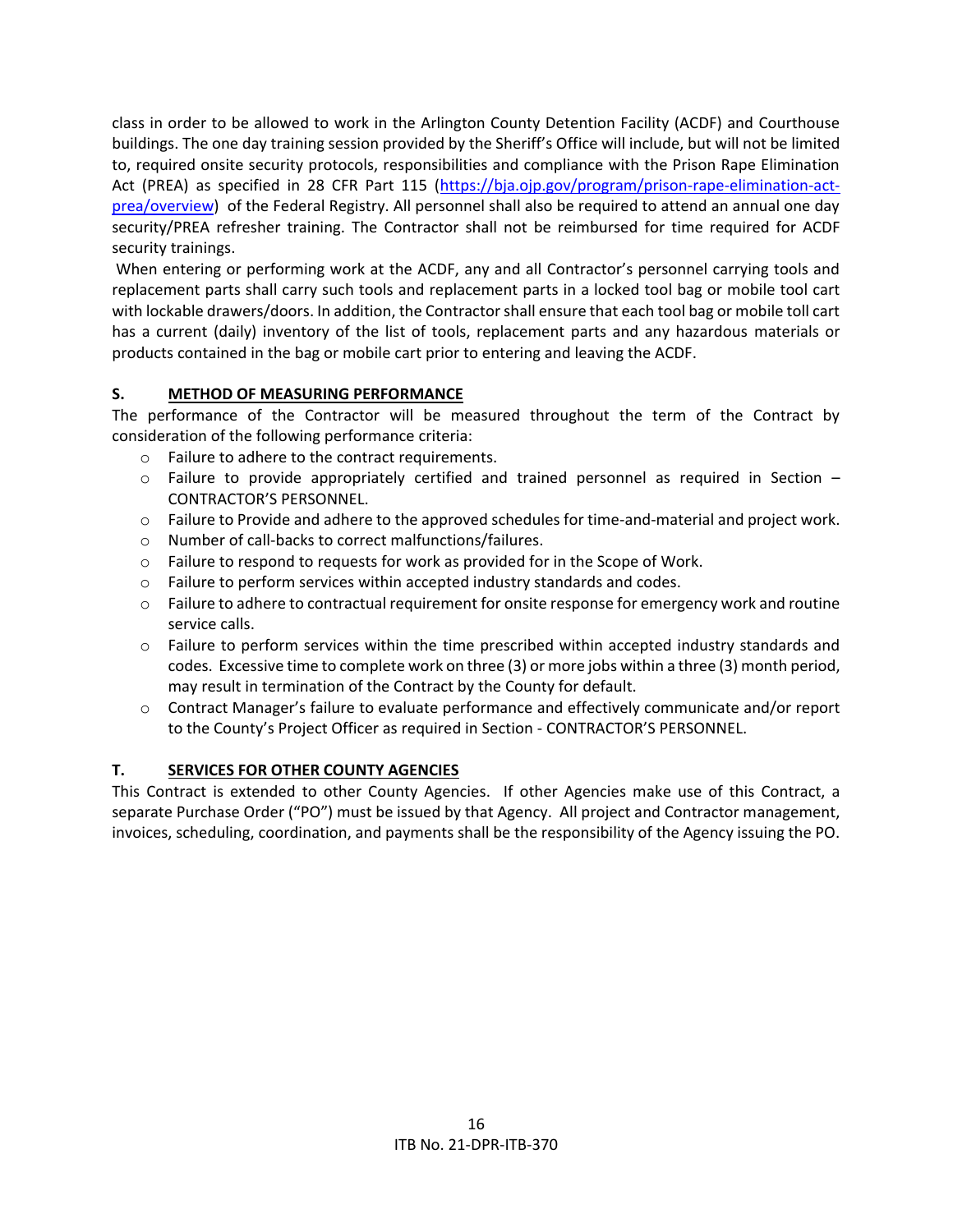<span id="page-16-0"></span>FOLLOWING THIS PAGE IS THE AGREEMENT THAT WILL BE ENTERED INTO BETWEEN THE COUNTY AND THE CONTRACTOR. THE AGREEMENT IS PART OF THIS SOLICITATION. THIS AGREEMENT IS SUBJECT TO REVIEW BY THE COUNTY ATTORNEY PRIOR TO BEING SUBMITTED FOR CONTRACTOR'S SIGNATURE.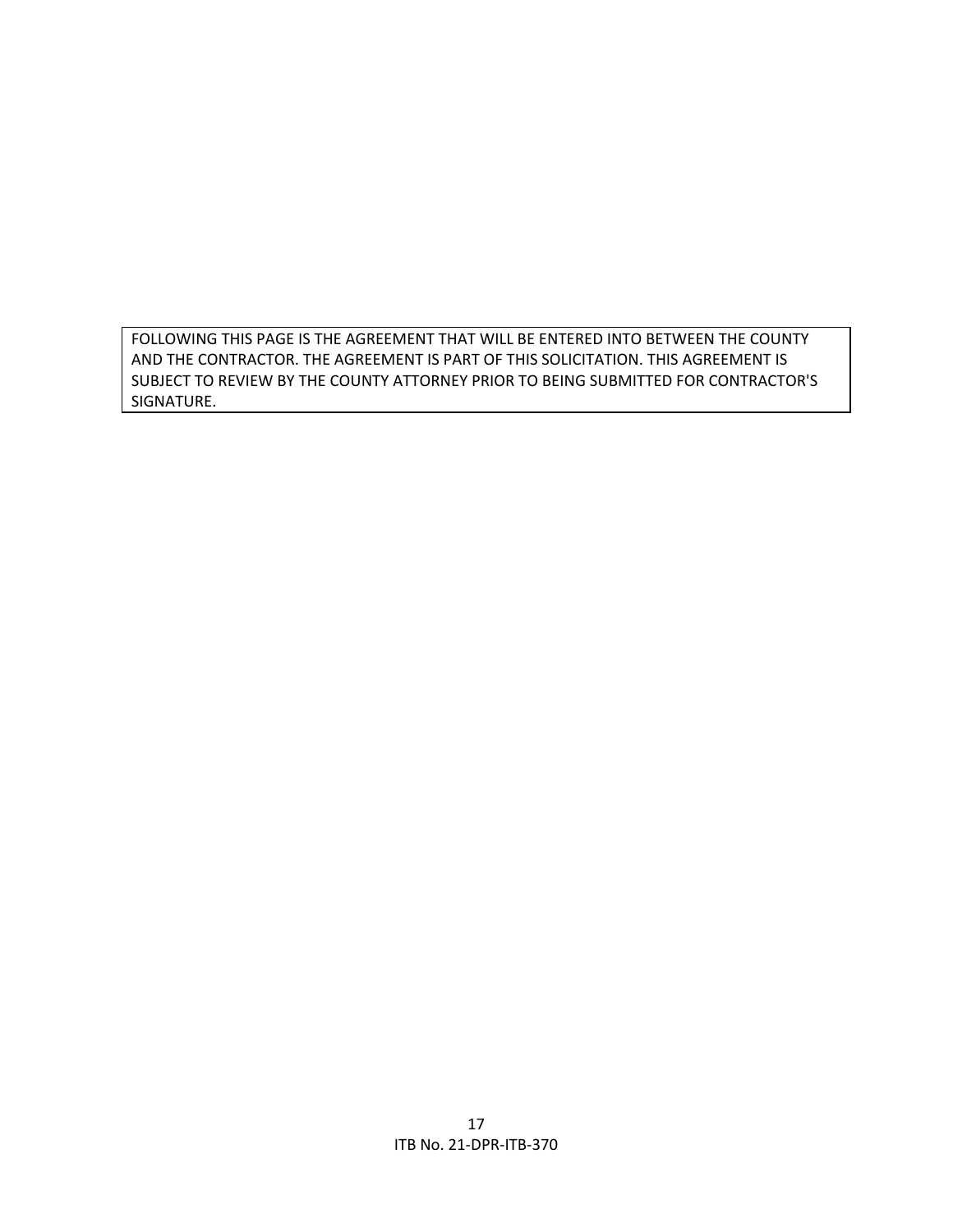#### **1. AGREEMENT AND CONTRACT TERMS AND CONDITIONS**

# **ARLINGTON COUNTY, VIRGINIA OFFICE OF THE PURCHASING AGENT SUITE 500, 2100 CLARENDON BOULEVARD ARLINGTON, VA 22201**

#### **AGREEMENT NO. 21-DPR-ITB-370**

THIS AGREEMENT is made, on\_\_\_\_\_\_\_\_\_\_\_\_\_\_\_\_\_\_\_\_\_\_\_, between \_\_\_\_*Contractor's name\_\_\_*, *Contractor's address* ("Contractor") a *name of state* \_\_\_\_\_\_ *type of entity*  authorized to do business in the Commonwealth of Virginia, and the County Board of Arlington County, Virginia. The County and the Contractor, for the consideration hereinafter specified, agree as follows:

#### **1. CONTRACT DOCUMENTS**

The "Contract Documents" consist of this Agreement, bid of the successful Bidder (hereinafter "Contractor") and Arlington County (hereinafter "County") Invitation to Bid No. 21-DPR-ITB-370.

The Contract Documents set forth the entire agreement between the County and the Contractor. The County and the Contractor agree that no representative or agent of either party has made any representation or promise with respect to the parties' agreement that is not contained in the Contract Documents. The Contract Documents may be referred to below as the "Contract" or the "Agreement".

#### **2. SCOPE OF WORK**

The Contractor agrees to perform the services described in the Contract Documents (the "Work"), more particularly described in the Scope of Services included with the Invitation to Bid. The primary purpose of the Work is to Re-lamping Athletic Fields. The Contract Documents set forth the minimum work estimated by the County and the Contractor to be necessary to complete the Work. It will be the Contractor's responsibility, at its sole cost, to provide the services set forth in the Contract Documents and sufficient services to fulfill the purposes of the Work. Nothing in the Contract Documents limits the Contractor's responsibility to manage the details and execution of the Work.

#### **3. PROJECT OFFICER**

The performance of the Contractor is subject to the review and approval of the County Project Officer, who will be appointed by the Director of the Arlington County department or agency requesting the Work under this Contract.

#### **4. CONTRACT TERM**

Time is of the essence. The Work will commence on Time is of the essence. The Work will commence on than \_\_\_\_\_\_\_\_\_\_\_2021 ("Initial Contract Term"), subject to any modifications provided in the Contract Documents. Upon satisfactory performance by the Contractor the County may, through issuance of a unilateral Notice of Award, authorize continuation of the Agreement under the same contract prices for not more than two (2) additional 12-month periods, from equal points are continuous points of the control of t (each a "Subsequent Contract Term"). The Initial Contract Term and any Subsequent Contract Term(s) are together the "Contract Term".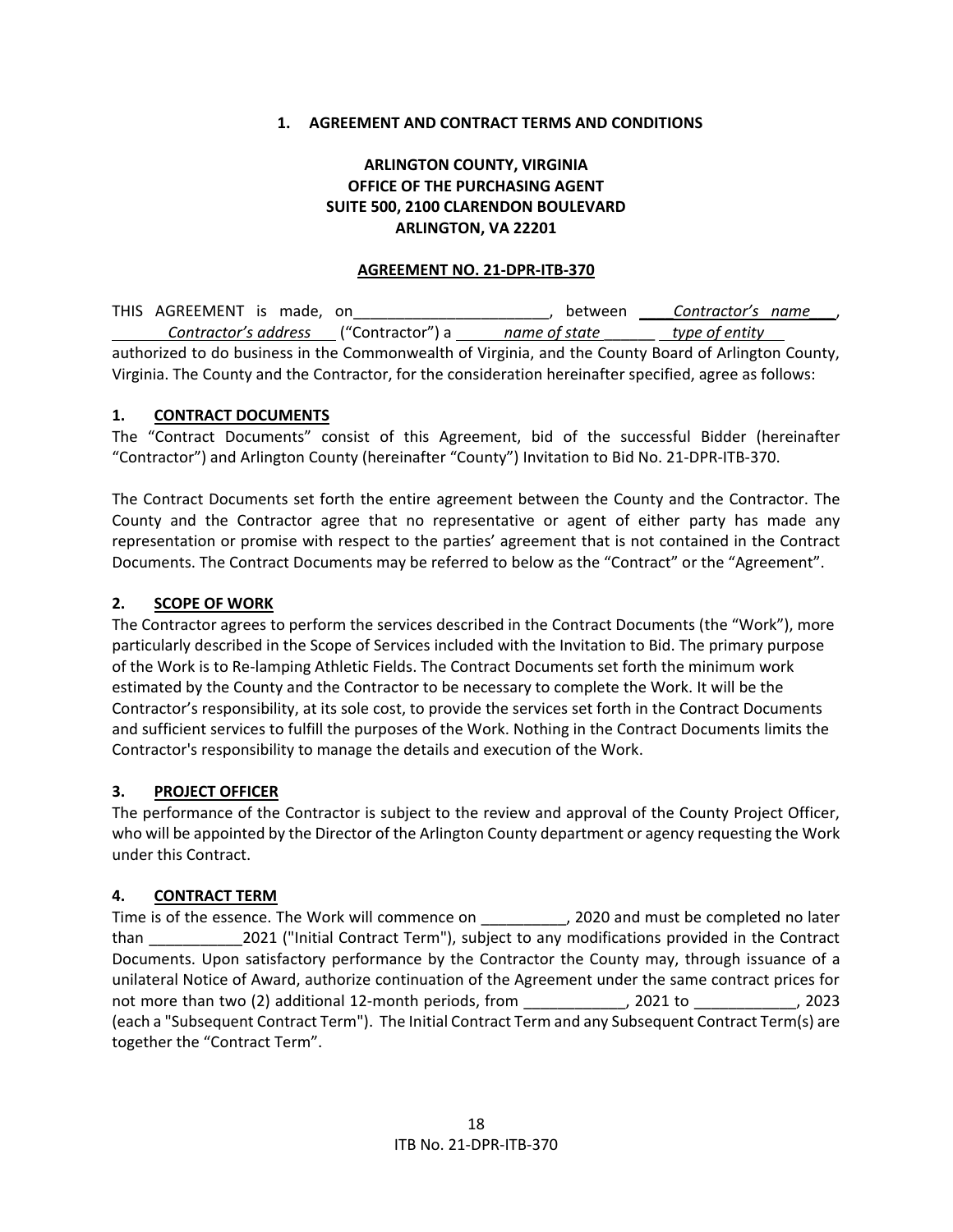# **5. CONTRACT PRICING**

Unless otherwise provided in the Contract Documents, the Contractor shall provide the goods and services covered in the County's Invitation to Bid No. 21-DPR-ITB-370 at the prices provided in the bid of the Contractor.

# **6. CONTRACT PRICING WITH OPTIONAL PRICE ADJUSTMENTS**

The Contract Amount/unit price(s) will remain firm until December \_\_\_2021 ("Price Adjustment Date"). To request a price adjustment, the Contractor or the County must submit a written request to the other party not less than 90 days before the Price Adjustment Date. Adjustments to the Contract Amount/unit price(s) will not exceed the percentage of change in the U.S. Department of Labor Consumer Price Index, All Items, Unadjusted, Urban Areas ("CPI-U") for the 12-month period ending in August of each year of the Contract.

Any Contract Amount/unit price(s) that result from this provision will become effective the day after the Price Adjustment Date and will be binding for 12 months. The new Price Adjustment Date will be 12 months after the price adjustment.

If the Contractor and the County have not agreed on a requested adjustment by 30 days before the Price Adjustment Date, the County may terminate the Contract, whether or not the County has previously elected to extend the Contract's term.

# **7. PAYMENT TERMS**

The Contractor must submit invoices to the County's Project Officer, who will either approve the invoice or require corrections. Each invoice must certify that the invoice submitted is a true and accurate accounting of the work performed and goods and/or services provided and must be signed and attested to by the Contractor or authorized designee. The County will pay the Contractor within 45 days after receipt of an invoice for completed work that is reasonable and allocable to the Contract and that has been performed to the satisfaction of the Project Officer. The number of the County Purchase Order pursuant to which goods or services have been delivered or performed must appear on all invoices.

If the County makes a partial payment, it may retain 5% of the estimate upon which the partial payment is based until completion and final acceptance of the Work.

## **8. PAYMENT OF SUBCONTRACTORS**

The Contractor is obligated to take one of the two following actions within seven days after receipt of payment by the County for work performed by any subcontractor under this Contract:

- a. Pay the subcontractor for the proportionate share of the total payment received from the County attributable to the work performed by the subcontractor under this Contract; or
- b. Notify the County and the subcontractor, in writing, of the Contractor's intention to withhold all or a part of the subcontractor's payment, with the reason for nonpayment.

The Contractor is obligated to pay interest to the subcontractor on all amounts owed by the Contractor to the subcontractor that remain unpaid after seven days following receipt by the Contractor of payment from the County for work performed by the subcontractor under this Contract, except for amounts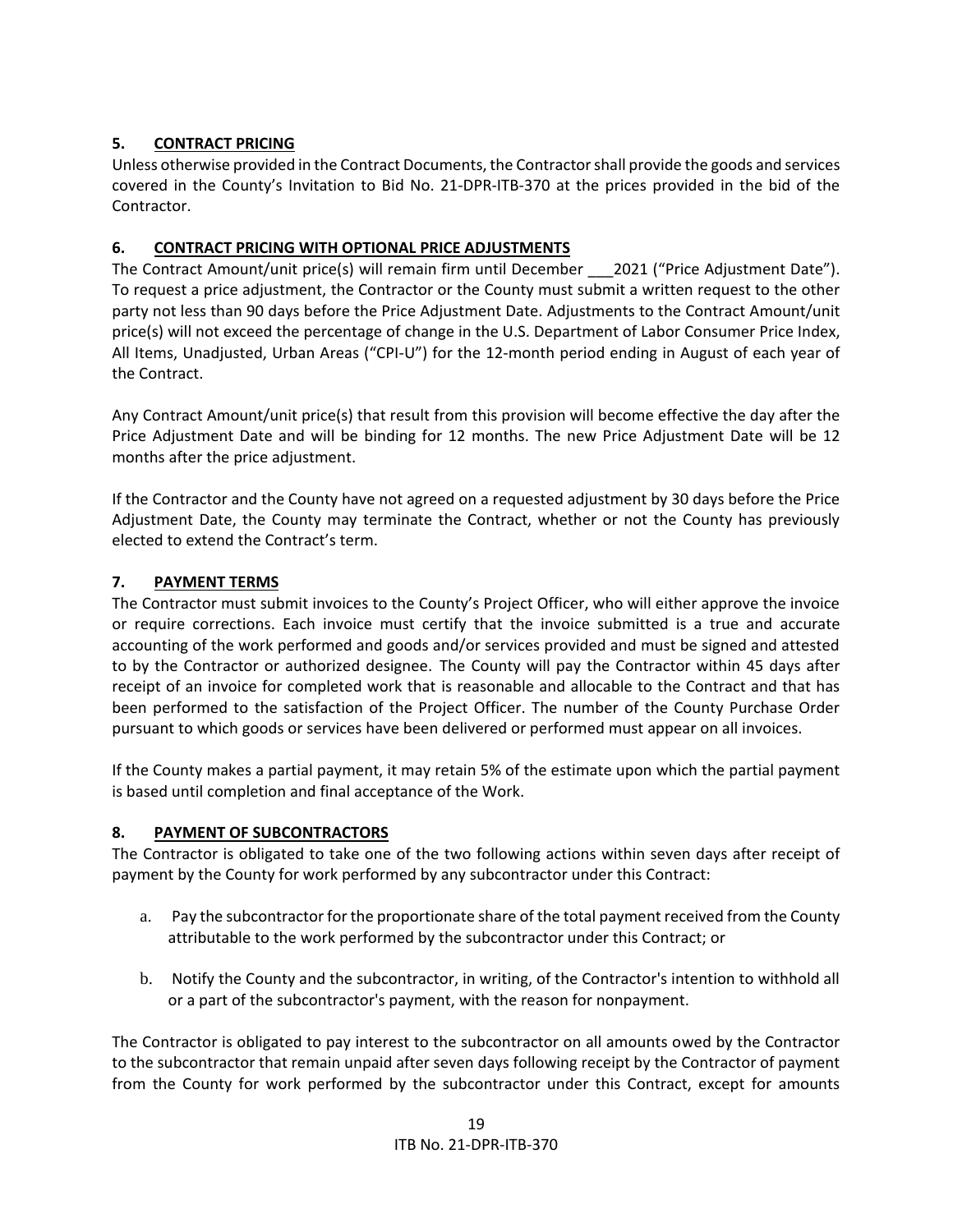withheld as allowed in subsection b., above. Unless otherwise provided under the terms of this Contract, interest will accrue at the rate of 1% per month.

The Contractor must include in each of its subcontracts, if any are permitted, a provision requiring each subcontractor to include or otherwise be subject to the same payment and interest requirements with respect to each lower-tier subcontractor.

The Contractor's obligation to pay an interest charge to a subcontractor pursuant to this section may not be construed to be an obligation of the County. A Contract modification may not be made for the purpose of providing reimbursement for such interest charge. A cost reimbursement claim may not include any amount for reimbursement for such interest charge.

## **9. NO WAIVER OF RIGHTS**

The County's approval or acceptance of or payment for any goods or services under this Contract will not waive any rights or causes of action arising out of the Contract.

#### **10. NON-APPROPRIATION**

All payments by the County to the Contractor pursuant to this Contract are subject to the availability of an annual appropriation for this purpose by the County Board of Arlington County, Virginia ("Board"). In the event that the Board does not appropriate funds for the goods or services provided under this Contract, the County will terminate the Contract, without termination charge or other liability to the County, on the last day of the fiscal year or when the previous appropriation has been spent, whichever event occurs first.

#### **11. ESTIMATED QUANTITIES/NON-EXCLUSIVITY OF CONTRACTOR**

This Contract does not obligate the County to purchase a specific quantity of items or services during the Contract Term. Any quantities that are included in the Contract Documents are the present expectations of the County for the period of the Contract; and the County is under no obligation to buy that or any amount as a result of having provided this estimate or of having had any normal or otherwise measurable requirement in the past. The County may require more goods and/or services than the estimated annual quantities, and any such additional quantities will not give rise to any claim for compensation other than at the unit prices and/or rates in the Contract.

The County does not guarantee that the Contractor will be the exclusive provider of the goods or services covered by this Contract. The items or services covered by this Contract may be or become available under other County contract(s), and the County may determine that it is in its best interest to procure the items or services through those contract(s).

## **12. COUNTY PURCHASE ORDER REQUIREMENT**

County purchases are authorized only if the County issues a Purchase Order in advance of the transaction, indicating that the ordering County agency has sufficient funds available to pay for the purchase. If the Contractor provides goods or services without a signed County Purchase Order, it does so at its own risk and expense. The County will not be liable for payment for any purchases made by its employees that are not authorized by the County Purchasing Agent.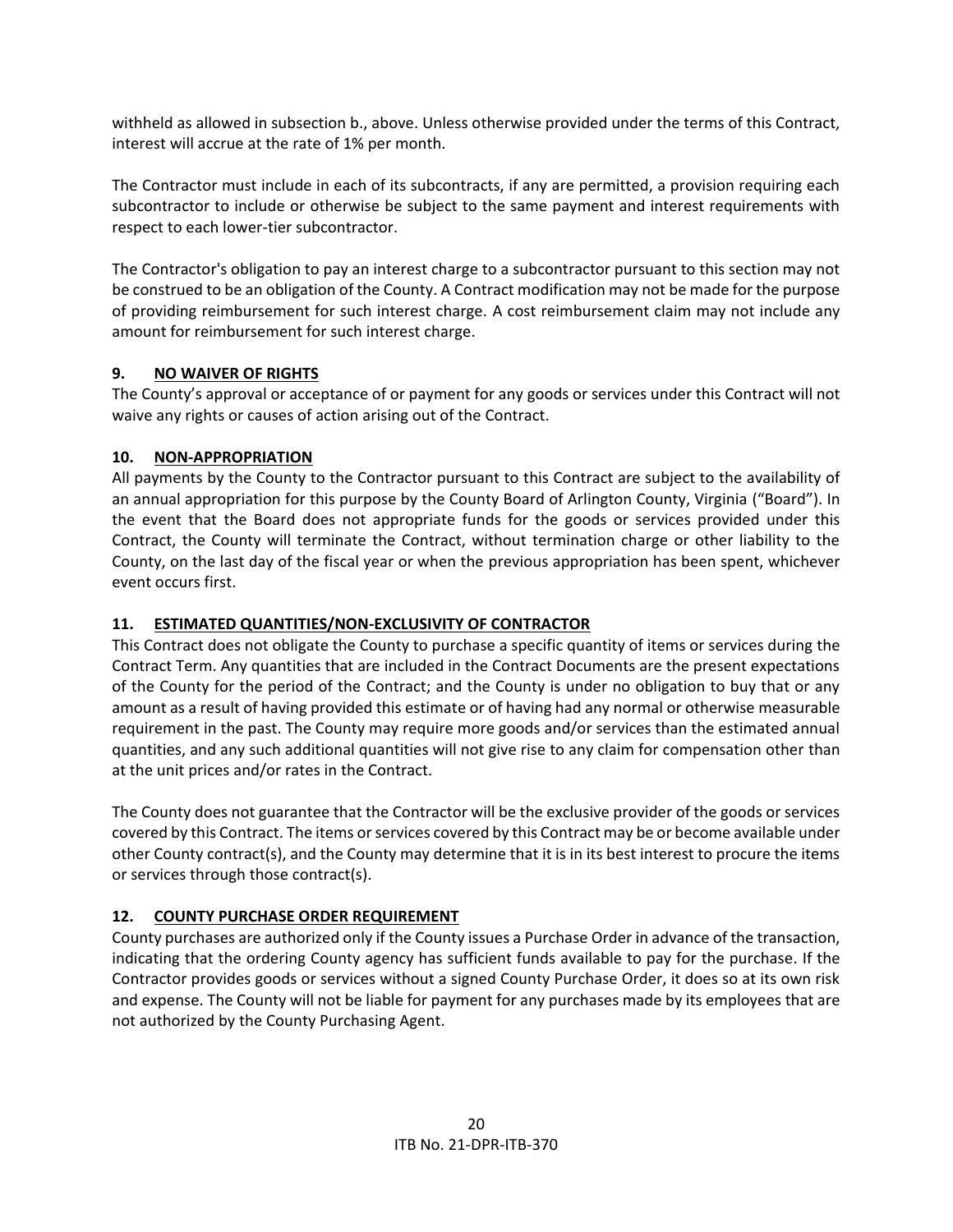#### **13. DELIVERY**

All goods are purchased F.O.B. destination in Arlington County as described in the specifications. Transportation, handling and all related charges are included in the unit prices or discounts that the Contractor submitted with its bid.

## **14. WARRANTY**

The Contractor guarantees against and will correct at its expense factory defects that occur during the manufacturer's standard warranty period. The Contractor will provide all manufacturers' warranties at the time of delivery.

All work is guaranteed by the Contractor against defects resulting from the use of inferior or faulty materials or workmanship for one (1) year from the date of final acceptance of the work by the County. No date other than the date of final acceptance shall govern the effective date of the Guaranty, unless that date is agreed upon by the County and the Contractor in advance and in a signed writing.

## **15. INSPECTION, ACCEPTANCE, TITLE, AND RISK OF LOSS**

The County will inspect all materials at the delivery location within ten days of delivery and may test the goods at is sees fit before accepting them.

The Contractor warrants that it has good title to and will require all subcontractors to warrant that they have good title to, all delivered goods.

The Contractor bears title and risk of loss or damage to all delivered goods until the County accepts them.

Neither the Contractor nor any subcontractor may retain any interest in the goods after the County accepts them.

## **16. DAMAGE TO PROPERTY**

Any damage, as determined by the Project Officer, to the real or personal property, whether owned by the County or others, resulting from the Work performed under this Contract shall be timely repaired or replaced to the County's satisfaction at the Contractor's expense. The County will perform the repairs unless the County agrees that such repairs will be made by the Contractor. Any such Contractor repairs will be made within ten (10) days of the date of damage to the satisfaction of the County. All costs of the repair performed by the County shall be deducted from the Contractor's final payment.

## **17. CLEANING UP**

The Contractor shall remove, as frequently as necessary, all refuse, rubbish, scrap materials and debris from any and all work sites to the extent that the trash is the result of the Contractor's operations, to the end that any and all work sites shall present a neat, orderly, and workmanlike appearance at all times. At completion of the Work, but before final acceptance, the Contractor shall remove all surplus material, falsework, temporary structures including foundations thereof, and debris of every nature resulting from the Contractor's operations or resulting from any activity on the site related to the Contractor's operations and put the site in a neat, orderly condition; if the Contractor fails to do so, the County shall have the right to remove the surplus material, falsework, temporary structures including foundations thereof, and debris, put the site in a neat, orderly condition, and charge the cost to the Contractor. The County shall be entitled to offset such cost against any sums owed by the County to the Contractor under this Contract.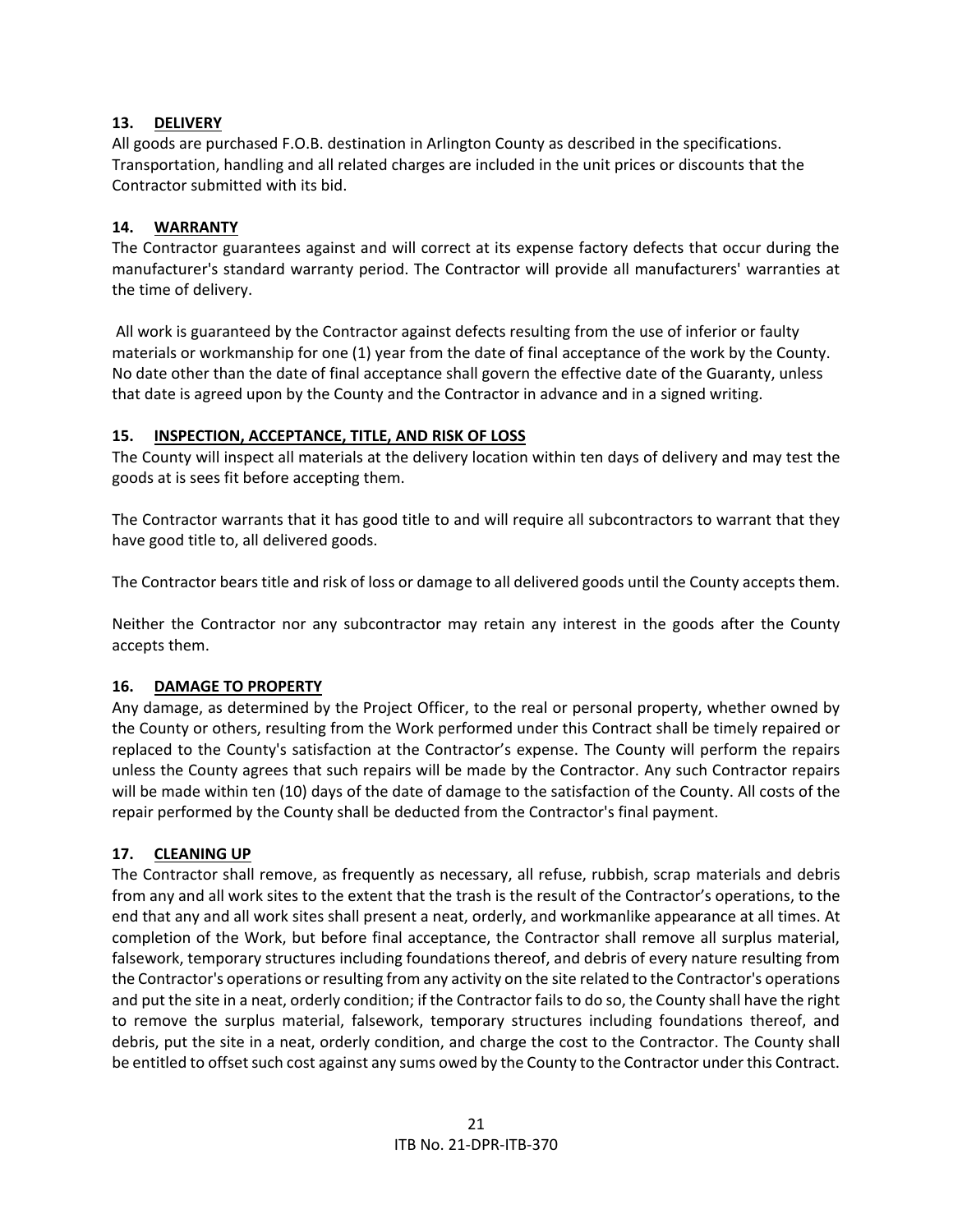# **18. DISPOSAL OF PACKING MATERIALS, TRASH AND DEBRIS**

The Contractor must, at its expense and without using any County waste containers, immediately remove and legally dispose of off-site all packing materials, trash and debris ("Waste"). Otherwise, the County will contract a third party to dispose of the Waste and will deduct the expense from the final payment to the Contractor.

The County will deduct from the final payment the expense to repair any damage to County-owned orcontrolled property that the Contractor or its agents cause, unless the County agrees that the Contractor can make the repairs, in which case the Contractor must make the repairs at its expense within ten days of the damage and to the satisfaction of the County.

## **19. OSHA REQUIREMENTS**

The Contractor certifies that all material supplied or used under this Contract meets all federal and state Occupational Safety and Health Administration ("OSHA") requirements. If the material does not meet the OSHA requirements, the Contractor will bear all costs necessary to bring the material into compliance.

#### **20. HAZARDOUS MATERIALS**

The Contractor must comply with all federal, state, and local laws governing the storage, transportation, and use of toxic and hazardous materials. The County is subject to the Hazard Communication Standard, 29 CFR § 1910.1200 ("Standard"). The Contractor will provide, no later than delivery or first use of the materials, Material Safety Data Sheets ("MSDS") for all hazardous materials supplied to the County or used in the performance of the Work. The Contractor will also ensure that all shipping and internal containers bear labels that meets the requirements of the Standard. The County may refuse shipments of hazardous materials that are not appropriately labeled or for which the Contractor has not timely provided MSDS. The Contractor must pay any expenses that it or the County incurs as a result of the County's refusal of goods under this section or rejection of MSDS.

## **21. HAZARDOUS WASTE GENERATOR/HAZARDOUS WASTE DISPOSAL**

The County and the Contractor shall be listed as co-generators. The Contractor assumes all duties pertaining to the waste generator, including signing the Waste Shipment Record ("WSR") and manifest. The Contractor shall supply the County Project Officer with the executed original Owner's Copy of the WSR, as required by applicable regulatory agencies within thirty-five (35) days from the time the waste was accepted by the initial waste transporter, and prior to request for final payment. A separate WSR shall be submitted for each shipment to the disposal site.

Delayed Waste Shipment Records: The Contractor shall report in writing to the EPA Region III office within forty-five (45) days if an executed copy of the WSR is not received from the operator of the disposal site. The report to the EPA regional office shall include a copy of the original WSR and a cover letter signed by the Contractor stating the efforts taken to locate the hazardous waste shipment and the results of those efforts.

Temporary Hazardous Waste Storage Prohibited: The Contractor shall not temporarily store hazardous waste unless pre-approved by the County. If so approved, hazardous waste stored off-site in a temporary facility shall be monitored and records shall be kept on the number of containers, size, and weight. The Contractor shall inform the County when the hazardous waste is to be transported to the final disposal site. The County has the right to inspect the temporary site at any time. The Contractor shall submit copies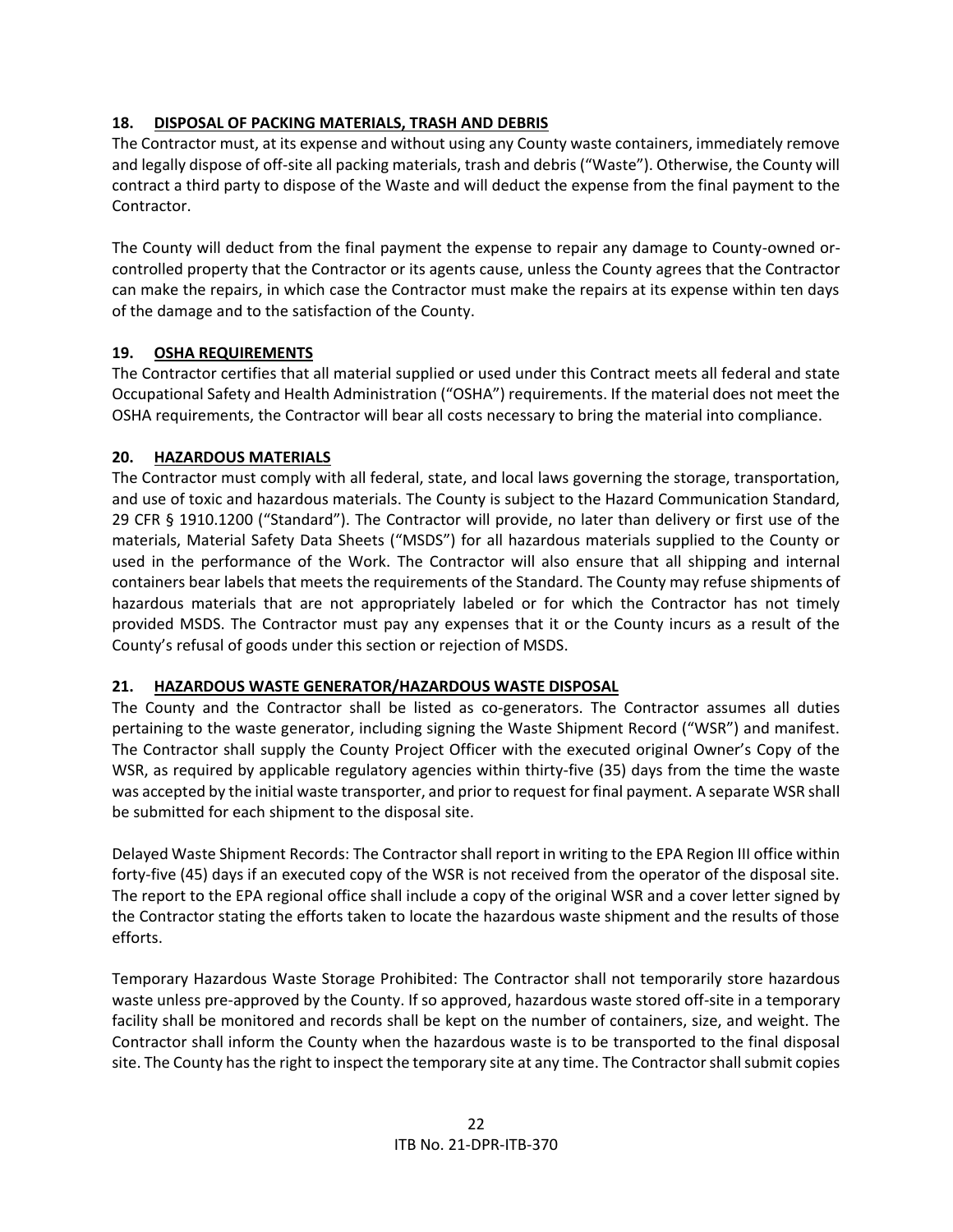of all relevant manifests, WSRs, and landfill receipts to the County Project Officer prior to the request for final payment. All paperwork shall be signed by the Contractor and disposal site operator as required.

#### **22. PROHIBITION AGAINST ASBESTOS-CONTAINING MATERIALS**

No goods, equipment or material that the Contractor or its subcontractor provides, or installs may contain asbestos. The Contractor must remove any asbestos-containing goods, equipment and material at its sole cost, which includes worker protection and legal disposal, and must reimburse the County for the replaced goods, equipment and material. The County may offset these costs and reimbursement against any amounts that it owes the Contractor.

## **23. SAFETY**

The Contractor shall comply with, and ensure that the Contractor's employees and subcontractors comply with, all current applicable local, state and federal policies, regulations and standards relating to safety and health, including, by way of illustration and not limitation, the standards of the Virginia Occupational Safety and Health program of the Department of Labor and Industry for General Industry and for the Construction Industry, the Federal Environmental Protection Agency standards and the applicable standards of the Virginia Department of Environmental Quality.

The Contractor shall provide, or cause to be provided, all technical expertise, qualified personnel, equipment, tools and material to safely accomplish the work specified to be performed by the Contractor and subcontractor(s).

The Contractor shall identify to the County Project Officer at least one on-site person who is the Contractor's competent, qualified, and authorized person on the worksite and who is, by training or experience, familiar with and trained in policies, regulations and standards applicable to the work being performed. The competent, qualified and authorized person must be capable of identifying existing and predictable hazards in the surroundings or working conditions which are unsanitary, hazardous or dangerous to employees, shall be capable of ensuring that applicable safety regulations are complied with, and shall have the authority and responsibility to take prompt corrective measures, which may include removal of the Contractor's personnel from the work site.

The Contractor shall provide to the County, at the County's request, a copy of the Contractor's written safety policies and safety procedures applicable to the scope of work. Failure to provide this information within seven (7) days of the County's request may result in cancellation of the contract.

## **24. FAILURE TO DELIVER**

If the Contractor fails to deliver goods or services in accordance with the Contract terms and conditions, the County, after notice to the Contractor, may procure the goods or services from other sources and hold the Contractor responsible for any resulting additional purchase and administrative costs. The County shall be entitled to offset such costs against any sums owed by the County to the Contractor. However, if public necessity requires the use of nonconforming materials or supplies, they may be accepted at a reduction in price to be determined solely by the County.

## **25. UNSATISFACTORY WORK**

The Contractor must within 15 days of written notice from the County remove and replace, at its expense, any goods that the County rejects as unsatisfactory. Otherwise, the County may choose to remove or replace the rejected goods at the Contractor's expense. The County may offset the costs against any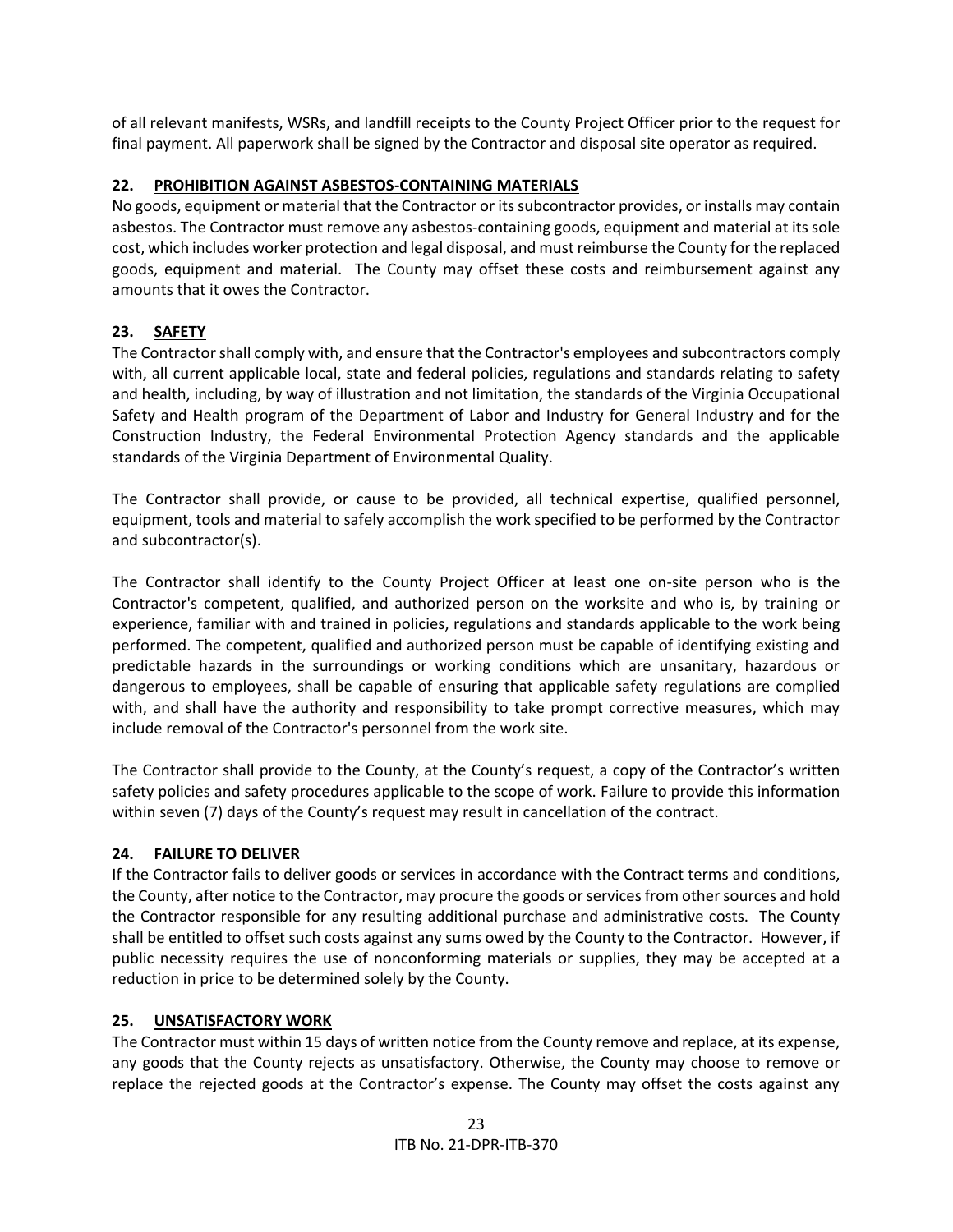amounts that it owes the Contractor. The County may also decide not to remove or replace the unsatisfactory goods and instead to adjust the Contract Amount to account for the unsatisfactory performance. This paragraph applies throughout the Contract Term and any warranty or guarantee period.

# **26. PROJECT STAFF**

The County has the right to reasonably reject staff or subcontractors whom the Contractor assigns to the Project. The Contractor must then provide replacement staff or subcontractors satisfactory to the County in a timely manner and at no additional cost to the County. The day-to-day supervision and control of the Contractor's employees and its subcontractors is the sole responsibility of the Contractor.

## **27. SUPERVISION BY CONTRACTOR**

The Contractor shall at all times enforce strict discipline and good order among the employees and subcontractors performing under this Contract and shall not employ on the Work any person not reasonably proficient in the work assigned.

# **28. BACKGROUND CHECK**

All employees or subcontractors whom the Contractor assigns to work on this Contract must pass the County's standard background check. The background check will include fingerprinting by the County Sheriff's Office and a credit check.

## **29. EMPLOYMENT DISCRIMINATION BY CONTRACTOR PROHIBITED**

During the performance of its work pursuant to this Contract:

- A. The Contractor will not discriminate against any employee or applicant for employment because of race, religion, color, sex, national origin, age or disability or on any other basis prohibited by state law. The Contractor agrees to post in conspicuous places, available to employees and applicants for employment, notices setting forth the provisions of this nondiscrimination clause.
- B. Notices, advertisements and solicitations placed in accordance with federal law, rule or regulation will be deemed sufficient for meeting the requirements of this section.
- C. The Contractor will state in all solicitations or advertisements for employees that it places or causes to be placed that such Contractor is an Equal Opportunity Employer.
- D. The Contractor will comply with the provisions of the Americans with Disabilities Act of 1990 ("ADA"), which prohibits discrimination against individuals with disabilities in employment and mandates that disabled individuals be provided access to publicly and privately provided services and activities.
- E. The Contractor must include the provisions of the foregoing paragraphs in every subcontract or purchase order of more than \$10,000.00 relating to this Contract so that the provisions will be binding upon each subcontractor or vendor.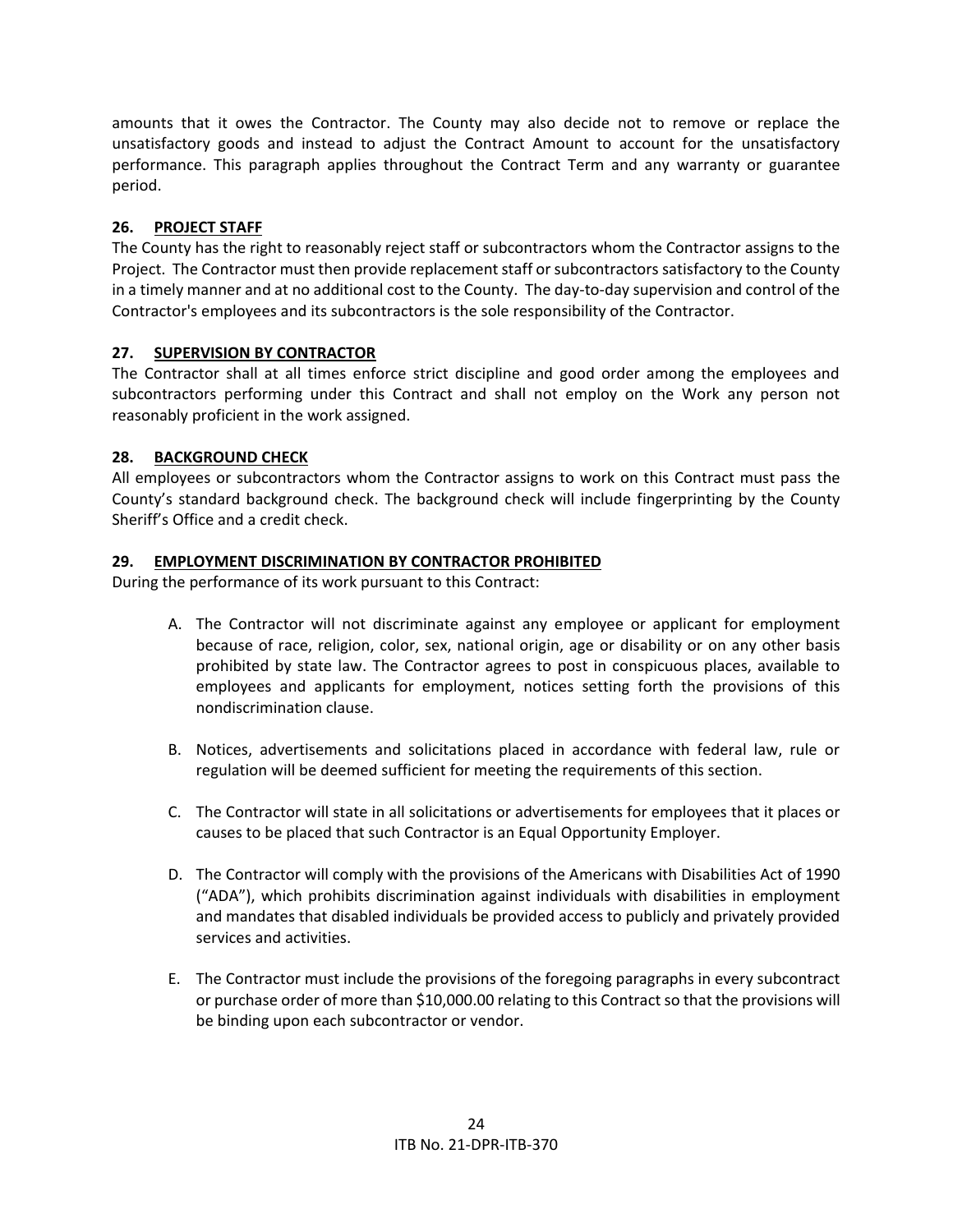# **30. EMPLOYMENT OF UNAUTHORIZED ALIENS PROHIBITED**

In accordance with §2.2-4311.1 of the Code of Virginia, as amended, the Contractor must not during the performance of this Contract knowingly employ an unauthorized alien, as that term is defined in the federal Immigration Reform and Control Act of 1986.

## **31. DRUG-FREE WORKPLACE TO BE MAINTAINED BY CONTRACTOR**

During the performance of this Contract, the Contractor must: (i) provide a drug-free workplace for its employees; (ii) post in conspicuous places, available to employees and applicants for employment, a statement notifying employees that the unlawful manufacture, sale, distribution, dispensation, possession, or use of a controlled substance or marijuana is prohibited in the Contractor's workplace and specifying the actions that will be taken against employees for violating such prohibition; (iii) state in all solicitations or advertisements for employees placed by or on behalf of the Contractor that the Contractor maintains a drug-free workplace; and (iv) include the provisions of the foregoing clauses in every subcontract or purchase order of more than \$10,000.00 relating to this Contract so that the provisions will be binding upon each subcontractor or vendor.

For the purposes of this section, "workplace" means the site(s) for the performance of the work required by this Contract.

# **32. \*SEXUAL HARASSMENT POLICY**

If the Contractor employs more than five employees, the Contractor shall (i) provide annual training on the Contractor's sexual harassment policy to all supervisors and employees providing services in the Commonwealth, except such supervisors or employees that are required to complete sexual harassment training provided by the Department of Human Resource Management, and (ii) post the Contractor's sexual harassment policy in (a) a conspicuous public place in each building located in the Commonwealth that the Contractor owns or leases for business purposes and (b) the Contractor's employee handbook.

## **33. TERMINATION**

The County may terminate this Contract at any time as follows: (1) for cause, if, as determined by the County, the Contractor is in breach or default or has failed to perform the Work satisfactorily; or (2) for the convenience of the County.

Upon receipt of a notice of termination, the Contractor must not place any further orders or subcontracts for materials, services or facilities; must terminate all vendors and subcontracts, except as are necessary for the completion of any portion of the Work that the County did not terminate; and must immediately deliver all documents related to the terminated Work to the County.

Any purchases that the Contractor makes after the notice of termination will be the sole responsibility of the Contractor, unless the County has approved the purchases in writing as necessary for completion of any portion of the Work that the County did not terminate.

If any court of competent jurisdiction finds a termination for cause by the County to be improper, then the termination will be deemed a termination for convenience.

## A. TERMINATION FOR CAUSE, INCLUDING BREACH AND DEFAULT; CURE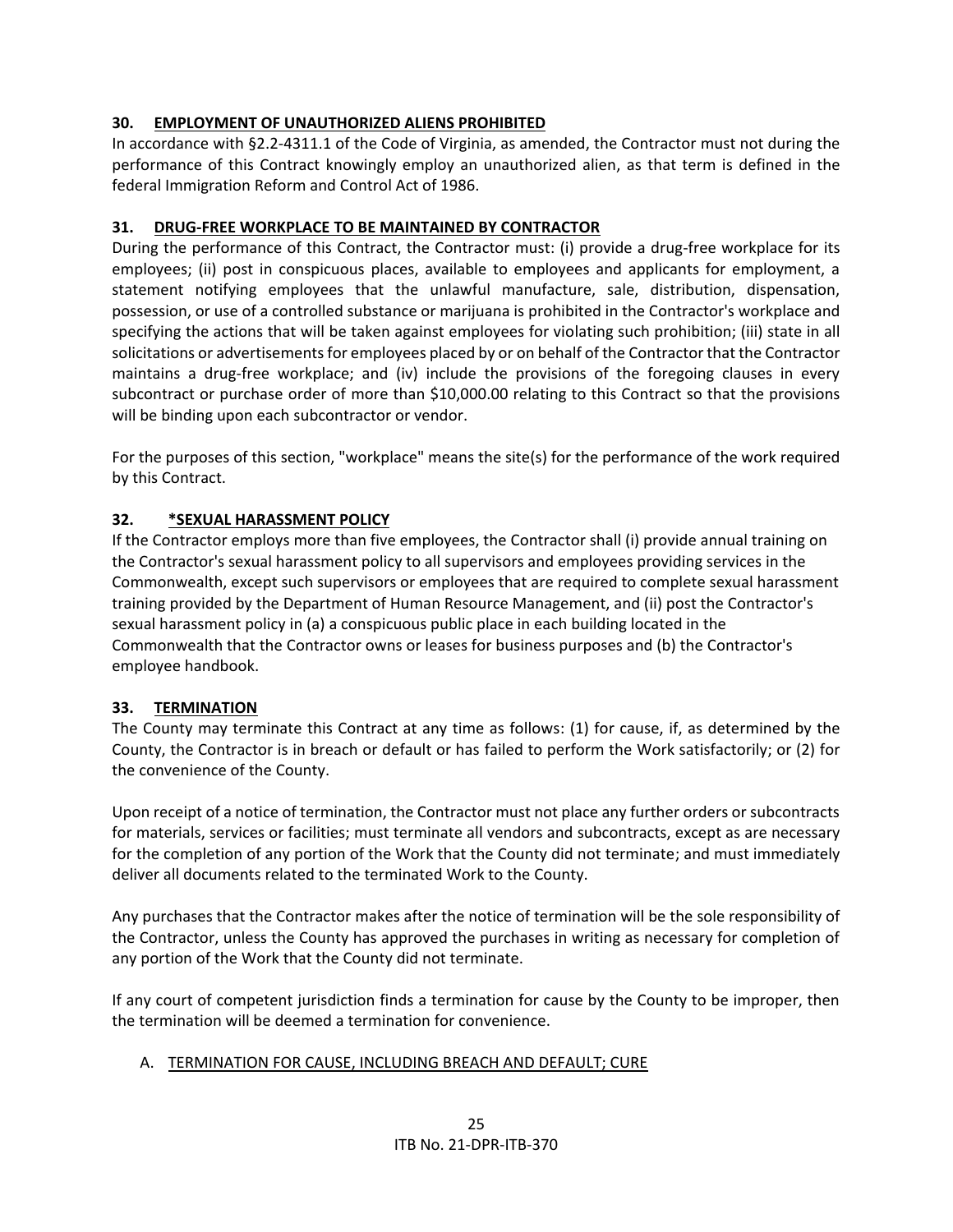1. Termination for Unsatisfactory Performance. If the County determines that the Contractor has failed to perform satisfactorily, then the County will give the Contractor written notice of such failure(s) and the opportunity to cure them within 15 days or any other period specified by the County ("Cure Period"). If the Contractor fails to cure within the Cure Period, the County may terminate the Contract for failure to provide satisfactory performance by providing written notice with a termination date. The Contractor must submit any request for termination costs, with all supporting documentation, to the County Project Officer within 30 days after the expiration of the Cure Period. The County may accept or reject the request for termination costs, in whole or in part, and may notify the Contractor of its decision within a reasonable time.

In the event of termination by the County for failure to perform satisfactorily, the Contractor must continue to provide its services as previously scheduled through the termination date, and the County must continue to pay all fees and charges incurred through the termination date.

2. Termination for Breach or Default. If the County terminates the Contract for default or breach of any Contract provision or condition, then the termination will be immediate after notice of termination to the Contractor (unless the County provides for an opportunity to cure), and the Contractor will not be permitted to seek termination costs.

Upon any termination pursuant to this section, the Contractor will be liable to the County for costs that the County must expend to complete the Work, including costs resulting from any related delays and from unsatisfactory or non-compliant work performed by the Contractor or its subcontractors. The County will deduct such costs from any amount due to the Contractor; or if the County does not owe the Contractor, the Contractor must promptly pay the costs within 15 days of a demand by the County. This section does not limit the County's recovery of any other damages to which it is entitled by law.

Except as otherwise directed by the County, the Contractor must stop work on the date of receipt the notice of the termination.

## B. TERMINATION FOR THE CONVENIENCE OF THE COUNTY

The County may terminate this Contract in whole or in part whenever the Purchasing Agent determines that termination is in the County's best interest. The County will give the Contractor at least 15 days' notice in writing. The notice must specify the extent to which the Contract is terminated and the effective termination date. The Contractor will be entitled to termination costs plus any other reasonable amounts that the parties might negotiate; but no amount will be allowed for anticipatory profits.

Except as otherwise directed by the County, the Contractor must stop work on the date of receipt of the notice of the termination.

## **34. INDEMNIFICATION**

The Contractor covenants for itself, its employees and its subcontractors to save, defend, hold harmless and indemnify the County and all of its elected and appointed officials, officers, current and former employees, agents, departments, agencies, boards and commissions (collectively the "County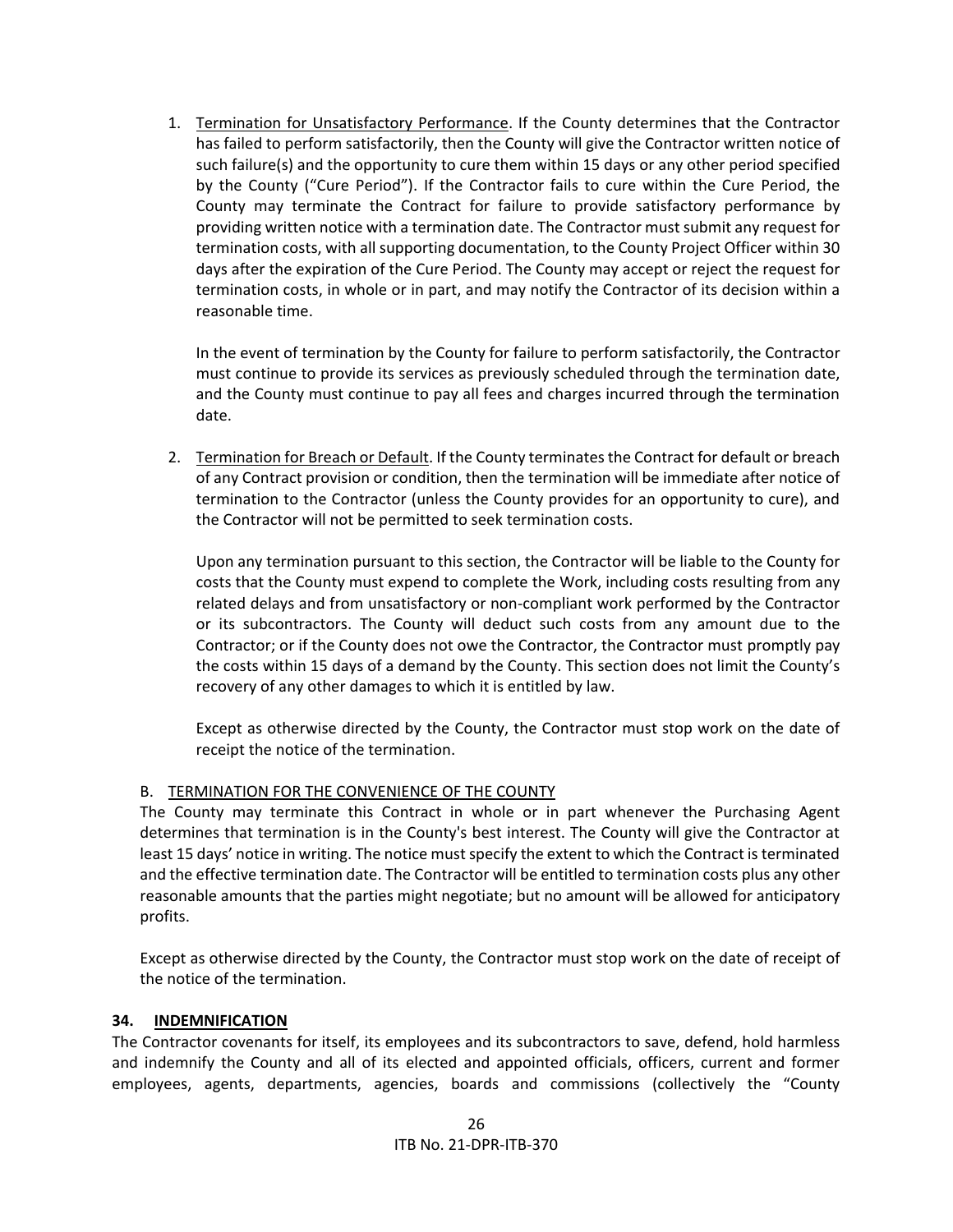Indemnitees") from and against any and all claims made by third parties for any and all losses, damages, injuries, fines, penalties, costs (including court costs and attorneys' fees), charges, liability, demands or exposure resulting from, arising out of or in any way connected with the Contractor's acts or omissions, including the acts or omissions of its employees and/or subcontractors, in performance or nonperformance of the Contract. This duty to save, defend, hold harmless and indemnify will survive the termination of this Contract. If the Contractor fails or refuses to fulfill its obligations contained in this section, the Contractor must reimburse the County for any and all resulting payments and expenses, including reasonable attorneys' fees*.* The Contractor must pay such expenses upon demand by the County, and failure to do so may result in the County withholding such amounts from any payments to the Contractor under this Contract.

The Contractor agrees to defend, indemnify, and hold harmless County from any and all damages, costs, claims, expenses, suits, losses, liabilities, or obligations of any kind including without limitation, environmental assessments, evaluations, remediations, fines, penalties, and clean-up costs which may be asserted against or imposed upon, or incurred by County arising from Contractor's discharge or disposal of any hazardous or toxic materials, trash, debris, refuse, waste or other materials ("Materials") related in any way to contractor's operations herein.

## **35. INTELLECTUAL PROPERTY INDEMNIFICATION**

The Contractor warrants and guarantees that in providing services under this Contract neither the Contractor nor any subcontractor is infringing on the intellectual property rights (including, but not limited to, copyright, patent, mask and trademark) of third parties.

If the Contractor or any of its employees or subcontractors uses any design, device, work or material that is covered by patent or copyright, it is understood that the Contract Amount includes all royalties, licensing fees, and any other costs arising from such use in connection with the Work under this Contract.

The Contractor covenants for itself, its employees and its subcontractors to save, defend, hold harmless, and indemnify the County Indemnitees, as defined above, from and against any and all claims, losses, damages, injuries, fines, penalties, costs (including court costs and attorneys' fees), charges, liability or exposure for infringement of or on account of any trademark, copyright, patented or unpatented invention, process or article manufactured or used in the performance of this Contract. This duty to save, defend, hold harmless and indemnify will survive the termination of this Contract. If the Contractor fails or refuses to fulfill its obligations contained in this section, the Contractor must reimburse the County for any and all resulting payments and expenses, including reasonable attorneys' fees*.* The Contractor must pay such expenses upon demand by the County, and failure to do so may result in the County withholding such amounts from any payments to the Contractor under this Contract.

#### **36. COPYRIGHT**

By this Contract, the Contractor irrevocably transfers, assigns, sets over and conveys to the County all rights, title and interest, including the sole exclusive and complete copyright interest, in any and all copyrightable works created pursuant to this Contract. The Contractor will execute any documents that the County requests to formalize such transfer or assignment.

The rights granted to the County by this section are irrevocable and may not be rescinded or modified, including in connection with or as a result of the termination of or a dispute concerning this Contract.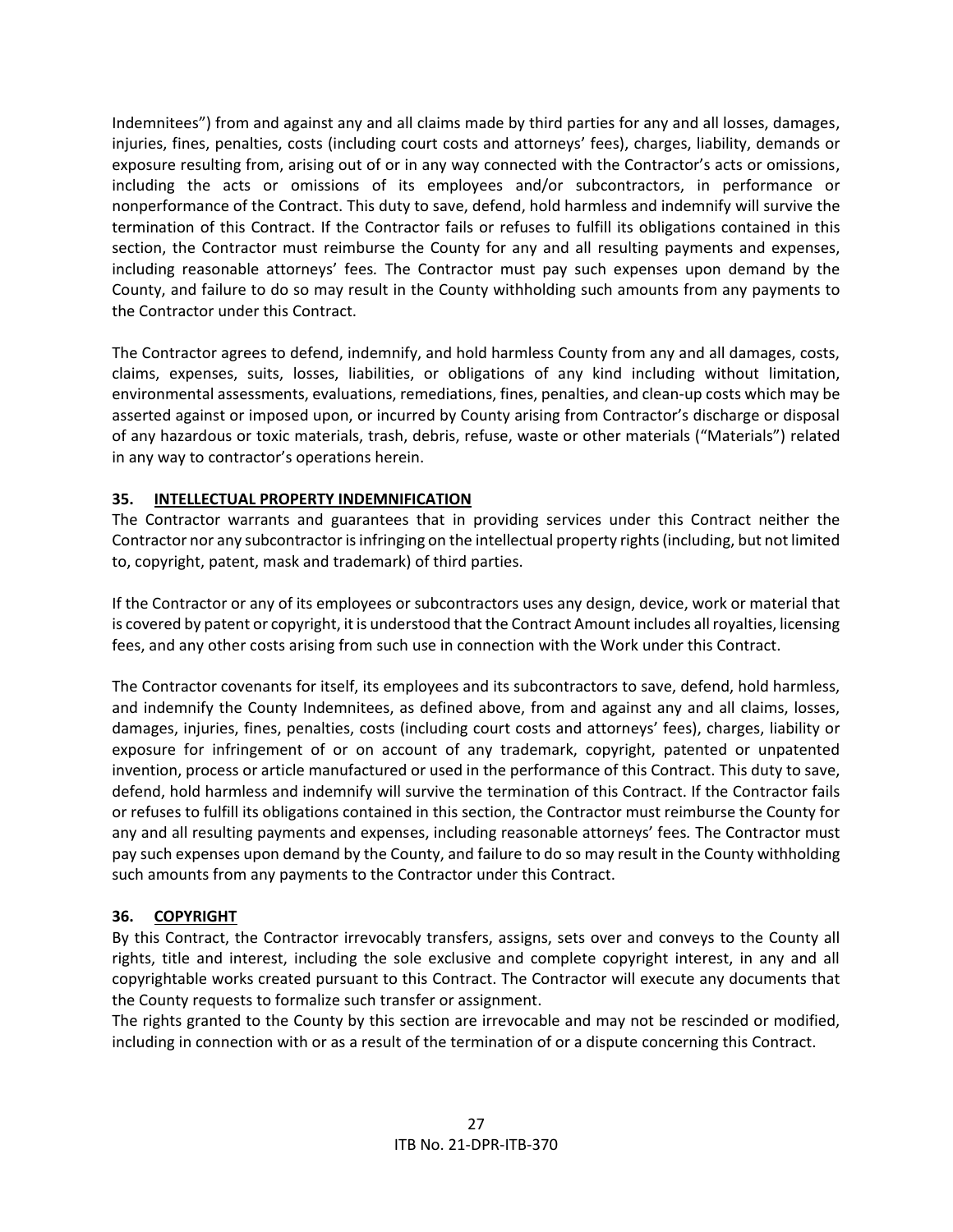The Contractor may not use subcontractors or third parties to develop or provide input into any copyrightable materials produced pursuant to this Contract without the County's advance written approval and unless the Contractor includes this Copyright provision in any contract or agreement with such subcontractors or third parties related to this Contract.

# **37. OWNERSHIP AND RETURN OF RECORDS**

This Contract does not confer on the Contractor any ownership rights or rights to use or disclose the County's data or inputs.

All drawings, specifications, blueprints, data, information, findings, memoranda, correspondence, documents or records of any type, whether written, oral or electronic, and all documents generated by the Contractor or its subcontractors as a result of this Contract (collectively "Records") are the exclusive property of the County and must be provided or returned to the County upon completion, termination, or cancellation of this Contract. The Contractor will not use or willingly cause or allow such materials to be used for any purpose other than performance of this Contract without the written consent of the County.

The Records are confidential, and the Contractor will neither release the Records norshare their contents. The Contractor will refer all inquiries regarding the status of any Record to the Project Officer or to his or her designee. At the County's request, the Contractor will deliver all Records, including hard copies of electronic records, to the Project Officer and will destroy all electronic Records.

The Contractor agrees to include the provisions of this section as part of any contract or agreementrelated to this Contract into which it enters with subcontractors or other third parties.

The provisions of this section will survive any termination or cancellation of this Contract.

## **38. CONFIDENTIAL INFORMATION**

The Contractor and its employees, agents and subcontractors will hold as confidential all County information obtained under this Contract. Confidential information includes, but is not limited to, nonpublic personal information; personal health information (PHI); social security numbers; addresses; dates of birth; other contact information or medical information about a person; and information pertaining to products, operations, systems, customers, prospective customers, techniques, intentions, processes, plans and expertise. The Contractor must take reasonable measures to ensure that all of its employees, agents and subcontractors are informed of and abide by this requirement.

## **39. ETHICS IN PUBLIC CONTRACTING**

This Contract incorporates by reference Article 9 of the Arlington County Purchasing Resolution, as well as all state and federal laws related to ethics, conflicts of interest or bribery, including the State and Local Government Conflict of Interests Act (Code of Virginia § 2.2-3100 et seq.), the Virginia Governmental Frauds Act (Code of Virginia § 18.2-498.1 et seq.) and Articles 2 and 3 of Chapter 10 of Title 18.2 of the Code of Virginia, as amended (§ 18.2-438 et seq.). The Contractor certifies that its bid was made without collusion or fraud; that it has not offered or received any kickbacks or inducements from any other offeror, supplier, manufacturer or subcontractor; and that it has not conferred on any public employee having official responsibility for this procurement any payment, loan, subscription, advance, deposit of money, services or anything of more than nominal value, present or promised, unless consideration of substantially equal or greater value was exchanged.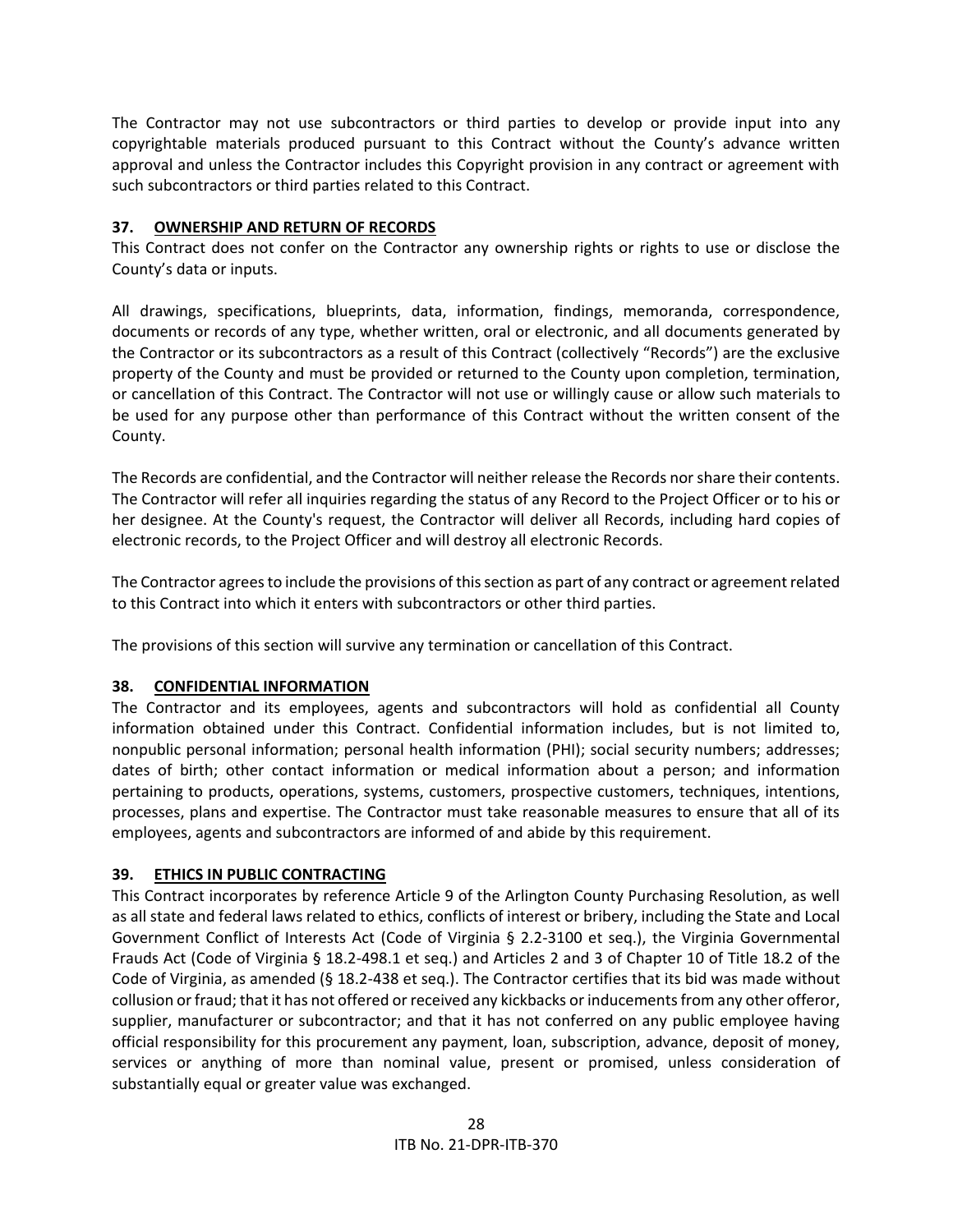#### **40. COUNTY EMPLOYEES**

No Arlington County employee may share in any part of this Contract or receive any benefit from the Contract that is not available to the general public.

#### **41. FORCE MAJEURE**

Neither party will be held responsible for failure to perform the duties and responsibilities imposed by this Contract if such failure is due to a fire, riot, rebellion, natural disaster, war, act of terrorism or act of God that is beyond the control of the party and that makes performance impossible or illegal, unless otherwise specified in the Contract.

#### **42. AUTHORITY TO TRANSACT BUSINESS**

The Contractor must, pursuant to Code of Virginia § 2.2-4311.2, be and remain authorized to transact business in the Commonwealth of Virginia during the entire term of this Contract. Otherwise, the Contract is voidable at the sole option of and with no expense to the County.

#### **43. RELATION TO COUNTY**

The Contractor is an independent contractor, and neither the Contractor nor its employees or subcontractors will be considered employees, servants or agents of the County. The County will not be responsible for any negligence or other wrongdoing by the Contractor or its employees, servants or agents. The County will not withhold payments to the Contractor for any federal or state unemployment taxes, federal or state income taxes or Social Security tax or for any other benefits. The County will not provide to the Contractor any insurance coverage or other benefits, including workers' compensation.

#### **44. ANTITRUST**

The Contractor conveys, sells, assigns and transfers to the County all rights, title and interest in and to all causes of action under state or federal antitrust laws that the Contractor may have relating to this Contract.

#### **45. REPORT STANDARDS**

The Contractor must submit all written reports required by this Contract for advance review in a format approved by the Project Officer. Reports must be accurate and grammatically correct and should not contain spelling errors. The Contractor will bear the cost of correcting grammatical or spelling errors and inaccurate report data and of other revisions that are required to bring the report(s) into compliance with this section.

Whenever possible, proposals must comply with the following guidelines:

- printed double-sided on at least 30% recycled-content and/or tree-free paper
- recyclable and/or easily removable covers or binders made from recycled materials (proposals with glued bindings that meet all other requirements are acceptable)
- avoid use of plastic covers or dividers
- avoid unnecessary attachments or documents or superfluous use of paper (e.g. separate title sheets or chapter dividers)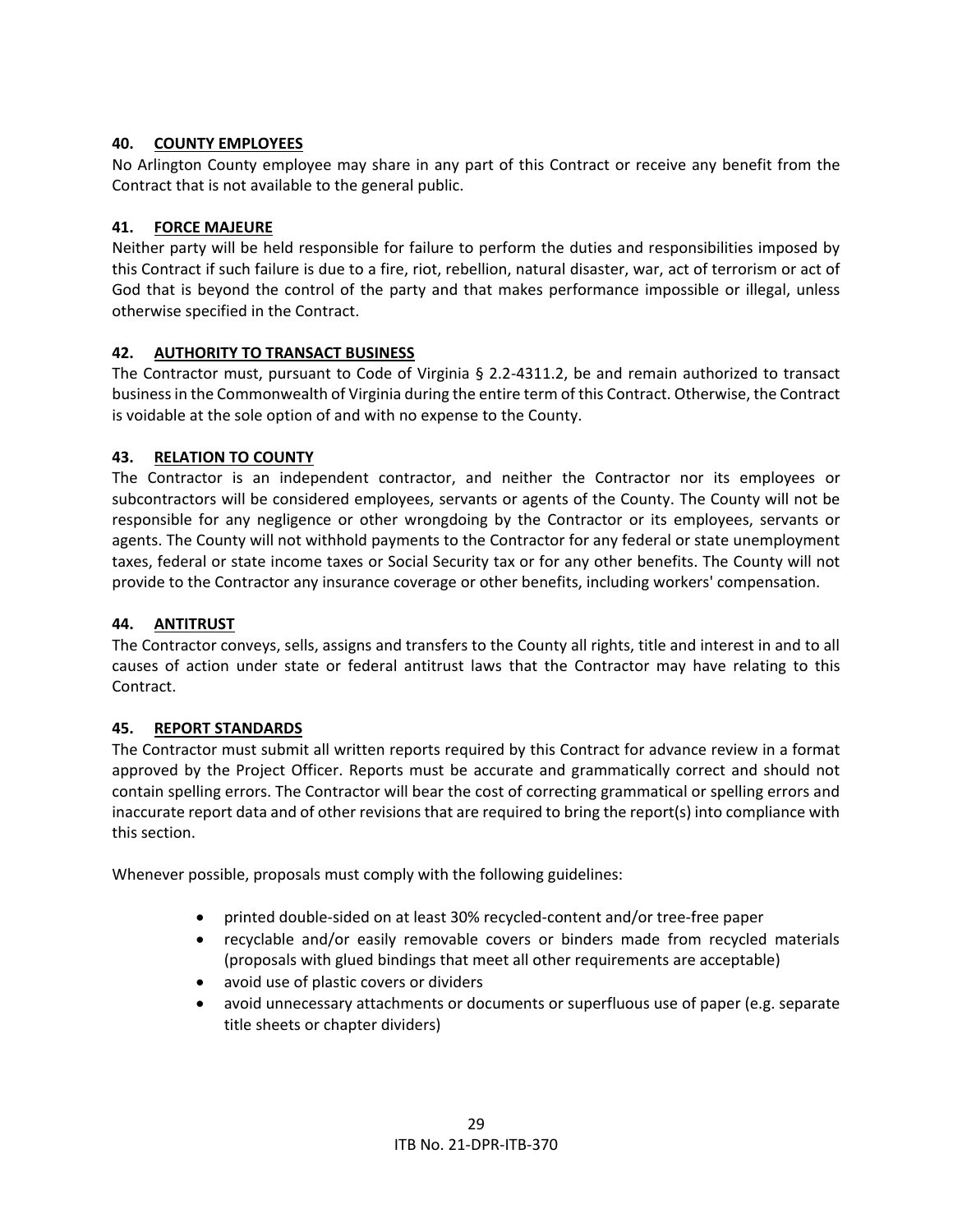#### **46. AUDIT**

The Contractor may be requested to provide to the County the complete findings and all components of an independent certified public accountant's audit of its finances and program operation within two months after the close of Contractor's fiscal year. If a management letter was not prepared with the audit, the Contractor must so certify in writing as part of the audit report to the County. The Contractor must allow the County to review its records as the County deems necessary for audit purposes within 15 calendar days of the County's receipt of the findings. All accounts of the Contractor are subject to audit.

The Contractor must retain all books, records and other documents related to this Contract for at least five years after the final payment and must allow the County or its authorized agents to examine the documents during this period and during the Contract Term. The Contractor must provide any requested documents to the County for examination within 15 days of the request, at the Contractor's expense. Should the County's examination reveal any overcharging by the Contractor, the Contractor must, within 30 days of County's request, reimburse the County for the overcharges and for the reasonable costs of the County's examination, including, but not limited to, the services of external audit firm and attorney's fees; or the County may deduct the overcharges and examination costs from any amount that the County owes to the Contractor. If the Contractor wishes to destroy or dispose of any records related to this Contract (including confidential records to which the County does not have ready access) within five years after the final payment, the Contractor must give the County at least 30 days' notice and must not dispose of the documents if the County objects.

## **47. ASSIGNMENT**

The Contractor may not assign, transfer, convey or otherwise dispose of any award or any of its rights, obligations or interests under this Contract without the prior written consent of the County.

## **48. AMENDMENTS**

This Contract may not be modified except by written amendment executed by persons duly authorized to bind the Contractor and the County.

#### **49. ARLINGTON COUNTY PURCHASING RESOLUTION AND COUNTY POLICIES**

Nothing in this Contract waives any provision of the Arlington County Purchasing Resolution, which is incorporated herein by reference, or any applicable County policy.

#### **50. DISPUTE RESOLUTION**

All disputes arising under this Agreement or concerning its interpretation, whether involving law or fact and including but not limited to claims for additional work, compensation or time, and all claims for alleged breach of contract must be submitted in writing to the Project Officer as soon as the basis for the claim arises. In accordance with the Arlington County Purchasing Resolution, claims denied by the Project Officer may be submitted to the County Manager in writing no later than 60 days after the final payment. The time limit for a final written decision by the County Manager is 30 days. Procedures concerning contractual claims, disputes, administrative appeals and protests are contained in the Arlington County Purchasing Resolution. The Contractor must continue to work as scheduled pending a decision of the Project Officer, County Manager, County Board or a court of law.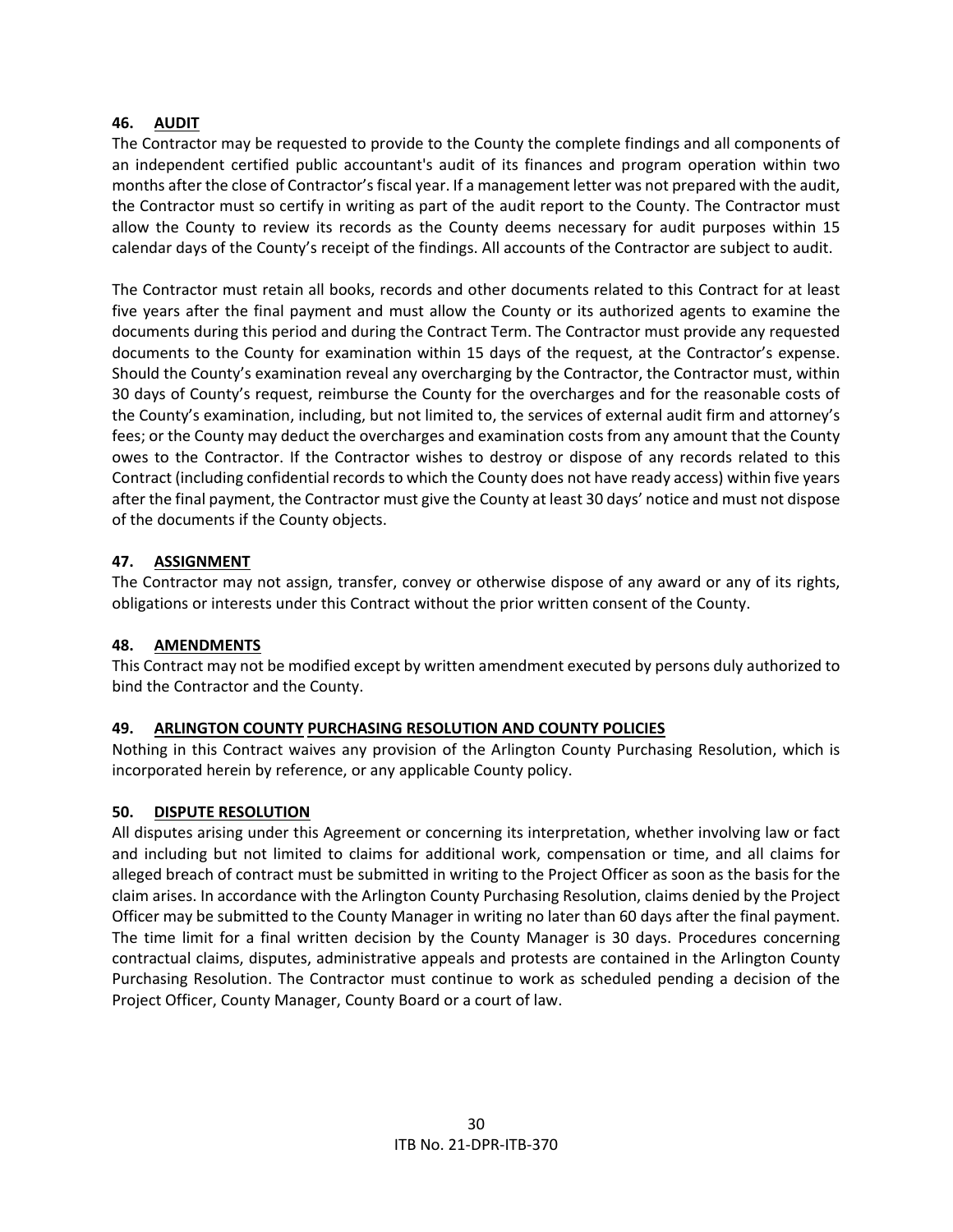#### **51. APPLICABLE LAW, FORUM, VENUE AND JURISDICTION**

This Contract is governed in all respects by the laws of the Commonwealth of Virginia; and the jurisdiction, forum and venue for any litigation concerning the Contract or the Work is in the Circuit Court for Arlington County, Virginia, and in no other court.

#### **52. ARBITRATION**

No claim arising under or related to this Contract may be subject to arbitration.

#### **53. NONEXCLUSIVITY OF REMEDIES**

All remedies available to the County under this Contract are cumulative, and no remedy will be exclusive of any other at law or in equity.

#### **54. NO WAIVER**

The failure to exercise a right provided for in this Contract will not be a subsequent waiver of the same right or of any other right.

#### **55. SEVERABILITY**

The sections, paragraphs, clauses, sentences, and phrases of this Contract are severable; and if any section, paragraph, clause, sentence or phrase of this Contract is declared invalid by a court of competent jurisdiction, the rest of the Contract will remain in effect.

#### **56. NO WAIVER OF SOVEREIGN IMMUNITY**

Notwithstanding any other provision of this Contract, nothing in this Contract or any action taken by the County pursuant to this Contract shall constitute or be construed as a waiver of either the sovereign or governmental immunity of the County. The parties intend for this provision to be read as broadly as possible.

#### **57. ATTORNEY'S FEES**

In the event that the County prevails in any legal action or proceeding brought by the County to enforce any provision of this Contract, the Contractor will pay the County's reasonable attorney's fees and expenses.

#### **58. SURVIVAL OF TERMS**

In addition to any statement that a specific term or paragraph survives the expiration or termination of this Contract, the following sections also survive: INDEMNIFICATION; INTELLECTUAL PROPERTY INDEMNIFICATION; RELATION TO COUNTY; OWNERSHIP AND RETURN OF RECORDS; AUDIT; COPYRIGHT; WARANTY; DISPUTE RESOLUTION; APPLICABLE LAW AND JURISDICTION; ATTORNEY'S FEES, AND CONFIDENTIAL INFORMATION.

## **59. HEADINGS**

The section headings in this Contract are inserted only for convenience and do not affect the substance of the Contract or limit the sections' scope.

#### **60. AMBIGUITIES**

The parties and their counsel have participated fully in the drafting of this Agreement; and any rule that ambiguities are to be resolved against the drafting party does not apply. The language in this Agreement is to be interpreted as to its plain meaning and not strictly for or against any party.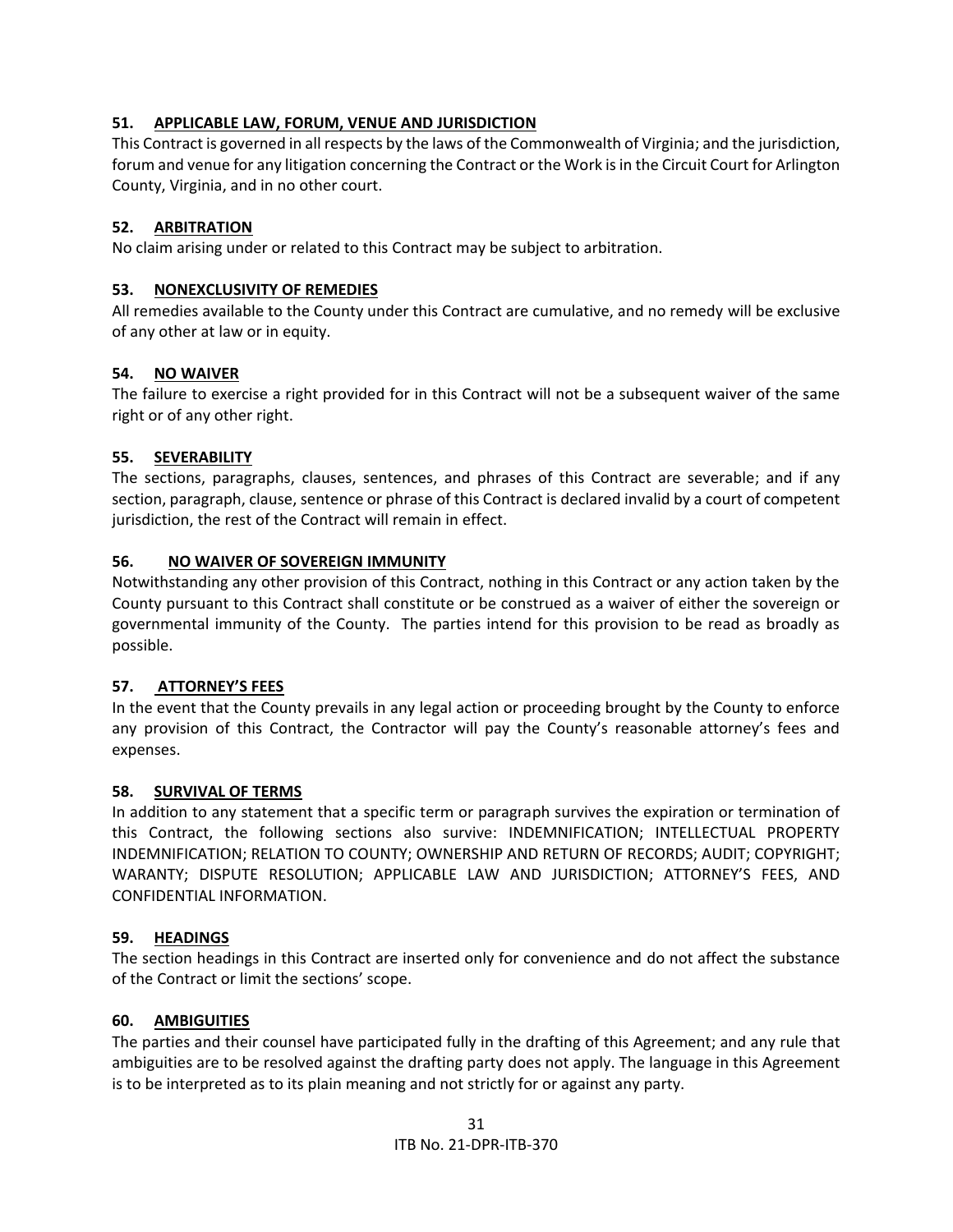#### **61. NOTICES**

Unless otherwise provided in writing, all legal notices and other communications required by this Contract are deemed to have been given when either (a) delivered in person; (b) delivered by an agent, such as a delivery service; or (c) deposited in the United States mail, postage prepaid, certified or registered and addressed as follows:

# **TO THE CONTRACTOR**: **TO THE COUNTY**: \_\_\_\_\_\_, Project Officer AND Sharon T. Lewis, LL.M, MPS, VCO, CPPB

Purchasing Agent Arlington County, Virginia 2100 Clarendon Boulevard, Suite 500 Arlington, Virginia 22201

## **TO COUNTY MANAGER'S OFFICE (FOR PROJECT CLAIMS):**

Mark Schwartz, County Manager Arlington County, Virginia 2100 Clarendon Boulevard, Suite 318 Arlington, Virginia 22201

#### **62. ARLINGTON COUNTY BUSINESS LICENSES**

The Contractor must comply with the provisions of Chapter 11 ("Licenses") of the Arlington County Code, if applicable. For information on the provisions of that Chapter and its applicability to this Contract, the Contractor must contact the Arlington County Business License Division, Office of the Commissioner of the Revenue, 2100 Clarendon Blvd., Suite 200, Arlington, Virginia, 22201, telephone number (703) 228- 3060.

#### **63. NON-DISCRIMINATION NOTICE**

Arlington County does not discriminate against faith-based organizations.

#### **64. LIMITED ENGLISH PROFICIENCY**

The Contractor must comply with Executive Order 13166, Title VI of the Civil Rights Act of 1964 and make reasonable efforts to ensure that as part of the services that it provides, adequate communication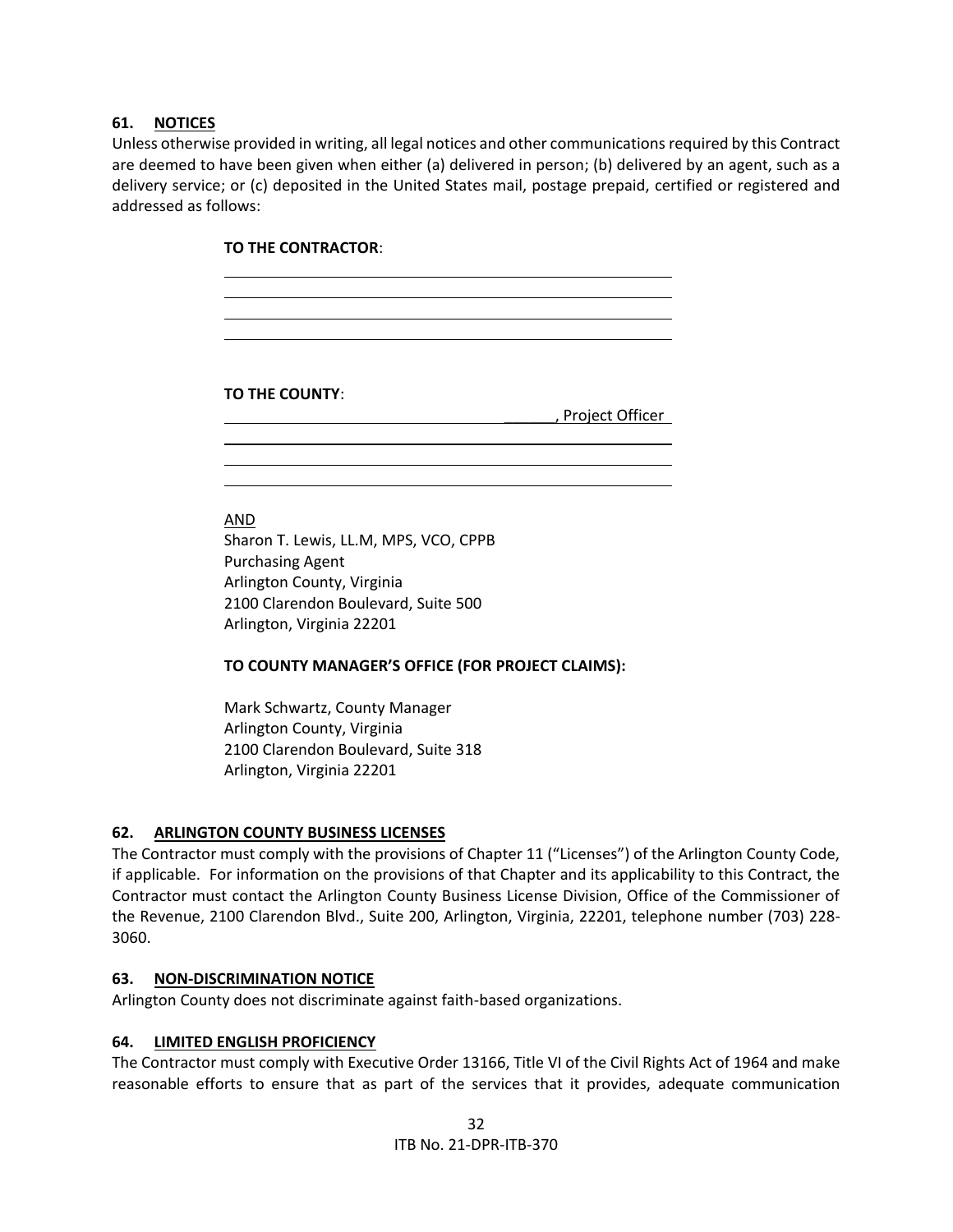services, including interpretation and translation, are available to persons who have limited English proficiency. If such services are not included in the Contract's scope of services and pricing, the Contractor will use a County-contracted service provider, and the County will pay the fees.

# **65. ADA COMPLIANCE**

The Contractor is solely responsible for its compliance with the ADA and must defend and hold the County harmless from any expense or liability arising from the Contractor's non-compliance. The Contractor also must respond promptly to and cooperate fully with all inquiries from the U.S. Department of Labor.

The Contractor's responsibilities related to ADA compliance include, but are not limited to, the following:

- a. Access to Programs, Services and Facilities: The Contractor must ensure that its programs, services and facilities are accessible to persons with disabilities. If a particular facility or program is not accessible, the Contractor must provide equivalent services in an accessible alternate location or manner.
- b. Effective Communication: Upon request, the Contractor, must provide appropriate communication aids and services so that qualified persons with disabilities can participate equally in the Contractor's programs, services and activities. Communication aids and services can include, but are not limited to, qualified sign language interpreters, Braille documents and other means of facilitating communications with people who have speech, hearing or vision impairments.
- c. Modifications to Policies and Procedures: The Contractor must modify its policies and procedures as necessary to ensure that people with disabilities have an equal opportunity to enjoy the Contractor's programs, services and activities. For example, individuals' service animals must be allowed in the Contractor's offices or facilities, even if pets are generally prohibited.
- d. No Extra Charges: The Contractor may not charge a person with a disability or any group of individuals with disabilities to cover the cost of providing aids or services or of reasonable modifications to policies and procedures.

## **66. INSURANCE REQUIREMENTS**

Before beginning work under the Contract or any extension, the Contractor must provide to the County Purchasing Agent a Certificate of Insurance indicating that the Contractor has in force at a minimum the coverage below. The Contractor must maintain this coverage until the completion of the Contract or as otherwise stated in the Contract Documents. All required insurance coverage must be acquired from insurers that are authorized to do business in the Commonwealth of Virginia, with a rating of "A-" or better and a financial size of "Class VII" or better in the latest edition of the A.M. Best Co. Guides.

- a. Workers Compensation Virginia statutory workers compensation (W/C) coverage, including Virginia benefits and employer's liability with limits of \$100,000/100,000/500,000. The County will not accept W/C coverage issued by the Injured Worker's Insurance Fund, Towson, MD.
- b. Commercial General Liability \$1,000,000 per occurrence, with \$2,000,000 annual aggregate covering all premises and operations and including personal injury, completed operations, contractual liability, independent contractors, and products liability. The general aggregate limit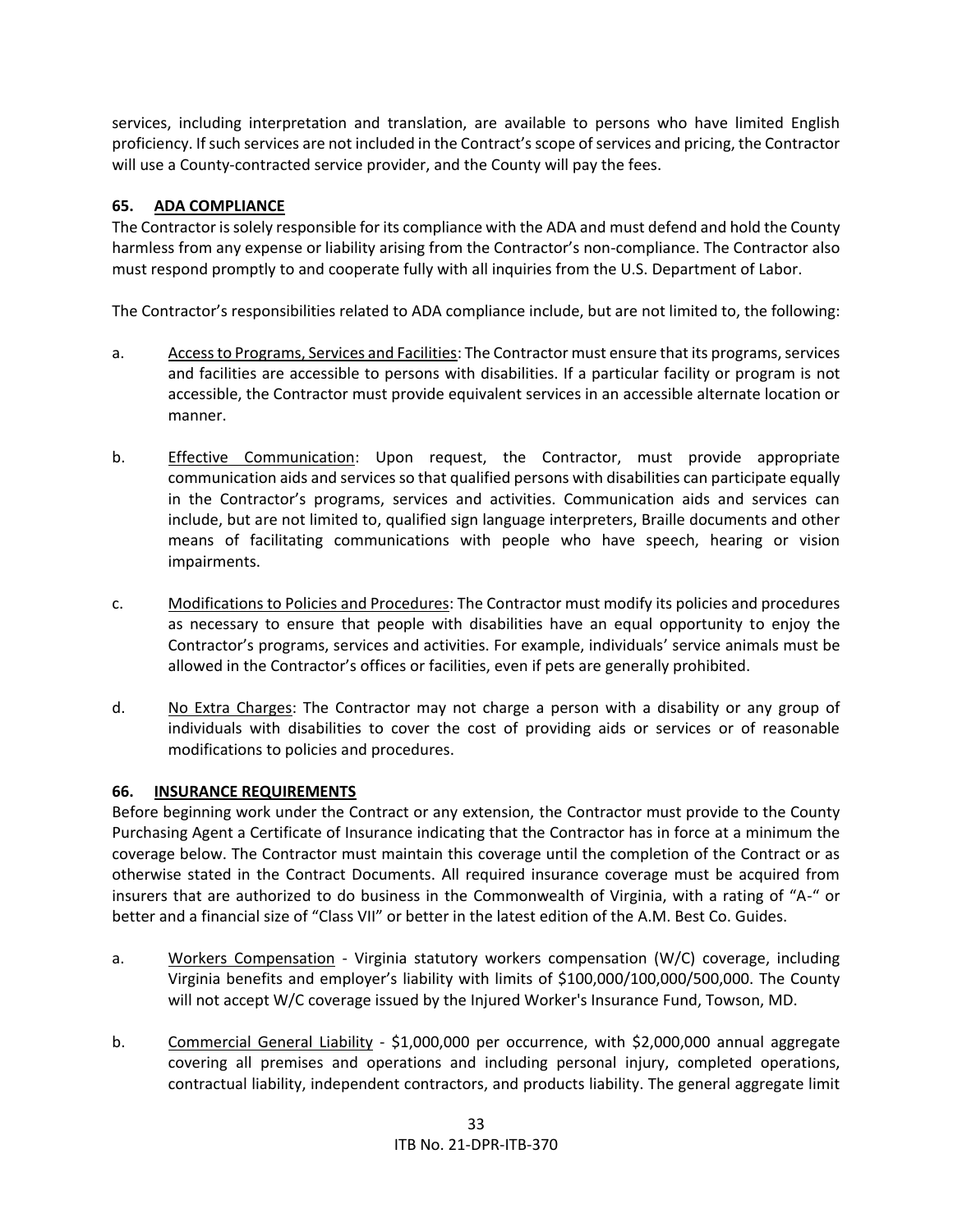must apply to this Contract. Evidence of contractual liability coverage must be typed on the certificate.

- c. Business Automobile Liability \$2,000,000 combined single-limit (owned, non-owned and hired).
- d. Additional Insured The County and its officers, elected and appointed officials, employees and agents must be named as additional insureds on all policies except workers compensation and automotive and professional liability; and the additional insured endorsement must be typed on the certificate.
- e. Cancellation If there is a material change or reduction in or cancellation of any of the above coverages during the Contract Term, the Contractor must notify the Purchasing Agent immediately and must, with no lapse in coverage, obtain replacement coverage that is consistent with the terms of this Contract. Not having the required insurance throughout the Contract Term is grounds for termination of the Contract.
- f. Claims-Made Coverage Any "claims made" policy must remain in force, or the Contractor must obtain an extended reporting endorsement, until the applicable statute of limitations for any claims has expired.
- g. Contract Identification All insurance certificates must state this Contract's number and title.

The Contractor must disclose to the County the amount of any deductible or self-insurance component of any of the required policies. With the County's approval, the Contractor may satisfy its obligations under this section by self-insurance for all or any part of the insurance required, provided that the Contractor can demonstrate sufficient financial capacity. In order to do so, the Contractor must provide the County with its most recent actuarial report and a copy of its self-insurance resolution.

The County may request additional information to determine if the Contractor has the financial capacity to meet its obligations under a deductible and may require a lower deductible; that funds equal to the deductible be placed in escrow; a certificate of self-insurance; collateral; or another mechanism to guarantee the amount of the deductible and ensure protection for the County.

The County's acceptance or approval of any insurance will not relieve the Contractor from any liability or obligation imposed by the Contract Documents.

The Contractor is responsible for the Work and for all materials, tools, equipment, appliances and property used in connection with the Work. The Contractor assumes all risks for direct and indirect damage or injury to the property used or persons employed in connection with the Work and for of all damage or injury to any person or property, wherever located, resulting from any action, omission, commission or operation under the Contract or in connection in any way whatsoever with the Work. The Contractor's insurance shall be the primary non-contributory insurance for any work performed under this Contract.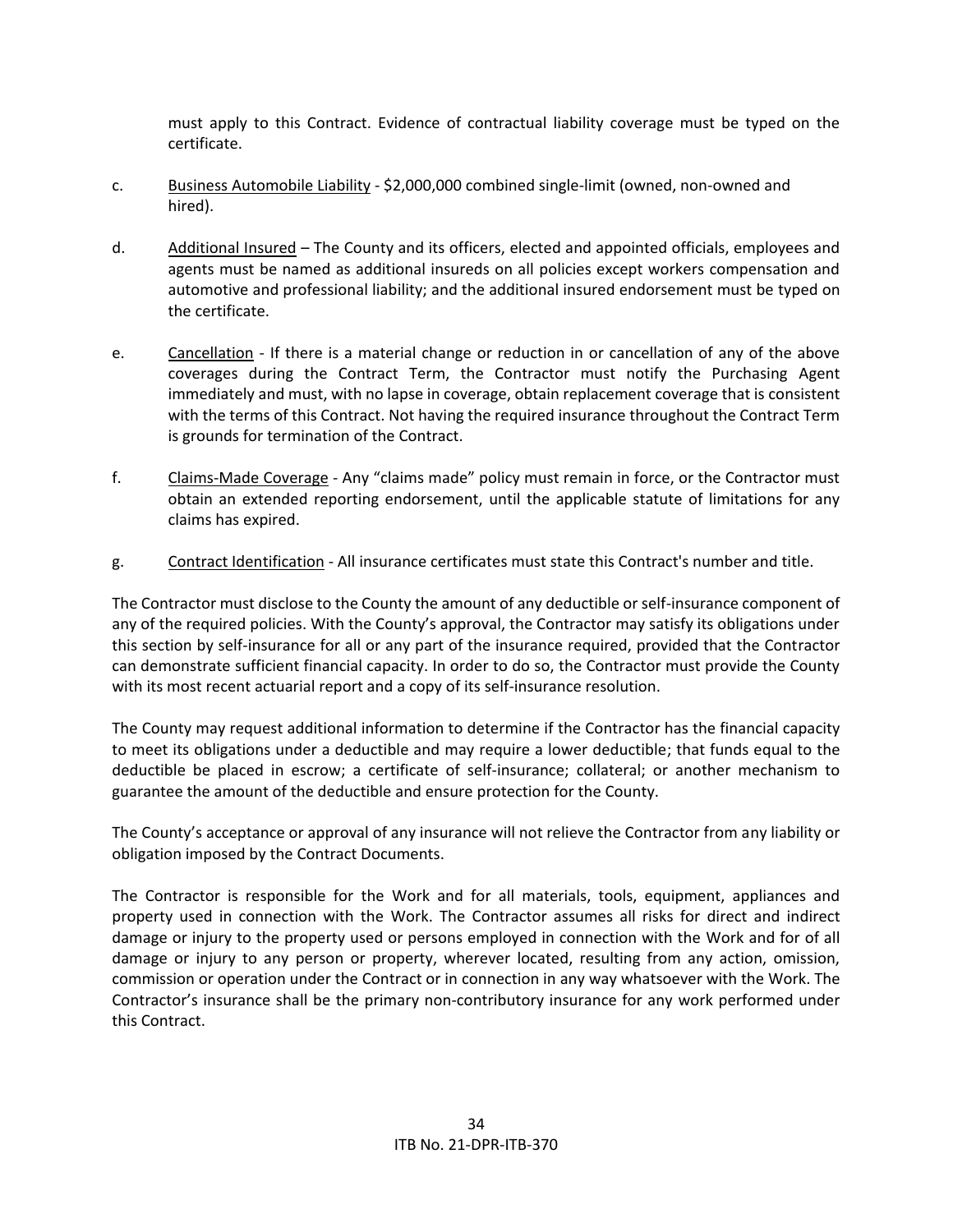The Contractor is as fully responsible to the County for the acts and omissions of its subcontractors and of persons employed by them as it is for acts and omissions of persons whom the Contractor employs directly.

#### **67. MATERIAL CHANGES**

The Contractor shall notify Purchasing Agent within seven days of any material changes in its operation that relate to any matter attested regarding certifications on its bid form.

#### **68. COUNTERPARTS**

This Agreement may be executed in one or more counterparts and all of such counterparts shall together constitute one and the same instrument. Original signatures transmitted and received via facsimile or other electronic transmission (e.g., PDF or similar format) are true and valid signatures for all purposes hereunder and shall be effective as delivery of a manually executed original counterpart.

| WITNESS these signatures:                         |                   |
|---------------------------------------------------|-------------------|
| THE COUNTY BOARD OF ARLINGTON<br>COUNTY, VIRGINIA | <b>CONTRACTOR</b> |
| AUTHORIZED                                        | <b>AUTHORIZED</b> |
| NAME: VANESSA MOOREHEAD                           |                   |
| TITLE: PROCUREMENT OFFICER                        |                   |
| DATE:                                             | DATE:             |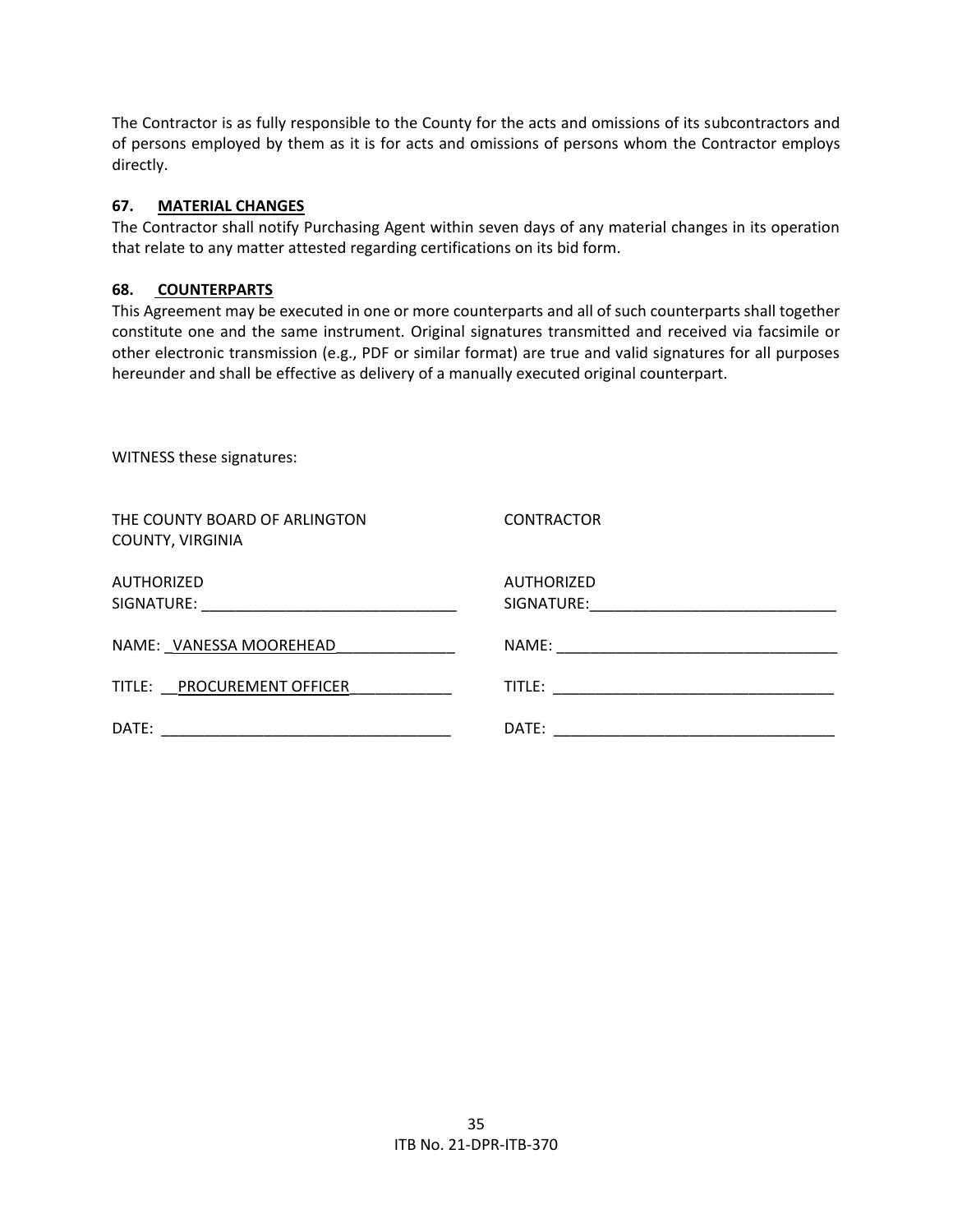# <span id="page-35-0"></span>**IV. ATTACHMENTS AND FORMS**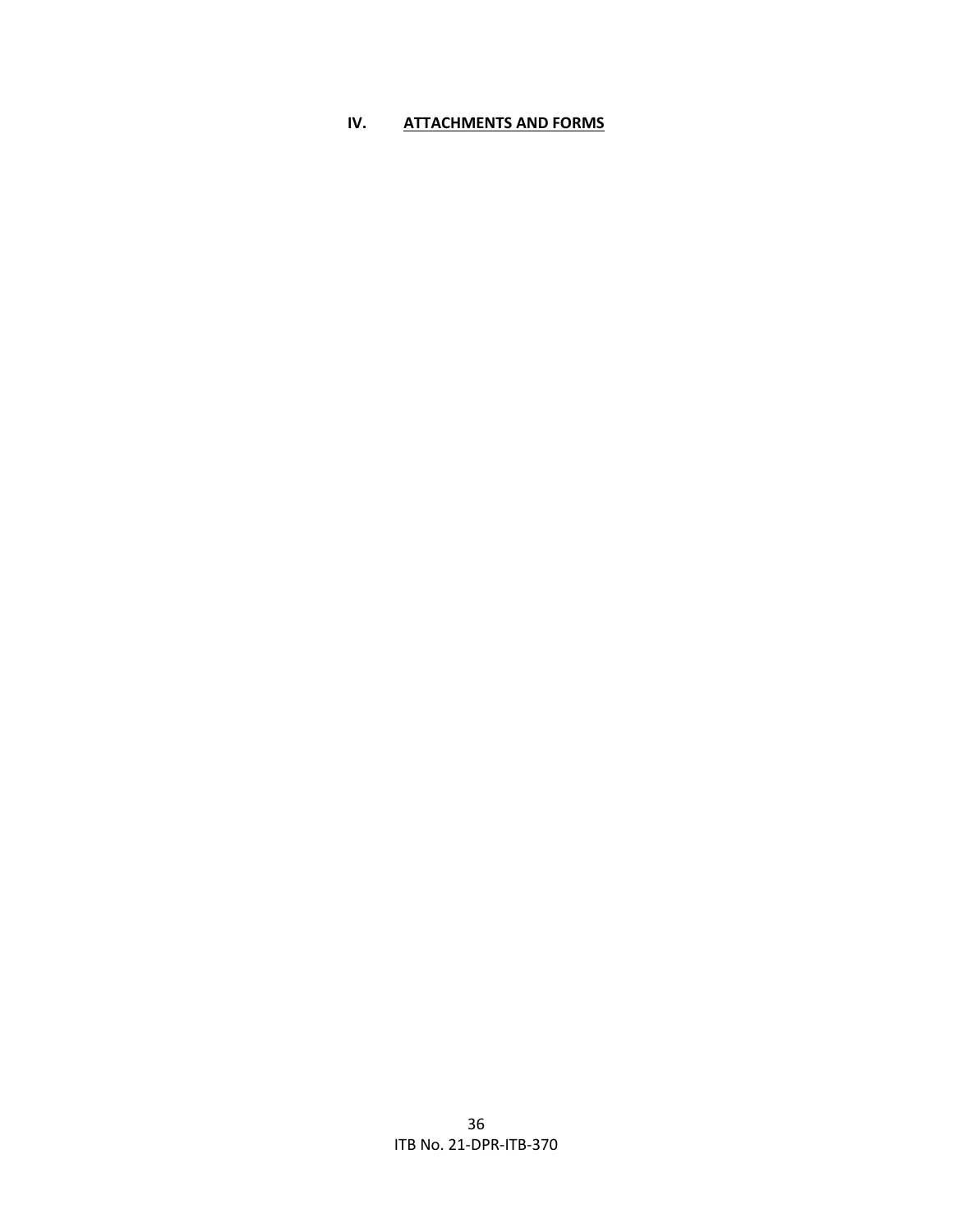#### **ARLINGTON COUNTY, VIRGINIA**

#### **INVITATION TO BID NO. 21-DPR-ITB-370**

#### **B I D F O R M**

#### <span id="page-36-0"></span>**SUBMIT ONE FULLY COMPLETED AND SIGNED BID FORM ELECTRONICALLY VIA VENDOR REGISTRY**

#### **BIDS WILL BE OPENED AT 2:00 P.M., ON NOVEMBER 30, 2020**

FOR PROVIDING RE-LAMPING ATHLETIC FIELDS PER THE TERMS, CONDITIONS AND SPECIFICATIONS OF THIS SOLICITATION

**THE FULL LEGAL NAME OF THE ENTITY SUBMITTING THIS BID MUST BE WRITTEN IN THE SPACE BELOW. THIS BID FORM AND ALL OTHER DOCUMENTS THAT REQUIRE A SIGNATURE MUST BE FULLY AND ACCURATELY COMPLETED AND SIGNED BY A PERSON WHO IS AUTHORIZED TO BIND THE BIDDER, OR THE BID MAY BE REJECTED.**

| <b>SUBMITTED BY:</b><br>(legal name of entity) |                                                  |                                             |   |
|------------------------------------------------|--------------------------------------------------|---------------------------------------------|---|
| <b>AUTHORIZED SIGNATURE:</b>                   |                                                  |                                             |   |
| <b>PRINT NAME AND TITLE:</b>                   |                                                  |                                             |   |
| <b>ADDRESS:</b>                                |                                                  |                                             |   |
| CITY/STATE/ZIP:                                |                                                  |                                             |   |
| <b>TELEPHONE NO.:</b>                          | <b>E-MAIL</b><br><b>ADDRESS:</b>                 |                                             |   |
| THIS ENTITY IS INCORPORATED<br>IN:             |                                                  |                                             |   |
| THIS ENTITY IS A:                              | <b>CORPORATION</b><br>◻                          | <b>LIMITED PARTNERSHIP</b>                  | □ |
| (check the applicable<br>option)               | <b>GENERAL PARTNERSHIP</b><br>$\Box$             | <b>UNINCORPORATED</b><br><b>ASSOCIATION</b> | ❏ |
|                                                | $\Box$<br>LIMITED LIABILITY COMPANY              | <b>SOLE PROPRIETORSHIP</b>                  | ◻ |
| <b>COMMONWEALTH OF VIRGINIA?</b>               | IS BIDDER AUTHORIZED TO TRANSACT BUSINESS IN THE | <b>YES</b><br>□<br>N <sub>O</sub>           | ◻ |

**IDENTIFICATION NO. ISSUED TO THE ENTITY BY THE SCC:**

*Any Offeror exempt from Virginia State Corporation Commission (SCC) authorization requirement must include a statement with its proposal explaining why it is not required to be so authorized.*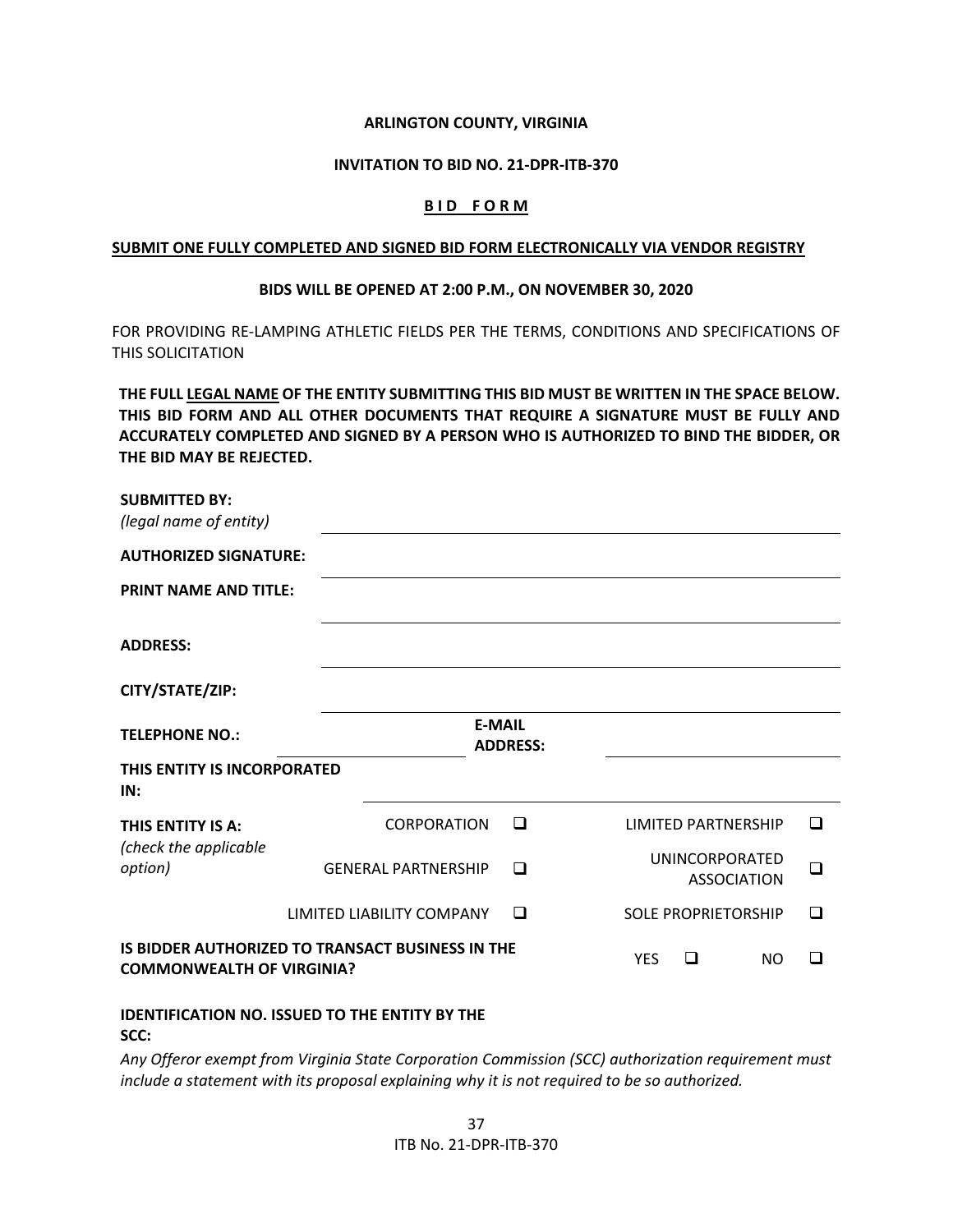| BID FORM, PAGE 2 OF 8<br>ENTITY'S DUN & BRADSTREET D-U-N-S NUMBER: (if                                                                                                                                                                                                                                                                 |                 |   |              |            |        |          |        |
|----------------------------------------------------------------------------------------------------------------------------------------------------------------------------------------------------------------------------------------------------------------------------------------------------------------------------------------|-----------------|---|--------------|------------|--------|----------|--------|
| HAS YOUR FIRM OR ANY OF ITS PRINCIPALS BEEN DEBARRED<br>FROM SUBMITTING BIDS TO ARLINGTON COUNTY,<br>VIRGINIA, OR ANY OTHER STATE OR POLITICAL SUBDIVISION<br><b>WITHIN THE PAST THREE YEARS?</b>                                                                                                                                      |                 |   |              | <b>YES</b> | $\Box$ | NO.      | □      |
| HAS YOUR FIRM DEFAULTED ON ANY PROJECT IN THE LAST<br><b>THREE YEARS?</b>                                                                                                                                                                                                                                                              |                 |   |              |            |        |          |        |
| HAS YOUR FIRM HAD ANY TYPE OF BUSINESS, CONTRACTING OR                                                                                                                                                                                                                                                                                 |                 |   |              | <b>YES</b> | $\Box$ | NO.      | $\Box$ |
| TRADE LICENSE, REGISTRATION OR CERTIFICATION REVOKED OR<br><b>SUSPENDED IN THE PAST THREE YEARS?</b>                                                                                                                                                                                                                                   |                 |   |              | <b>YES</b> | □      | NO.      | ◻      |
| HAS YOUR FIRM AND ITS PRINCIPALS/OWNERS BEEN<br><b>CONVICTED OF ANY CRIME RELATING TO ITS CONTRACTING</b><br><b>BUSINESS IN THE PAST TEN YEARS?</b>                                                                                                                                                                                    |                 |   |              |            |        |          |        |
| HAS YOUR FIRM BEEN FOUND IN VIOLATION OF ANY LAW<br>APLICABLE TO ITS CONTRACTING BUSINESS (LICENSING LAWS,<br>TAX LAWS, WAGE AND HOUR LAWS, PREVAILING WAGE LAWS,<br><b>ENVIRONMENTAL) WHERE THE RESULT OF SUCH VIOLATION</b><br>WAS THE PAYMENT OF A FINE, BACK PAY DAMAGES, OR ANY<br>OTHER PENALTY IN THE AMOUNT OF \$5000 OR MORE? |                 |   |              | <b>YES</b> | □      | NO.      | $\Box$ |
| <b>BIDDER STATUS:</b>                                                                                                                                                                                                                                                                                                                  | MINORITY OWNED: | □ | WOMAN OWNED: | □          |        | NEITHER: | □      |
| THE UNDERSIGNED UNDERSTANDS AND ACKNOWLEDGES THE FOLLOWING:                                                                                                                                                                                                                                                                            |                 |   |              |            |        |          |        |
| THE OFFICIAL COPY OF THE SOLICITATION DOCUMENTS, WHICH INCLUDES ANY ADDENDA, IS THE<br>ELECTRONIC COPY THAT IS AVAILABLE FROM THE VENDOR REGISTRY WEBSITE AT:<br>HTTPS://VRAPP.VENDORREGISTRY.COM/BIDS/VIEW/BIDSLIST?BUYERID=A596C7C4-0123-4202-BF15-<br>3583300EE088.                                                                 |                 |   |              |            |        |          |        |
|                                                                                                                                                                                                                                                                                                                                        |                 |   |              |            |        |          |        |

VENDORS ARE REQUIRED TO REGISTER O[N VENDOR REGISTRY](https://vrapp.vendorregistry.com/Vendor/Register/Index/arlington-county-government-va-vendor-registration) IN ORDER TO SUBMIT A RESPONSE TO THIS INVITATION TO BID. **NO RESPONSES WILL BE ACCEPTED AFTER THE BID DUE DATE AND TIME**.

POTENTIAL BIDDERS ARE RESPONSIBLE FOR DETERMINING THE ACCURACY AND COMPLETENESS OF ALL SOLICITATION DOCUMENTS THEY RECEIVE FROM ANY SOURCE, INCLUDING THE COUNTY.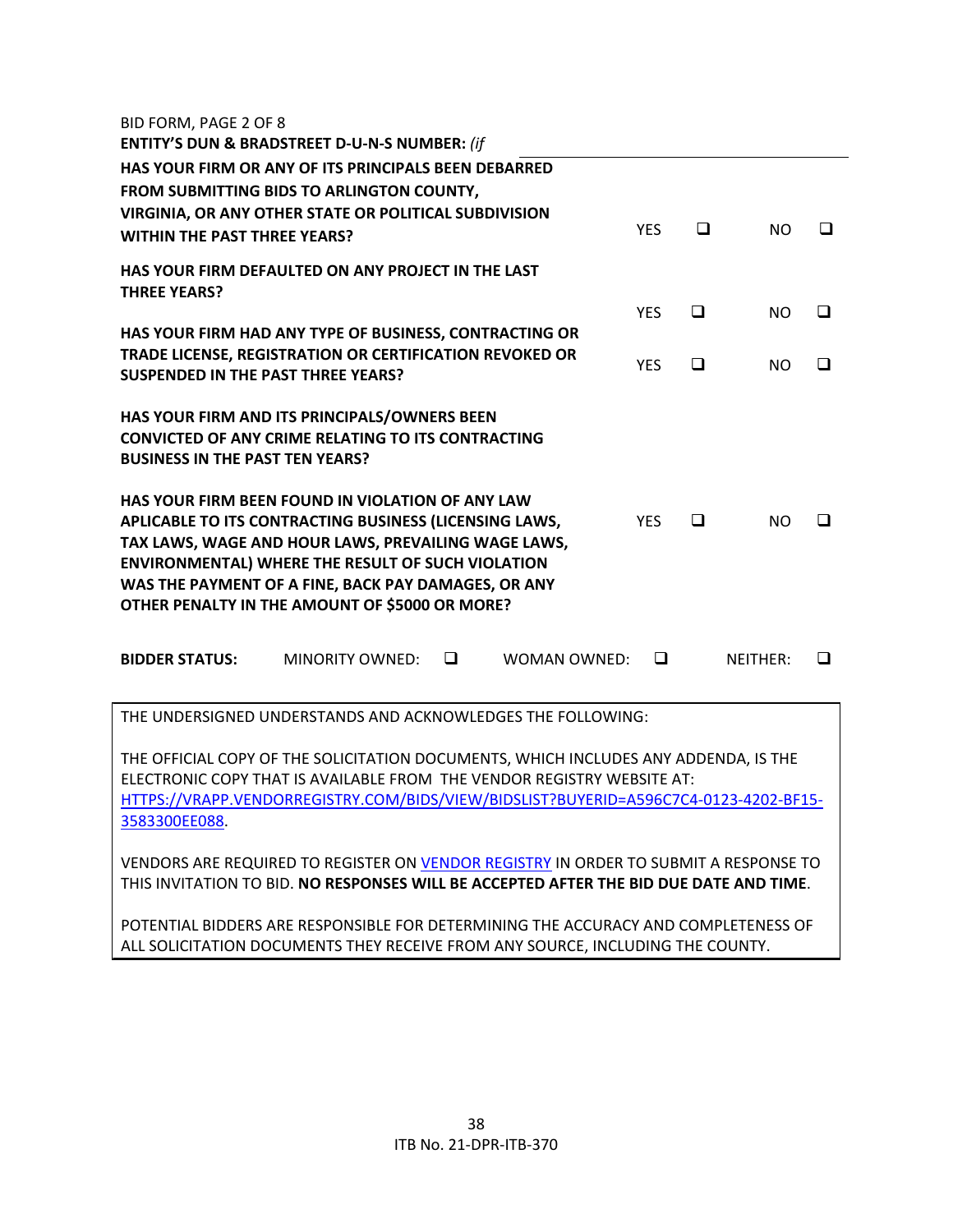#### **Bid Sheet**

|    | <u>monde of price or rempt</u>                         | <b>Estimate</b> |                                       |              |
|----|--------------------------------------------------------|-----------------|---------------------------------------|--------------|
|    | <b>Type</b>                                            | Annual          | <b>Unit Price</b>                     | <b>Total</b> |
|    |                                                        | Qty             |                                       |              |
| А. | 1500 W Metal Halide T7                                 | 30              |                                       |              |
| В. | 400 W Metal Hilade                                     | 5               |                                       |              |
| C. | 175 W Metal Halide                                     | 40              |                                       |              |
| D. | HPS 250 W                                              | 10              |                                       |              |
| E. | 1000 W Musco Metal Halide (OFFSET)<br>(NO SUBSTITUTE)  | 30              |                                       |              |
| F. | 1500 W Musco Metal Halide (OFFSET)<br>(NO SUBSTITUTE)  | 50              |                                       |              |
| G. | Halogen 1000 W                                         | 5               |                                       |              |
| Η. | Halogen 1500 W                                         | 20              |                                       |              |
| I. | <b>COST PER POLE FOR LIGHT RE-</b><br><b>ALIGNMENT</b> | 10              |                                       |              |
| J. | 1500 W METAL HALIDE                                    | 60              |                                       |              |
|    |                                                        |                 | <b>TOTAL COST FOR</b><br><b>LAMPS</b> |              |

#### **1. REPLACEMENT COST PER LAMP (Includes price of lamp)**

**2. FOR MAINTENANCE AND REPAIR AND REPLACEMENT OF ITEMS OTHER THAN THOSE LAMPS INCLUDED UNDER ITEM 1:**

|  |  | B. HELPER 150 HRS. X $\frac{2}{3}$ PER HR. = $\frac{2}{3}$  |
|--|--|-------------------------------------------------------------|
|  |  | C. ELECTRCIAN 30 HRS. $X \quad \xi$ OT / HR. = $\qquad \xi$ |
|  |  |                                                             |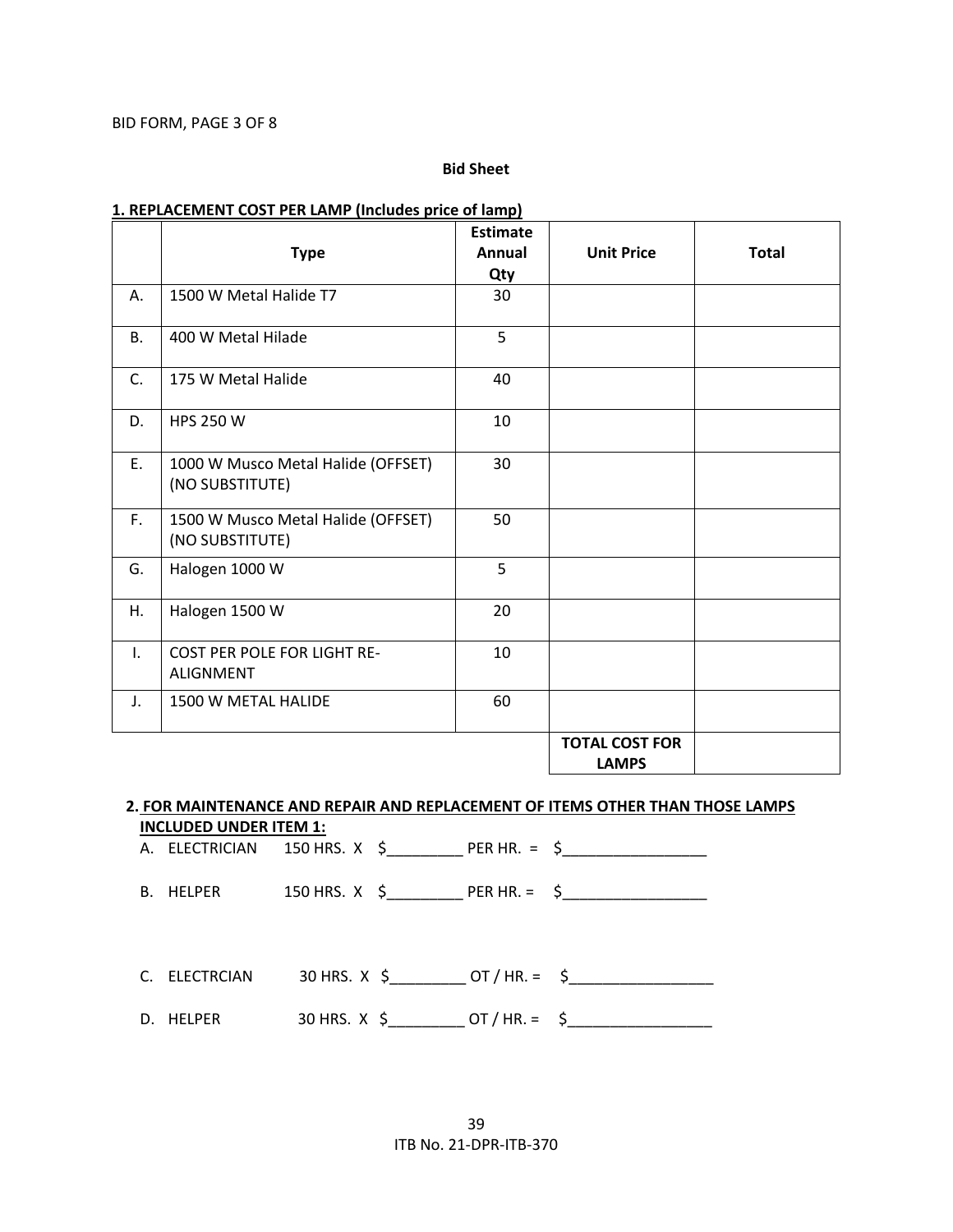BID FORM, PAGE 4 0F 8

| <b>3. FOR POLE ELECTRICAL 'WORK OVER 35 FT'</b>                                           |                                                                           |  |  |  |                                                                                            |
|-------------------------------------------------------------------------------------------|---------------------------------------------------------------------------|--|--|--|--------------------------------------------------------------------------------------------|
| A. ELECTRICIAN 50 HRS. X \$ __________ PER HR. = \$ ________________                      |                                                                           |  |  |  |                                                                                            |
| B. HELPER 50 HRS. X $\frac{6}{2}$ PER HR. = $\frac{6}{2}$                                 |                                                                           |  |  |  |                                                                                            |
| 4. EQUIPMENT COST INCLUDING THE PRICE FOR THE OPERATOR                                    |                                                                           |  |  |  |                                                                                            |
| A. SERVICE TRUCK 80 HRS X \$_______ PER HR. = \$______                                    |                                                                           |  |  |  |                                                                                            |
| B. LARGE BUCKET TRUCK (45 feet or greater) 80 HRS. X \$______ PER HR. = \$________        |                                                                           |  |  |  |                                                                                            |
| C. SMALL BUCKET TRUCK (less than 45 feet) 80 HRS. $X \S$ _______ PER HR. = $\S$ _________ |                                                                           |  |  |  |                                                                                            |
|                                                                                           |                                                                           |  |  |  |                                                                                            |
| TOTAL, ITEMS 1 THROUGH 4: BID TOTAL \$                                                    |                                                                           |  |  |  |                                                                                            |
|                                                                                           |                                                                           |  |  |  |                                                                                            |
| 5. ADDITIONAL EQUIPMENT INCLUDING THE PRICE FOR THE OPERATOR ONLY WHERE AN                |                                                                           |  |  |  |                                                                                            |
|                                                                                           |                                                                           |  |  |  |                                                                                            |
| <b>OPERATOR IS APPLICABLE</b>                                                             |                                                                           |  |  |  |                                                                                            |
|                                                                                           | not be evaluated in terms of award determination. Responses are required. |  |  |  | NOTE: The prices submitted here are not included in the BID TOTAL figure above. They shall |
| A. POLE TRAILER                                                                           |                                                                           |  |  |  |                                                                                            |
| <b>B. WALK BEHIND TRENCHER</b>                                                            |                                                                           |  |  |  | 1 HR. $X$ $\zeta$ PER HR. = $\zeta$                                                        |
| C. FAULT FINDER                                                                           |                                                                           |  |  |  | $1 \text{ HR.} \quad X \quad \text{S}$ PER HR. = $\text{S}$                                |
| D. BACKHOE                                                                                |                                                                           |  |  |  | 1 HR. $X \quad \xi$ PER HR. = $\zeta$                                                      |
| E. CABLE TRAILER                                                                          |                                                                           |  |  |  | 1 HR. $X \quad \xi$ PER HR. = $\zeta$                                                      |
| F. CRANE                                                                                  |                                                                           |  |  |  |                                                                                            |
| G. AUGER                                                                                  |                                                                           |  |  |  | 1 HR. $X$ $\zeta$ PER HR. = $\zeta$                                                        |

#### **MANDATORY REQUIREMENTS:**

- o **ELECTRICIANS: ACTIVE JOURNEYMAN OR MASTER ELECTRICIAN TRADESMAN CERTIFICATION THROUGH THE VIRGINIA BOARD FOR CONTRACTORS, MINIMUM 15 YEARS OF RELATED BALL FIELD EXPERIENCE.**
- o **THE CONTRACTOR SHALL EMPLOY AT ALL TIMES AT LEAST THREE (3) JOURNEYMAN ELECTRICIANS AND (1) MASTER ELECTRICIAN.**
- o **THE CONTRACTOR SHALL EMPLOY AT ALL TIMES AT LEAST FOUR (4) ELECTRICIAN HELPERS WITH A MINIMUM OF ONE (1) YEAR ELECTRICAL EXPERIENCE.**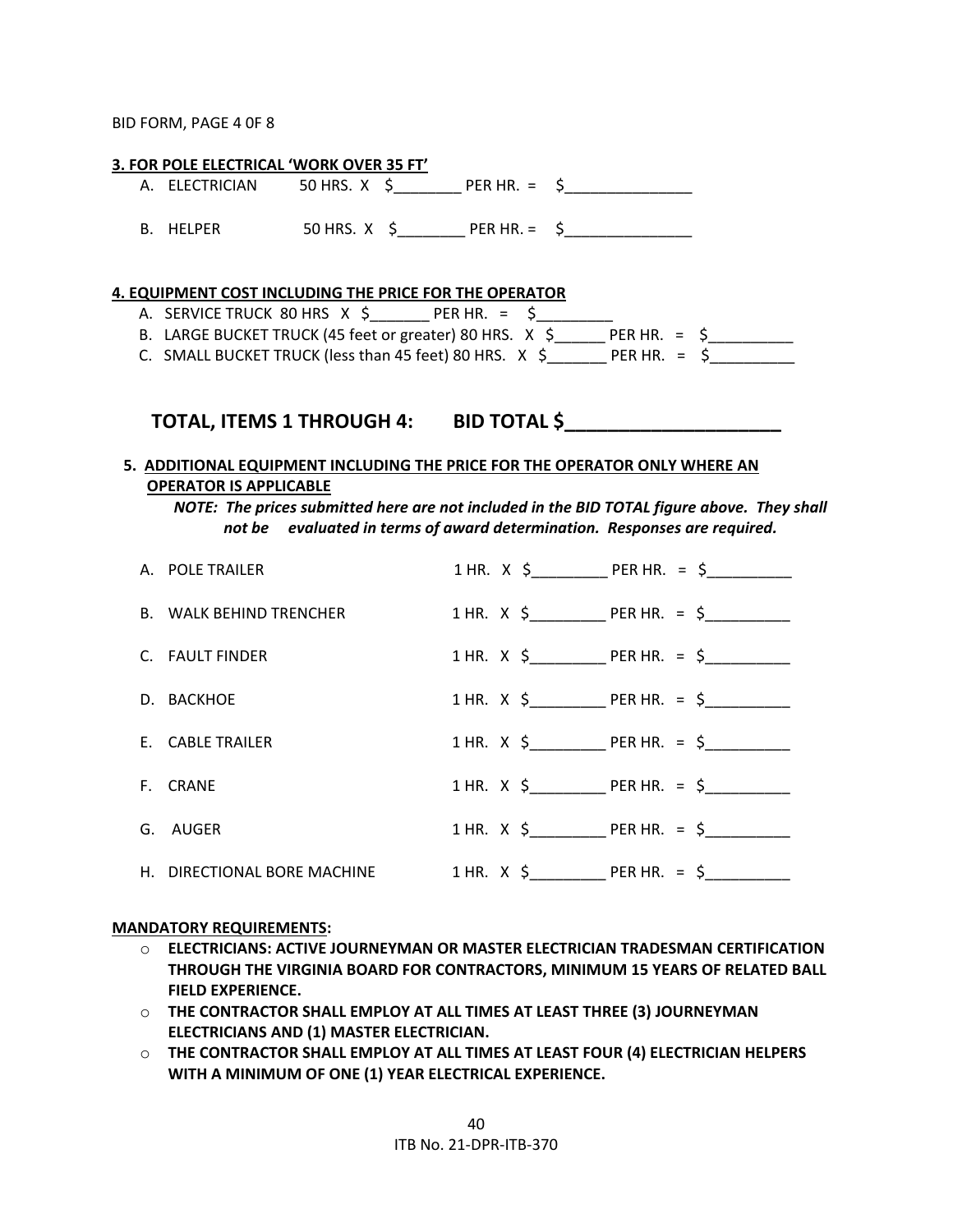#### BID FORM, PAGE 5 OF 8

The undersigned acknowledges receipt of the following Addenda:

| ADDENDUM NO. 1 | DATE: | INITIAL: |  |
|----------------|-------|----------|--|
| ADDENDUM NO. 2 | DATE: | INITIAL: |  |
| ADDENDUM NO. 3 | DATE: | INITIAL: |  |

#### TRADE SECRETS OR PROPRIETARY INFORMATION:

Trade secrets or proprietary information submitted by a Bidder in connection with a procurement transaction will not be subject to public disclosure under the Virginia Freedom of Information Act. Pursuant to Section 4-111 of the Arlington County Purchasing Resolution, however, a Bidder seeking to protect submitted data or materials from disclosure must, before or upon submission of the data or materials, identify the data or materials to be protected and state the reasons why protection is necessary.

Please mark one:

❑ No, the bid that I have submitted does not contain any trade secrets and/or proprietary information.

 $\square$  Yes, the bid that I have submitted does contain trade secrets and/or proprietary information.

\_\_\_\_\_\_\_\_\_\_\_\_\_\_\_\_\_\_\_\_\_\_\_\_\_\_\_\_\_\_\_\_\_\_\_\_\_\_\_\_\_\_\_\_\_\_\_\_\_\_\_\_\_\_\_\_\_\_\_

\_\_\_\_\_\_\_\_\_\_\_\_\_\_\_\_\_\_\_\_\_\_\_\_\_\_\_\_\_\_\_\_\_\_\_\_\_\_\_\_\_\_\_\_\_\_\_\_\_\_\_\_\_\_\_\_\_\_\_

\_\_\_\_\_\_\_\_\_\_\_\_\_\_\_\_\_\_\_\_\_\_\_\_\_\_\_\_\_\_\_\_\_\_\_\_\_\_\_\_\_\_\_\_\_\_\_\_\_\_\_\_\_\_\_\_\_\_\_

\_\_\_\_\_\_\_\_\_\_\_\_\_\_\_\_\_\_\_\_\_\_\_\_\_\_\_\_\_\_\_\_\_\_\_\_\_\_\_\_\_\_\_\_\_\_\_\_\_\_\_\_\_\_\_\_\_\_\_

If Yes, you must clearly identify below the exact data or materials to be protected and list all applicable page numbers of the bid that contain such data or materials:

BIDDER NAME: \_\_\_\_\_\_\_\_\_\_\_\_\_\_\_\_\_\_\_\_\_\_\_\_\_\_\_\_\_\_\_\_\_\_\_\_\_\_\_\_\_\_\_\_\_\_\_\_\_\_\_\_\_\_\_\_\_\_\_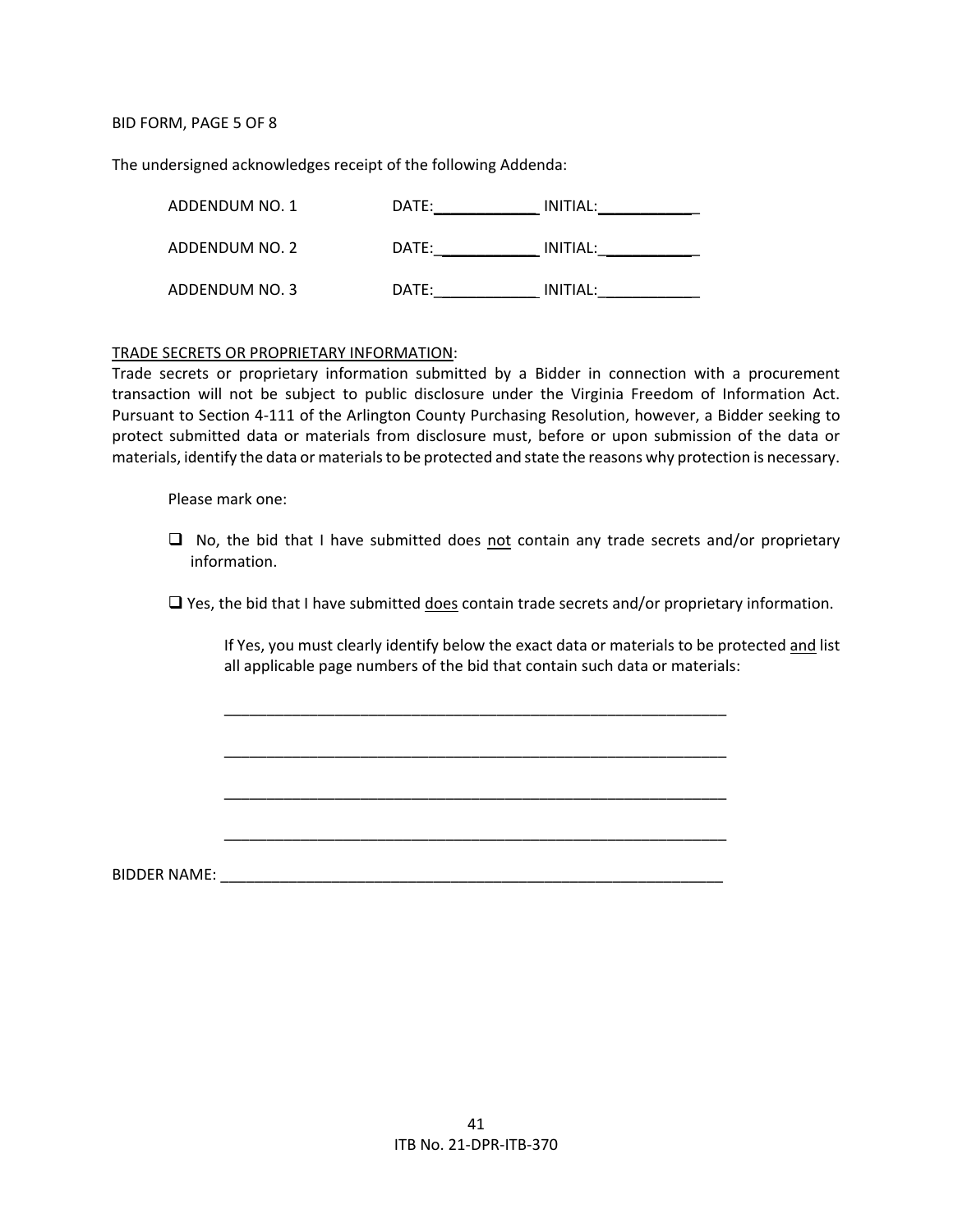BID FORM, PAGE 6 OF 8

State the specific reason(s) why protection is necessary:

If you fail above to identify the data or materials to be protected or to state the reason(s) why protection is necessary, you will not have invoked the protection of Section 4-111 of the Purchasing Resolution. Accordingly, upon the award of a contract, the bid will be open for public inspection consistent with applicable law.

\_\_\_\_\_\_\_\_\_\_\_\_\_\_\_\_\_\_\_\_\_\_\_\_\_\_\_\_\_\_\_\_\_\_\_\_\_\_\_\_\_\_\_\_\_\_\_\_\_\_\_\_\_\_\_\_\_\_\_

\_\_\_\_\_\_\_\_\_\_\_\_\_\_\_\_\_\_\_\_\_\_\_\_\_\_\_\_\_\_\_\_\_\_\_\_\_\_\_\_\_\_\_\_\_\_\_\_\_\_\_\_\_\_\_\_\_\_\_

\_\_\_\_\_\_\_\_\_\_\_\_\_\_\_\_\_\_\_\_\_\_\_\_\_\_\_\_\_\_\_\_\_\_\_\_\_\_\_\_\_\_\_\_\_\_\_\_\_\_\_\_\_\_\_\_\_\_\_

\_\_\_\_\_\_\_\_\_\_\_\_\_\_\_\_\_\_\_\_\_\_\_\_\_\_\_\_\_\_\_\_\_\_\_\_\_\_\_\_\_\_\_\_\_\_\_\_\_\_\_\_\_\_\_\_\_\_\_

CERTIFICATION OF NON-COLLUSION: The undersigned certifies that this bid is not the result of or affected by (1) any act of collusion with another person engaged in the same line of business or commerce (as defined in Virginia Code §§ 59.1-68.6 *et seq*.) or (2) any act of fraud punishable under the Virginia Governmental Frauds Act (Virginia Code §§ 18.2-498.1 *et seq*.).

#### CONTACT PERSON AND MAILING ADDRESS FOR DELIVERY OF NOTICES

Provide the name and address of the person who is designated to receive notices and other communications regarding this solicitation. Refer to the "Notices" section in the draft Contract Terms and Conditions for information regarding delivery of notices.

| NAME:    |  |  |  |
|----------|--|--|--|
| ADDRESS: |  |  |  |
|          |  |  |  |
|          |  |  |  |
| E-MAIL:  |  |  |  |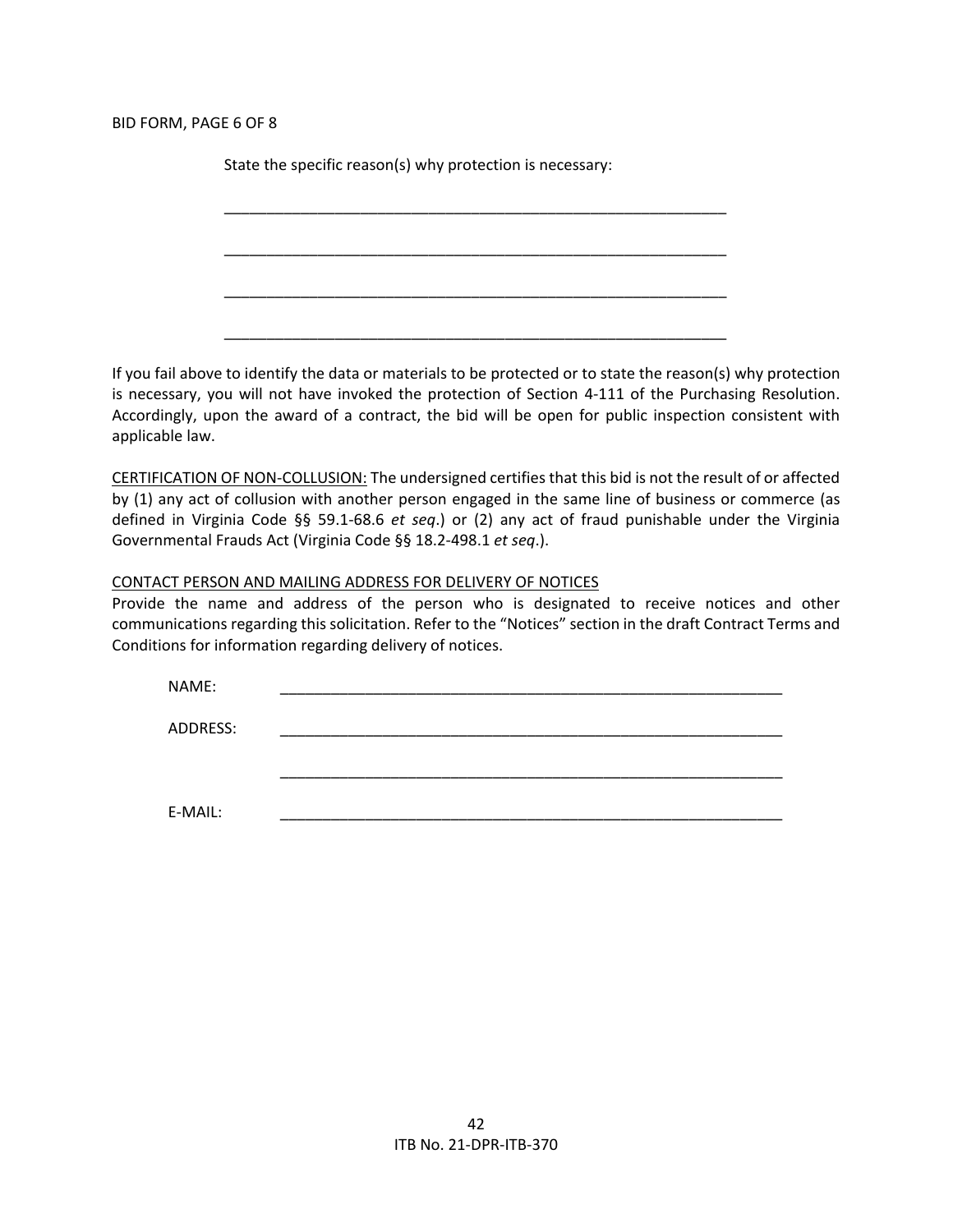BID FORM, PAGE 7 OF 8 REFERENCES

Bidders should provide three (3) references for similar services that have been provided by the Bidder within the past five (5) years. The County reserves the right to evaluate the quality of Contractor's work through site visits with Contractor's references.

| REFERENCE 1:        |                  |
|---------------------|------------------|
|                     |                  |
|                     |                  |
|                     |                  |
|                     |                  |
|                     |                  |
|                     | Contract/Project |
|                     |                  |
| <b>REFERENCE 2:</b> |                  |
|                     |                  |
|                     |                  |
|                     |                  |
|                     |                  |
|                     |                  |
|                     | Contract/Project |
|                     |                  |
|                     |                  |
|                     |                  |
|                     |                  |
|                     |                  |
|                     |                  |
|                     | Contract/Project |

BIDDER NAME: